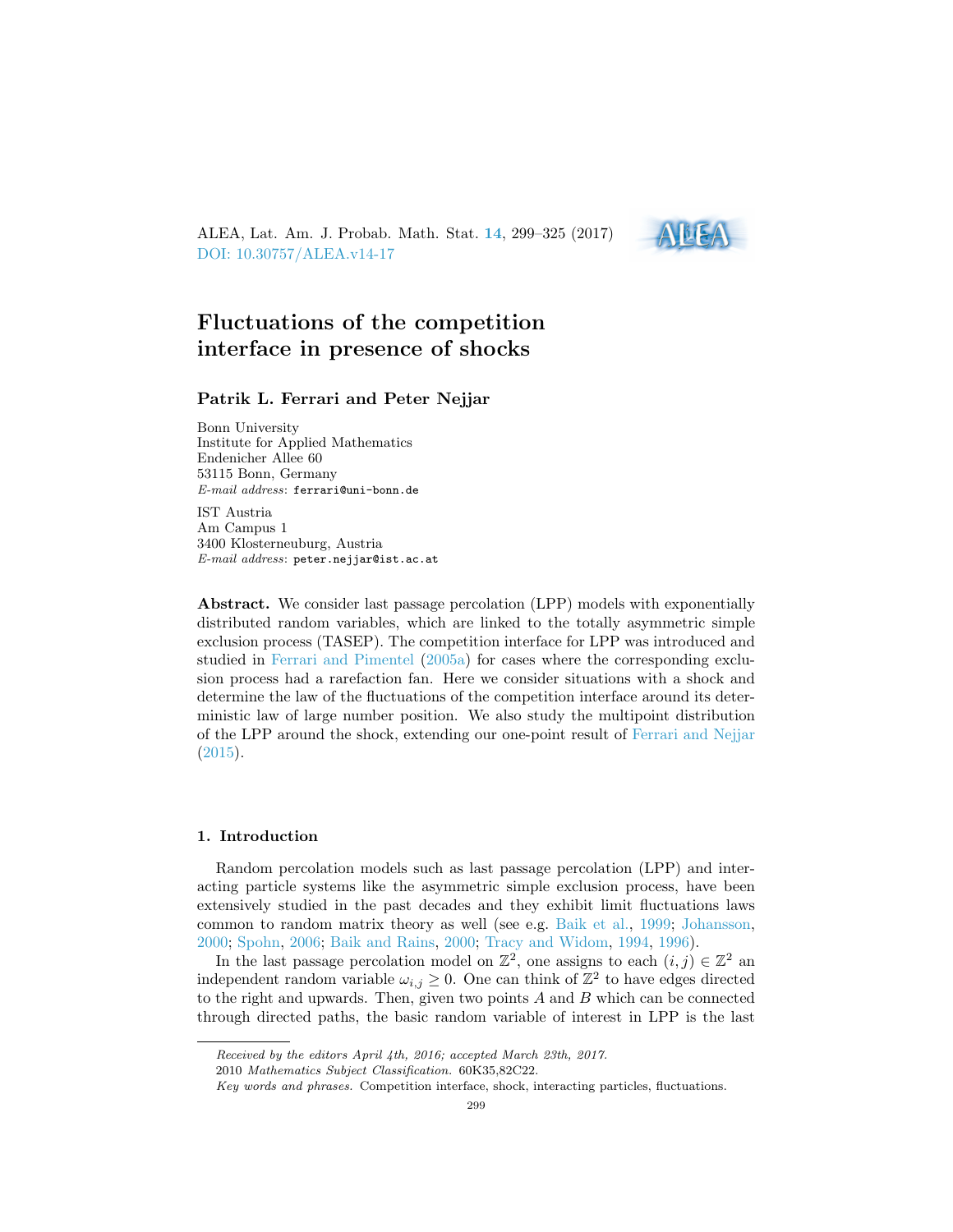passage time,

$$
L_{A \to B} = \max_{\pi: A \to B} \sum_{(i,j) \in \pi \backslash A} \omega_{i,j},\tag{1.1}
$$

where the maximum is over the set of directed paths connecting  $A$  and  $B$ . The definition extends naturally to the case where  $A$  (and/or  $B$ ) are sets of points.

The LPP model is related with an interacting particle system, the totally asymmetric simple exclusion process (TASEP) as follows. In TASEP there are particles on  $\mathbb{Z}$ , with the exclusion constraint that one site can be occupied by at most one particle. The dynamics in continuous time is simple: particles jump to their right neighbor with a given jump rate, but jumps which would lead to a violation of the exclusion constraint are suppressed (see [Liggett,](#page-25-2) [1985,](#page-25-2) [1999](#page-25-3) for the construction and main properties of TASEP and related models). If  $\omega_{i,j}$  are taken to be waiting times of the jumps of particles and  $A$  a set given in terms of the initial position of TASEP particles, then the distribution of the last passage time equals the distribution of the position of a given particle (see Section [2](#page-2-0) for more details).

TASEP is one model in the Kardar-Parisi-Zhang (KPZ) universality class [Kar](#page-25-4)[dar et al.](#page-25-4)  $(1986)$  in  $1 + 1$  dimensions (see surveys and lecture notes [Ferrari and](#page-25-5) [Spohn,](#page-25-5) [2011;](#page-25-5) [Corwin,](#page-24-1) [2012;](#page-24-1) [Quastel and Spohn,](#page-26-3) [2015;](#page-26-3) [Borodin and Gorin,](#page-24-2) [2016;](#page-24-2) [Quastel,](#page-25-6) [2012;](#page-25-6) [Ferrari,](#page-25-7) [2010\)](#page-25-7). The observable which is mostly studied in KPZ models is, in terms of TASEP, the joint distribution of particle positions in the limit of large time t. From KPZ scaling one expects that particles are correlated over a distance of order  $t^{2/3}$ , while the fluctuation of their position is of order  $t^{1/3}$ . The (conjecturally universal) limiting processes around positions where the density of particle is macroscopically smooth are also known [Johansson](#page-25-8) [\(2003\)](#page-25-8); Prähofer and [Spohn](#page-25-9) [\(2002b\)](#page-25-9); [Borodin et al.](#page-23-2) [\(2007\)](#page-23-2); [Baik et al.](#page-23-3) [\(2010\)](#page-23-3).

The situation changes drastically when TASEP dynamics generates a shock, i.e., the density of particles has a discontinuity. In this situation the distribution of the rescaled particle position changes over distances of order  $t^{1/3}$  instead of  $t^{2/3}$  as shown in [Ferrari and Nejjar](#page-25-0) [\(2015\)](#page-25-0). One result of the present paper is the extension of the findings of [Ferrari and Nejjar](#page-25-0) [\(2015\)](#page-25-0) to joint distributions of particle positions around the shock, using the good control over local fluctuations in LPP models established in [Cator and Pimentel](#page-24-3) [\(2015\)](#page-24-3), see Section [3,](#page-14-0) Theorem [3.1.](#page-15-0)

However, the main motivation for this paper is the study of a different observable in LPP, namely the so-called competition interface introduced in [Ferrari and](#page-24-0) [Pimentel](#page-24-0) [\(2005a\)](#page-24-0). Basically they consider two lines  $\mathcal{L}^{\pm}$  starting at the origin with  $\mathcal{L}^+$  (resp.  $\mathcal{L}^-$ ) in the second (resp. fourth) quadrant and color the region above  $\mathcal{L}^+ \cup \mathcal{L}^-$  with two colors, a point is (say) red if the LPP time from  $\mathcal{L}^+$  to it is larger than from  $\mathcal{L}^-$  and blue otherwise. The interface between the two colors is called the competition interface. Interestingly, the competition interface and the trajectory of the second class particle in TASEP are the same [Ferrari and Pimentel](#page-24-0) [\(2005a\)](#page-24-0) (see also Section [2.1.2\)](#page-5-0). The importance of second class particles, is that in presence of shocks they can be used to identify it [Liggett](#page-25-3) [\(1999\)](#page-25-3), while for stationary initial conditions the distribution of its position is proportional to the two-point function, quantity measuring the space-time correlation Prähofer and Spohn [\(2002a\)](#page-25-10); [Ferrari](#page-25-11) [and Spohn](#page-25-11) [\(2006\)](#page-25-11).

If the lines  $\mathcal{L}^{\pm}$  have asymptotically a fixed direction, then the direction of the competition interface converges almost surely to a value which might be deterministic or random as shown by Ferrari, Martin and Pimentel in [Ferrari et al.](#page-24-4) [\(2009,](#page-24-4)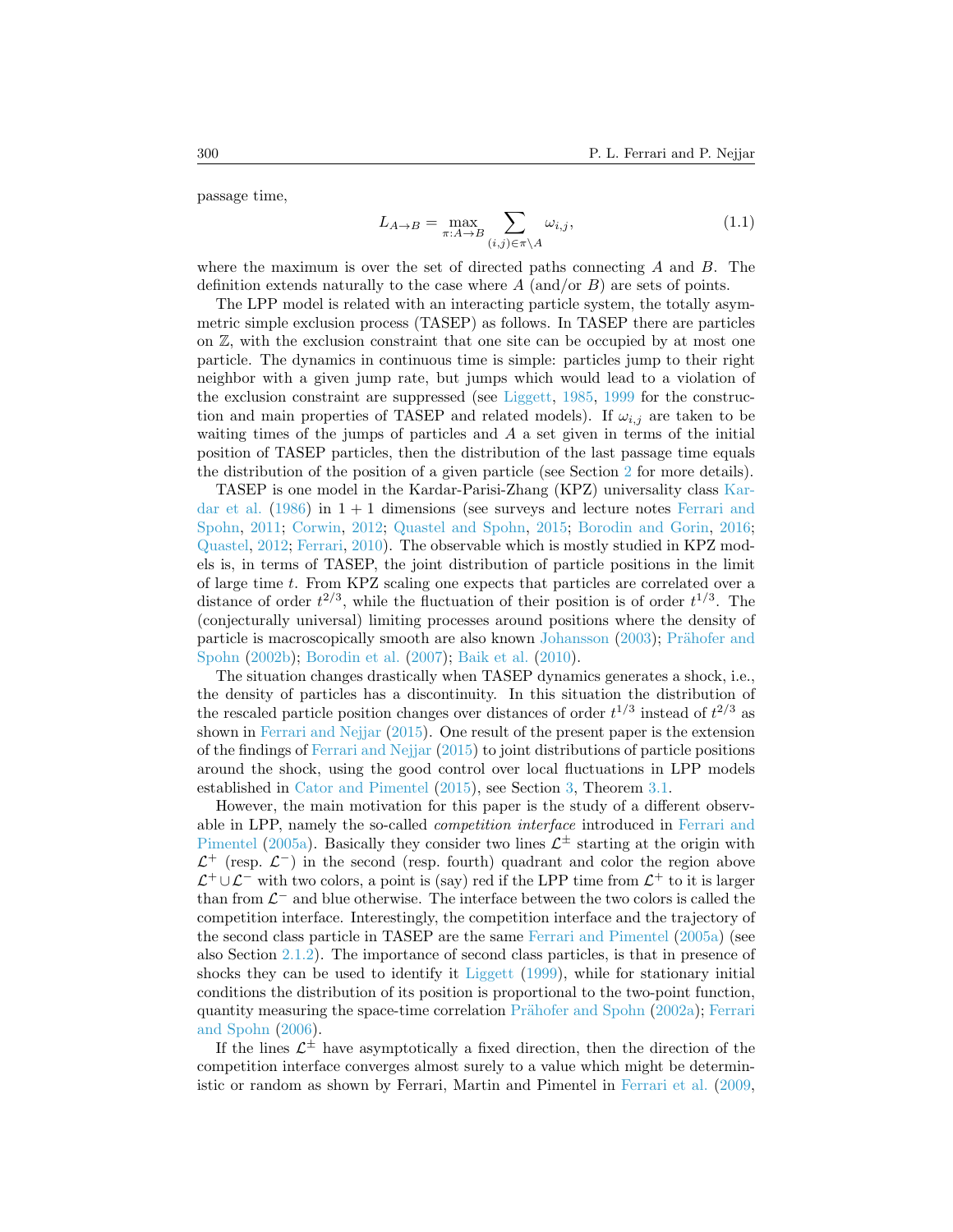Theorem 2). In particular, when in the TASEP framework there is a shock, the competition interface satisfies a (deterministic) law of large numbers (see also [Fer](#page-24-5)[rari and Kipnis,](#page-24-5) [1995\)](#page-24-5).

The main contribution of this paper is the study of the fluctuation of the competition interface in presence of shocks. In Theorem [2.1](#page-5-1) we have a CLT type result for the fluctuations of the position of the competition interface with some deterministic  $\mathcal{L}^{\pm}$ . The difference with the standard CLT is that the fluctuations at distance t from the origin are of order  $t^{1/3}$  and the distribution law is not Gaussian. This result serves as illustration of Theorem [2.2](#page-8-0) which applies to more general LPP problems.

Finally, in Theorem [2.9](#page-13-0) we show Gaussian fluctuations for the fluctuations of the competition interface in the case that  $\mathcal{L}^{\pm}$  are random walks corresponding to TASEP with initial condition given by the product measure with density  $\rho$  on  $\mathbb{Z}_$ and  $\lambda$  on N (with  $\rho < \lambda$ ). In that case the second class particle has also Gaussian fluctuations in the  $t^{1/2}$  scale around the macroscopic shock position [Ferrari](#page-24-6) [\(1992\)](#page-24-6); [Ferrari and Fontes](#page-24-7) [\(1994\)](#page-24-7); Gärtner and Presutti [\(1990\)](#page-25-12). Although the position of the competition interface is a random time change of the position of the second class particle [Ferrari and Pimentel](#page-24-0) [\(2005a\)](#page-24-0) (see also Section [2.1.2\)](#page-5-0), it is not straightforward to connect the two quantities when the speed of the shock is non-zero. The analogue result for the time-changed process (essentially for the second-class particle) can be found in Theorem 4 of [Ferrari et al.](#page-24-4) [\(2009\)](#page-24-4) (see also [Coletti and](#page-24-8) [Pimentel,](#page-24-8) [2007;](#page-24-8) [Ferrari and Pimentel,](#page-24-9) [2005b](#page-24-9) for related studies for the Hammersley process).

The results obtained in this paper are based on the asymptotic independence of two LPP problems, which in turn are based on the slow-decorrelation phenomenon occurring along the characteristic lines [Ferrari](#page-24-10) [\(2008\)](#page-24-10); [Corwin et al.](#page-24-11) [\(2012\)](#page-24-11). For TASEP with stationary initial conditions [Liggett](#page-25-13) [\(1976\)](#page-25-13), i.e., Bernoulli product measure with  $\rho = \lambda$ , this cannot be applied anymore. This case has been however studied fairly well. Firstly, one can identify the competition interface with the maximizer of the (backwards) LPP problem Balázs et al. [\(2006\)](#page-23-4). Secondly, the second class particle starting from the origin has some explicitly known scal-ing function Prähofer and Spohn [\(2002a\)](#page-25-10); [Ferrari and Spohn](#page-25-11) [\(2006\)](#page-25-11); [Baik et al.](#page-23-5) [\(2014\)](#page-23-5). Recent progresses on the knowledge of the time-time correlation in the KPZ height function [Dotsenko](#page-24-12) [\(2013,](#page-24-12) [2016\)](#page-24-13); [Johansson](#page-25-14) [\(2017\)](#page-25-14); [Ferrari and Spohn](#page-25-15)  $(2016)$ ; [De Nardis et al.](#page-24-14)  $(2017)$  show that it would be relevant to study the competition interface and the second class particle as a process in time as well.

### <span id="page-2-0"></span>2. Last Passage Percolation and Competition Interface

2.1. Models and main Result. We consider last passage percolation times on  $\mathbb{Z}^2$ . Fix a starting set  $S_A \subset \mathbb{Z}^2$  and an endset  $S_E \subset \mathbb{Z}^2$ . An up-right path from  $S_A$  to  $S_E$  is a sequence of points  $\pi = (\pi(0), \pi(1), \ldots, \pi(n)) \in \mathbb{Z}^{2n}$  such that  $\pi(0) \in S_A$ ,  $\pi(n) \in S_E$ and  $\pi(i) - \pi(i-1) \in \{(0,1), (1,0)\}.$  We denote by  $\ell(\pi) = n$  the length of  $\pi$ . Take a family  $\{\omega_{i,j}\}_{i,j\in\mathbb{Z}}$  of independent, nonnegative random variables, and define the last passage percolation (LPP) time from  $S_A$  to  $S_E$  to be

<span id="page-2-1"></span>
$$
L_{S_A \to S_E} := \max_{\pi: S_A \to S_E} \sum_{(i,j) \in \pi \backslash S_A} \omega_{i,j}
$$
 (2.1)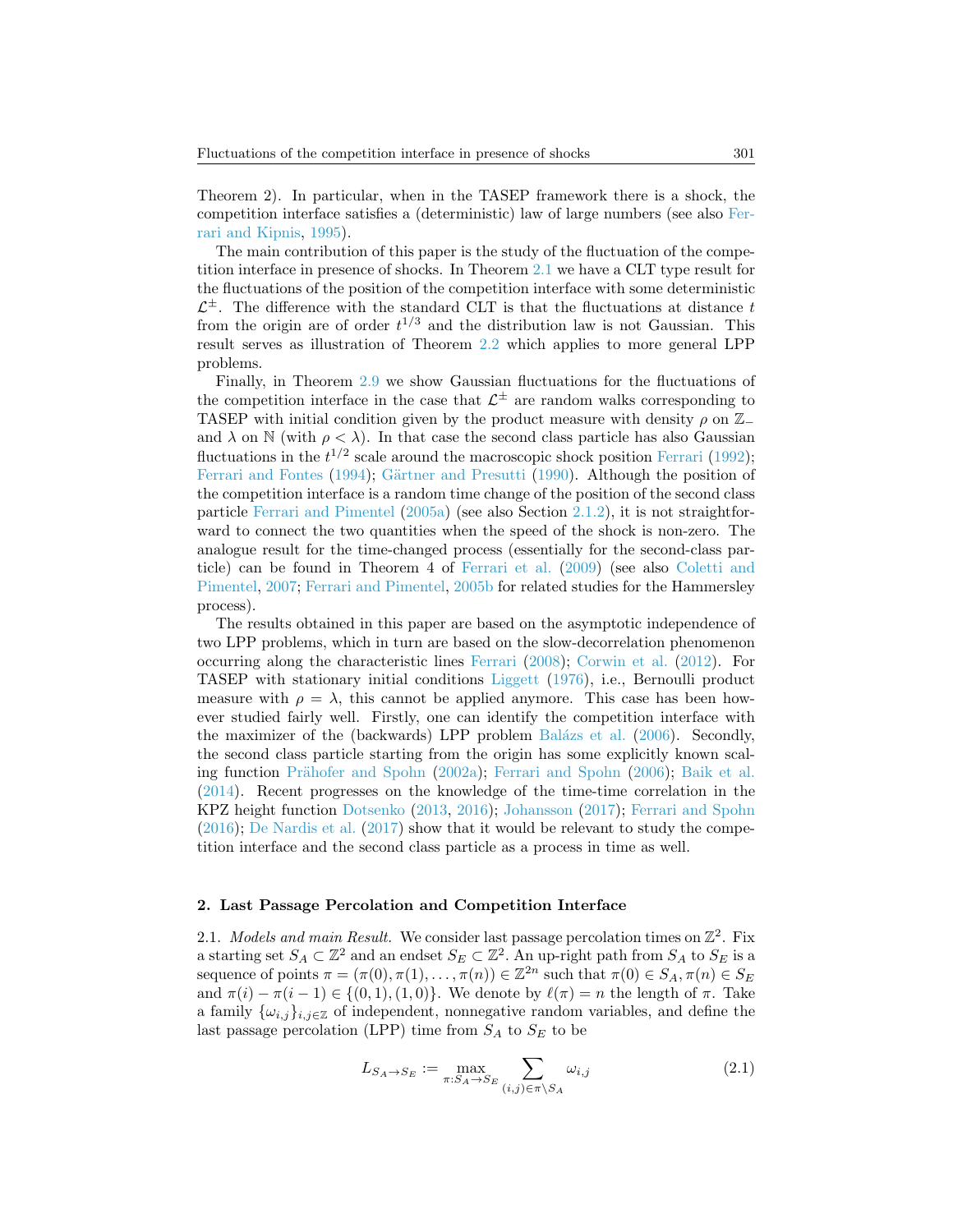and define, say,  $L_{S_A\to S_E}$  to be  $-\infty$  when the maximum in [\(2.1\)](#page-2-1) does not exist. We denote by  $\pi^{\max}$  any path for which the maximum in [\(2.1\)](#page-2-1) is attained and call  $\pi^{\max}$  a maximizing path. In the LPP models we consider in this paper,  $\pi^{\max}$  is always a.s. unique. Last passage percolation is linked to the totally asymmetric simple exclusion process (TASEP) in the following way. In TASEP, each  $i \in \mathbb{Z}$ is occupied by at most one particle, and each particle waits an exponential time (whose parameter may depend on the particle) before it jumps one step to the right iff its right neighbor is not occupied. Labeling particles from right to left

$$
\ldots < x_2(0) < x_1(0) < 0 \le x_0(0) < x_{-1}(0) < \cdots
$$

we denote by  $x_n(t)$  the position of particle n at time t and have that at all time  $t \geq 0$ ,  $x_{n+1}(t) < x_n(t)$ ,  $n \in \mathbb{Z}$ . TASEP can be translated into a LPP model as follows. Define

<span id="page-3-0"></span>
$$
\mathcal{L} = \{(k + x_k(0), k) : k \in \mathbb{Z})\}\tag{2.2}
$$

and weights

<span id="page-3-1"></span>
$$
\omega_{i,j} := \exp(v_j) \tag{2.3}
$$

where  $v_i$  is the parameter of the exponential clock attached to particle j. Then we have

<span id="page-3-4"></span>
$$
\mathbb{P}\bigg(\bigcap_{k=1}^{\ell} \{x_{n_k}(t) \ge m_k - n_k\}\bigg) = \mathbb{P}\bigg(\bigcap_{k=1}^{\ell} \{L_{\mathcal{L}\to(m_k,n_k)} \le t\}\bigg). \tag{2.4}
$$

It will be important for us to consider separately the sets

<span id="page-3-2"></span>
$$
\mathcal{L}^+ = \{(k + x_k(0), k) : k > 0\} \quad \text{and} \quad \mathcal{L}^- = \{(k + x_k(0), k) : k \le 0\}.
$$
 (2.5)

We denote by  $\pi_+^{\max}, \pi_-^{\max}$  the (a.s. unique) maximizing paths of  $L_{\mathcal{L}^+ \to (m,n)}$ ,  $L_{\mathcal{L}^{-}\to(m,n)}$ . The aim of this section is to obtain limit results for the competition interface in the LPP model  $(2.2)$ ,  $(2.3)$ . The competition interface is essentially the boundary of the region where the LPP to  $\mathcal{L}^+$  is larger than the LPP to  $\mathcal{L}^-$ .

2.1.1. The competition interface. Here we study the LPP model defined by  $(2.2)$ , [\(2.3\)](#page-3-1) with a competition interface, which was introduced in [Ferrari and Pimentel](#page-24-0) [\(2005a\)](#page-24-0). To associate a competition interface to the LPP time, we consider TASEP with initial data satisfying  $x_0(0) = 1$  and  $x_1(0) < -1$ . Note that for such initial data we have (with  $\mathcal{L}^+$ ,  $\mathcal{L}^-$  defined in [\(2.5\)](#page-3-2)) almost surely  $L_{\mathcal{L}^+ \to (i,j)} \neq L_{\mathcal{L}^- \to (i,j)}$ for  $(i, j) \in \mathbb{N}^2$ . We then define two clusters via

$$
\Gamma_+^{\infty} := \{ (i, j) \in \mathbb{Z}^2 : L_{\mathcal{L}^+ \to (i, j)} > L_{\mathcal{L}^- \to (i, j)} \},
$$
  
\n
$$
\Gamma_-^{\infty} := \{ (i, j) \in \mathbb{Z}^2 : L_{\mathcal{L}^- \to (i, j)} > L_{\mathcal{L}^+ \to (i, j)} \}.
$$
\n(2.6)

We can think of the points in  $\Gamma_+^{\infty}$  as painted red, and the points in  $\Gamma_-^{\infty}$  as painted blue. Each  $(i, j) \in \mathbb{N}^2$  thus has a well-defined color. The two colors are separated through the competition interface  $\phi$ : Set  $\phi_0 := (0,0)$  and define  $\phi = (\phi_0, \phi_1, \phi_2, \ldots)$ inductively via

<span id="page-3-3"></span>
$$
\phi_{n+1} = \begin{cases} \phi_n + (1,0) & \text{if } \phi_n + (1,1) \in \Gamma_+^{\infty}, \\ \phi_n + (0,1) & \text{if } \phi_n + (1,1) \in \Gamma_-^{\infty}, \end{cases}
$$
 (2.7)

and we write  $\phi_n = (I_n, J_n)$ . We always have  $\phi_1 = (1, 0)$  in our model since  $L_{\mathcal{L}^{-}\to(1,1)} = \omega_{1,1} < \omega_{1,1} + \omega_{0,1} \leq L_{\mathcal{L}^{+}\to(1,1)}$ . Note that  $I_n + J_n = n$  and  $(k, n - k)$ is red for  $0 \leq k < I_n$  and blue for  $I_n < k \leq n$ .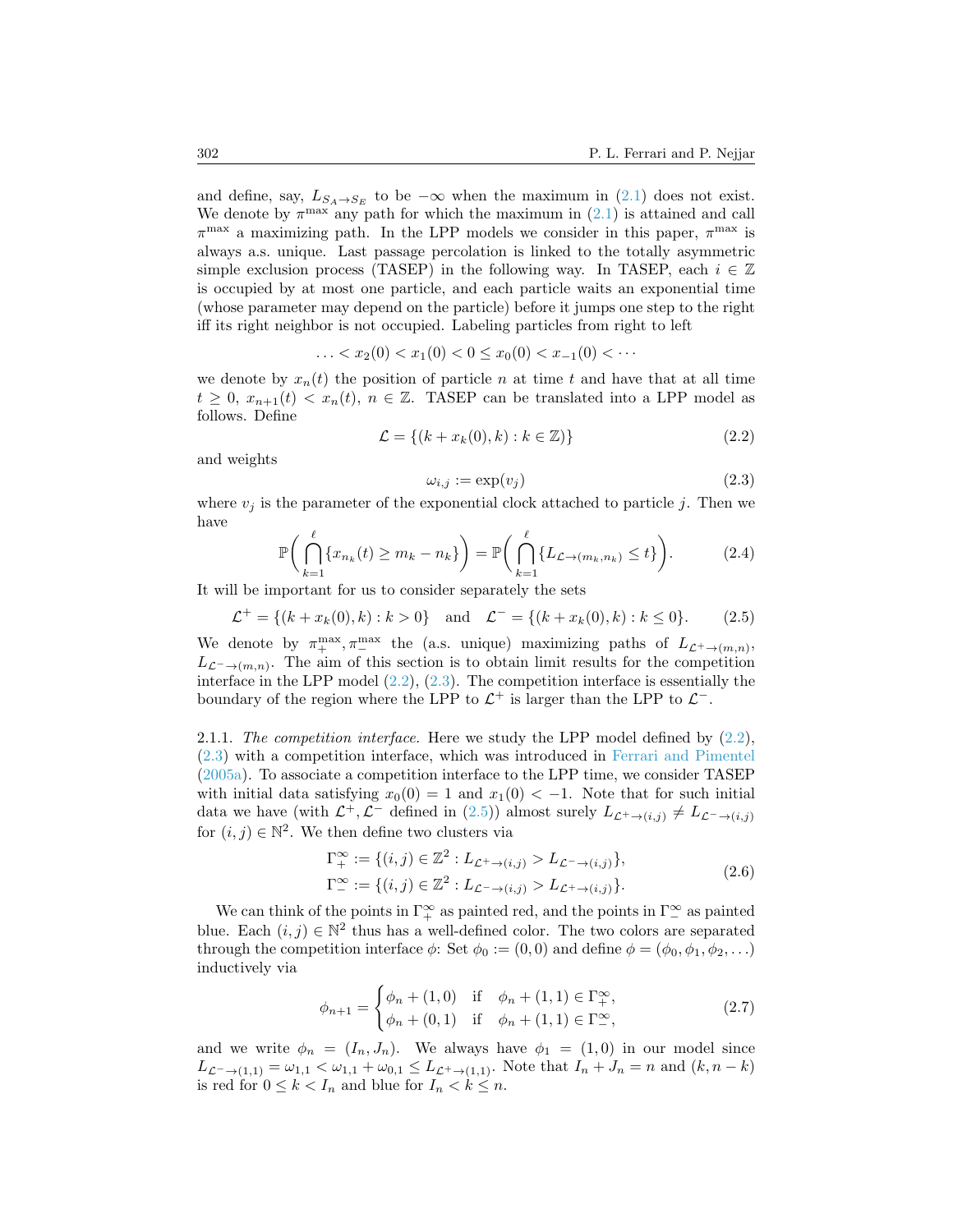

<span id="page-4-0"></span>Figure 2.1. The LPP model of Theorem [2.1](#page-5-1) and the associated competition interface (dashed line).

In [Ferrari et al.](#page-24-4) [\(2009\)](#page-24-4) some aspects of the competition interface are studied. In Theorem 1 of [Ferrari et al.](#page-24-4) [\(2009\)](#page-24-4) it is shown (under the assumption that  $\mathcal{L}^{\pm}$  have asymptotically fixed directions) that  $\phi_n/|\phi_n| \to (\cos(\theta), \sin(\theta))$  almost surely, for some  $\theta$ , which might be random or deterministic. In Theorem 2 of [Ferrari et al.](#page-24-4) [\(2009\)](#page-24-4) they determined the distribution function of  $\theta$  for the case corresponding to TASEP with Bernoulli-Bernoulli initial conditions with higher density on Z<sup>−</sup> than  $\mathbb{Z}_+$ . This corresponds to a situation with a macroscopically decreasing particle density profile (the so-called rarefaction fan). Furthermore, for initial conditions generating a shock for TASEP, they prove that  $\theta$  is non-random (with an explicit value given in term of the shock velocity). Thus for situation with a shock for TASEP, their result is a law of large number type of result. In our contribution we want to analyze the fluctuations with respect to the law of large number. It is a CLT type of result, with the particularity that the fluctuations live in a  $\mathcal{O}(n^{1/3})$ scale and the distribution function is not Gaussian.

In Theorem [2.2](#page-8-0) we determine the distribution function for  $n \mapsto I_n - J_n$  (properly centered and scaled) under a few assumptions, which need to be verified case by case (as they depend on  $\mathcal{L}^{\pm}$  and the chosen law of the randomness  $\omega$ ). In order to illustrate the result, we now present one special model in which all the assumptions are verified, see Theorem [2.1.](#page-5-1)

Let  $(\phi_n)_{n\in\mathbb{N}} = ((I_n, J_n))_{n\in\mathbb{N}}$  be the competition interface  $(2.7)$  associated to the LPP model with  $\mathcal{L} = \mathcal{L}^+ \cup \mathcal{L}^-$  where  $\mathcal{L}^+, \mathcal{L}^-$  are given by [\(2.5\)](#page-3-2) and

<span id="page-4-2"></span>
$$
x_k(0) = -2k, \ k \in \mathbb{Z} \setminus \{0\} \quad \text{and} \quad x_0(0) = 1,\tag{2.8}
$$

see Figure [2.1.](#page-4-0) The weights are

<span id="page-4-1"></span>
$$
\omega_{i,j} := \begin{cases} \exp(1) & \text{if } (i,j) \in \mathcal{L}^c, j > 0, \\ \exp(\alpha) & \text{if } (i,j) \in \mathcal{L}^c, j \le 0, \end{cases}
$$
(2.9)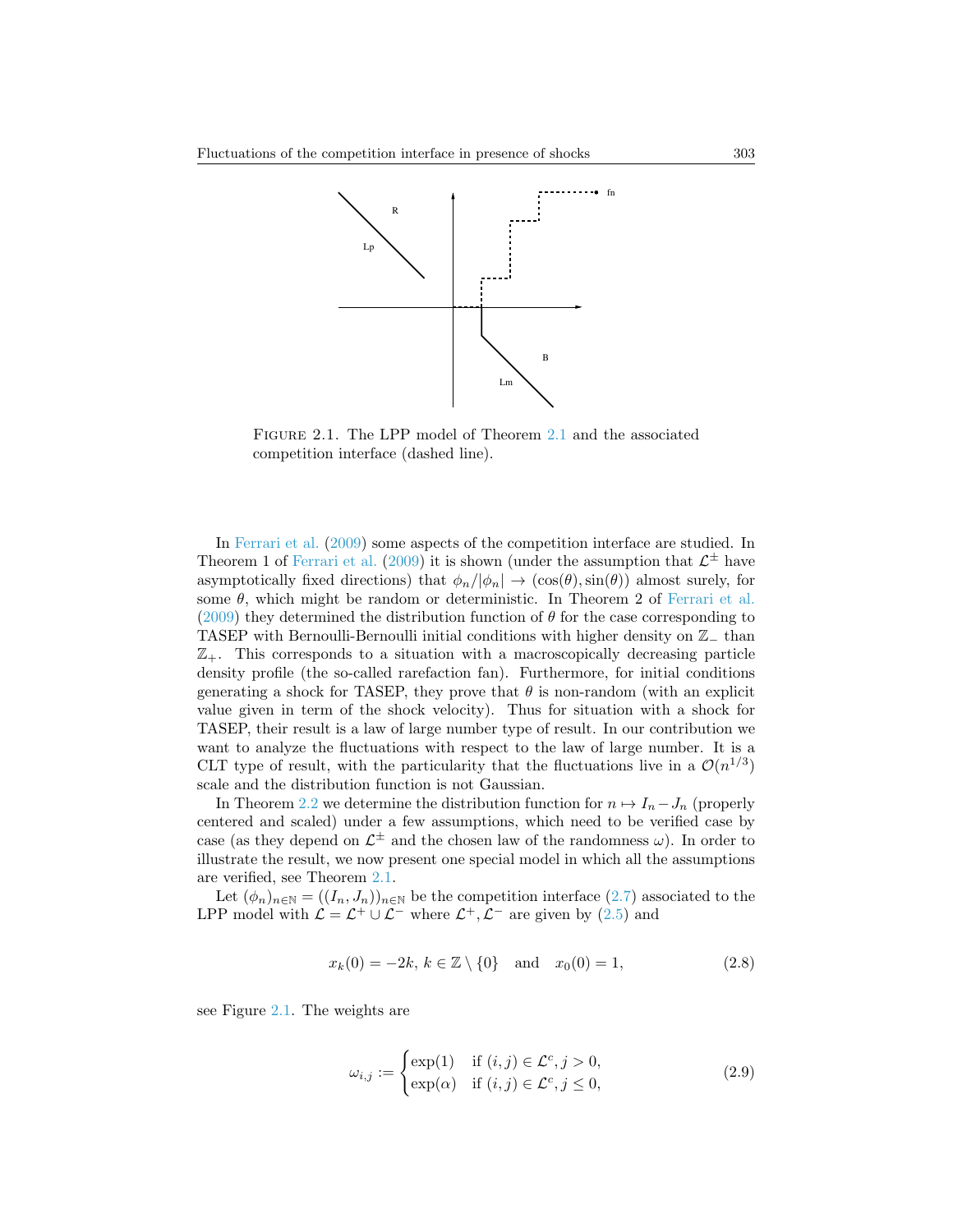where  $\alpha < 1$ . Setting  $\eta_0 = \alpha/(2 - \alpha)$ ,  $\eta = \eta_0 + u\ell^{-2/3}$ , and  $\mu = 4/(2 - \alpha)$ Corollary 2.2 of [Ferrari and Nejjar](#page-25-0) [\(2015\)](#page-25-0) gives

<span id="page-5-2"></span>
$$
\lim_{\ell \to \infty} \mathbb{P}(L_{\mathcal{L}^+ \to (\eta \ell, \ell)} \le \mu \ell + s \ell^{1/3}) = F_{\text{GOE}}\left(\frac{s - 2u}{\sigma_1}\right),
$$
\n
$$
\lim_{\ell \to \infty} \mathbb{P}(L_{\mathcal{L}^- \to (\eta \ell, \ell)} \le \mu \ell + s \ell^{1/3}) = F_{\text{GOE}}\left(\frac{s - 2u/\alpha}{\sigma_2}\right),
$$
\n(2.10)

where  $F_{\text{GOE}}$  is the density of the GOE Tracy-Widom distribution of random ma-trices [\(Tracy and Widom,](#page-26-2) [1996\)](#page-26-2) and  $\sigma_1 = \frac{2^{2/3}}{(2-\alpha)^3}$  $\frac{2^{2/3}}{(2-\alpha)^{1/3}}$  and  $\sigma_2 = \frac{2^{2/3}(2-2\alpha+\alpha^2)^{1/3}}{\alpha^{2/3}(2-\alpha)}$  $\frac{(2-2\alpha+\alpha^{-})^{-\gamma}}{\alpha^{2/3}(2-\alpha)}$ .

<span id="page-5-1"></span>**Theorem 2.1.** Consider the setting of  $(2.9)$ . Then the fluctuations of the competition interface are asymptotically given by

$$
\lim_{t \to \infty} \mathbb{P}\left(\frac{I_{\lfloor t \rfloor} - J_{\lfloor t \rfloor} - (\alpha - 1)t}{t^{1/3}} \le s\right) = \mathbb{P}(\chi_1 - \chi_2 \ge 0),\tag{2.11}
$$

where  $\chi_1$  and  $\chi_2$  are independent random variables with distributions

$$
\mathbb{P}(\chi_1 \le x) = F_{\text{GOE}}\left(\frac{x - \gamma s}{\sigma_1}\right), \quad \mathbb{P}(\chi_2 \le x) = F_{\text{GOE}}\left(\frac{x - \gamma s/\alpha}{\sigma_2}\right), \tag{2.12}
$$

with  $\gamma = 2^{4/3}/(2-\alpha)^{4/3}$ .

In short, to prove Theorem [2.1,](#page-5-1) one first observes that the event  ${I_{|t|}} - J_{|t|} \le -t + 2M$ , for  $0 \le M \le t$  amounts to the event that  $(M, t - M)$  is blue, i.e.,  $L_{\mathcal{L}^{-}\to (M,t-M)} - L_{\mathcal{L}^{+}\to (M,t-M)} > 0$  (see Proposition [2.4\)](#page-8-1). Thus we need to choose  $M = \alpha t/2 + st^{1/3}/2$ . Secondly, the key property one needs to show is that the (properly rescaled) random variables  $L_{\mathcal{L}^+ \to (M,t-M)}$  and  $L_{\mathcal{L}^- \to (M,t-M)}$  are asymptotically independent. Together with their limiting distributions [\(2.10\)](#page-5-2) leads to Theorem [2.1,](#page-5-1) where to fit the parameters we need to set  $\ell = (2-\alpha)t/2 - st^{1/3}/2$ and  $u = s2^{1/3}/(2-\alpha)^{4/3}$ .

<span id="page-5-0"></span>2.1.2. Competition Interfaces and second class particles. One of the motivations to study the competition interface [\(2.7\)](#page-3-3) is its direct connection to second class particles established in [Ferrari and Pimentel](#page-24-0) [\(2005a\)](#page-24-0) and [Ferrari et al.](#page-24-4) [\(2009\)](#page-24-4). To define the second class particle one starts TASEP in  $\eta, \eta' \in \{0, 1\}^{\mathbb{Z}}$  where  $\eta, \eta'$  differ only at the origin, and couples the two processes in the basic coupling (in this coupling, particles from  $\eta$ ,  $\eta'$  use the same Poisson processes for their jumps, the graphical construction of TASEP behind this goes back to [Harris,](#page-25-16) [1978,](#page-25-16) see also [Ferrari,](#page-24-15) [2016](#page-24-15) for an explanation). Under this coupling, the two processes differ at one site for all time denoted by

$$
X(t) = \sum_{x \in \mathbb{Z}} x \mathbb{1}_{\{\eta_t(x) \neq \eta'_t(x)\}}.
$$
\n(2.13)

 $X(t)$  is the position at time t of the second class particle which started at the origin. To any  $\eta \in \{0,1\}^{\mathbb{Z}}$  we can associate the empirical measure

$$
\pi^n(\eta) = \frac{1}{n} \sum_{i \in \mathbb{Z}} \eta(i) \delta_{i/n}.
$$
\n(2.14)

The initial data  $\eta_0$  of a TASEP can either be deterministic (as in [\(2.8\)](#page-4-2)) or random as in Section [2.4](#page-12-0) (the initial data is always independent of the evolution of the process). Furthermore one can also have a sequence of initial data  $(\eta_0^n, n \ge 1)$ .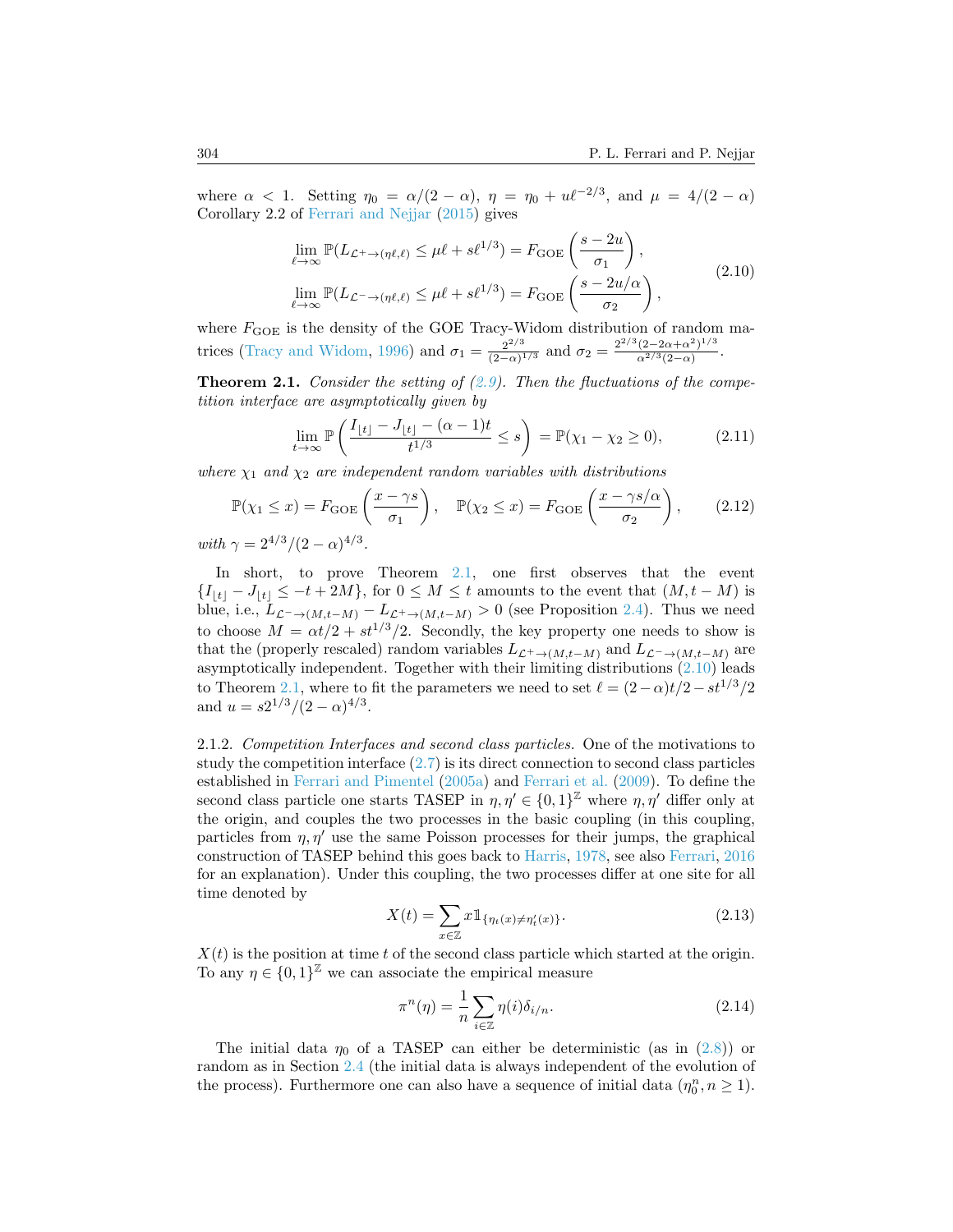Let  $(\eta_0^n, n \ge 1)$  be defined on some probability space with measure  $\mathbb{P}_0$ . Then, the initial particle density is given by a measurable function  $\rho_0(x), x \in \mathbb{R}$ , if for all continuous, compactly supported f on  $\mathbb R$ 

$$
\lim_{n \to \infty} \int_{\mathbb{R}} d\pi^n (\eta_0^n) f(x) = \int_{\mathbb{R}} d x \rho_0(x) f(x) \quad \mathbb{P}_0 \text{ a.s.}
$$
 (2.15)

For example, the  $\rho_0$  corresponding to [\(2.8\)](#page-4-2) is simply constant 1/2. The density of TASEP in the large time limit is then the entropy solution to the Burgers equa-tion [Evans](#page-24-16) [\(2010\)](#page-24-16) with initial data given by  $\rho_0$ , see e.g. [Ferrari](#page-24-15) [\(2016\)](#page-24-15) and references therein. An important special case are initial particle densities  $\rho_0$  of the form

<span id="page-6-0"></span>
$$
\rho_0(\xi) = \begin{cases} \rho_- & \text{if } \xi < 0, \\ \rho_+ & \text{if } \xi \ge 0. \end{cases} \tag{2.16}
$$

If now  $\rho_-\langle \rho_+, \rho_+ \rangle$  the solution of the Burgers equation with initial data [\(2.16\)](#page-6-0) which gives the  $t \to \infty$  density profile of TASEP is given by

<span id="page-6-1"></span>
$$
\rho(\xi, 1) = \begin{cases} \rho_- & \text{if } \xi < 1 - \rho_- - \rho_+, \\ \rho_+ & \text{if } \xi \ge 1 - \rho_- - \rho_+ . \end{cases}
$$
\n(2.17)

The discontinuity in [\(2.17\)](#page-6-1) is called shock and  $X(t)/t$  converges a.s. to  $1-\rho_--\rho_+$ . Thus  $X(t)$  provides an interpretation of the random shock position; for Riemann initial data with  $\rho > \rho_+$  created by Bernoulli initial data,  $X(t)/t$  is asymptotically uniformly distributed among the characteristics emanating from the origin, see e.g. Theorem 3 in [Ferrari et al.](#page-24-4) [\(2009\)](#page-24-4) for both results. In the construction given in Proposition 2.2 in [Ferrari et al.](#page-24-4) [\(2009\)](#page-24-4), an initial configuration with a second class particle at the origin becomes an initial configuration with a hole at 0 and a particle at 1 (note that we only defined the competition interface for such initial data). Associating to such initial data the LPP model [\(2.4\)](#page-3-4) and the competition interface [\(2.7\)](#page-3-3),  $I_n - J_n - 1$  becomes then the position of the second class particle after its  $(n-1)$ th jump  $(n \geq 1)$ . More precisely, with  $\tau_n = L_{\mathcal{L} \to \phi_n}$  we define for  $t > 0$ 

<span id="page-6-3"></span>
$$
(I(t), J(t)) = \phi_n \quad \text{if } t \in [\tau_n, \tau_{n+1}). \tag{2.18}
$$

Then, in the coupling of [Ferrari et al.](#page-24-4) [\(2009\)](#page-24-4)  $I(t)-1$  (resp.  $J(t)$ ) equals the number of rightward (resp. leftward) jumps of the second class particle in [0, t], note  $\tau_1 = 0$ in our setting<sup>[1](#page-6-2)</sup>.

<span id="page-6-4"></span>2.2. General Model and Theorem. In this section we consider the general LPP model defined by  $(2.3)$ ,  $(2.2)$   $(2.5)$ . We prove a generalization of Theorem [2.1](#page-5-1) about the convergence of  $I_n - J_n$  under three assumptions, see Theorem [2.2](#page-8-0) be-low. As noted after Theorem [2.1,](#page-5-1) one looks at the probability that  $L_{\mathcal{L}^{-}\to (M,t-M)}$  $-L_{\mathcal{L}^+\to (M,t-M)}$  is positive for suitable  $M = M(t)$ . Hence,  $L_{\mathcal{L}^-\to (M,t-M)}$  $-L_{\mathcal{L}^+\to (M,t-M)}$  need to converge under the same rescaling (otherwise the probability of their difference being positive converges to 0 or 1). This is the content of Assumption 1. Furthermore, one needs to establish asymptotic independence of the two LPP times. If the maximizing paths  $\pi_{+}^{\max}$  of  $L_{\mathcal{L}^{-}\to(M,t-M)}$  and  $\pi_{-}^{\max}$  of  $L_{\mathcal{L}^+\to (M,t-M)}$  uses different (non-random) sets of the LPP random waiting times with high probability as  $t \to \infty$ , then the two LPP are asymptotically independent.

<span id="page-6-2"></span><sup>&</sup>lt;sup>1</sup>In [Ferrari et al.](#page-24-4) [\(2009\)](#page-24-4), the choice of  $\mathcal L$  and  $\omega_{i,j}$  differs slightly from the one in [\(2.4\)](#page-3-4), such that  $(I(t) - J(t))_{t \geq 0}$  equals  $(X(t))_{t \geq 0}$  in [Ferrari et al.](#page-24-4) [\(2009\)](#page-24-4).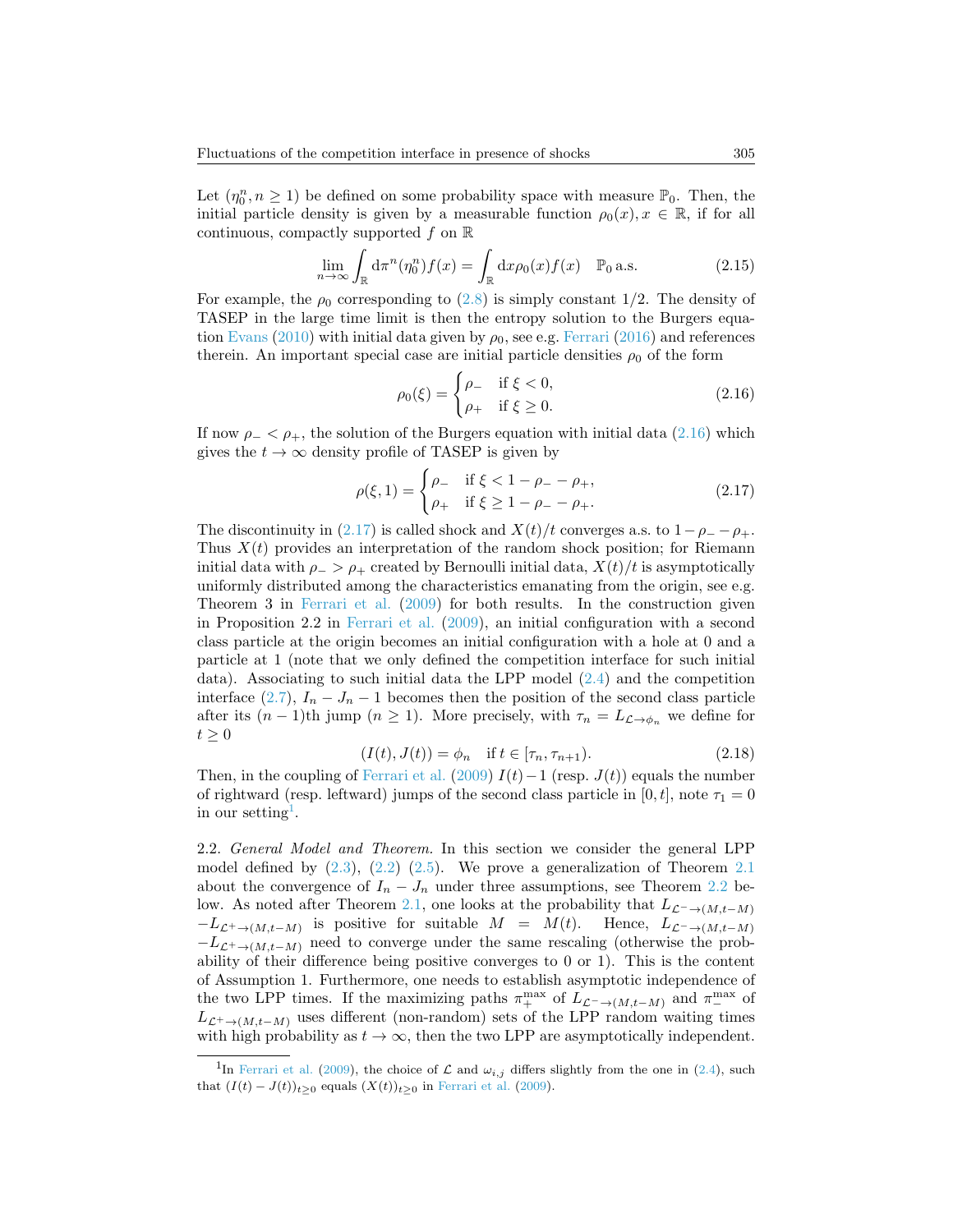Close to the endpoint, this can not possibly hold, since typically  $\pi_{+}^{\max}$  and  $\pi_{-}^{\max}$  will actually intersect. However, if the fluctuations of the two LPP are on the leading order not affected by the randomness in a region of radius  $t^{\nu}$ ,  $\nu < 1$  away from  $(M, t - M)$  (Assumption 2), then the maximizers until that distance are supported with high probability on disjoint set of points (Assumption 3), and the two LPP are asymptotically independent. The framework of these Assumptions was used in [Ferrari and Nejjar](#page-25-0) [\(2015\)](#page-25-0) to prove the limit law of LPP times. Here we prove convergence of  $I_n - J_n$  and obtain Theorem [2.1](#page-5-1) as a corollary.

In the following, we do not always write the integer parts, since even any perturbation of order  $o(t^{1/3})$  becomes irrelevant in the limit, see [\(2.36\)](#page-9-0) below. For convenience, we assume that all appearing distribution functions are continuous, otherwise statements will only hold at continuity points.

<span id="page-7-1"></span>**Assumption 1.** Fix  $\eta_0 \in (0, \infty)$  and  $\eta = \eta_0 + ut^{-2/3}$ . Assume that there exists some  $\mu$  such that

$$
\lim_{t \to \infty} \mathbb{P}\left(\frac{L_{\mathcal{L}^+ \to (\eta t, t)} - \mu t}{t^{1/3}} \le s\right) = G_1(s; u),\tag{2.19}
$$

and

$$
\lim_{t \to \infty} \mathbb{P}\left(\frac{L_{\mathcal{L}^- \to (\eta t, t)} - \mu t}{t^{1/3}} \le s\right) = G_2(s; u),\tag{2.20}
$$

where  $G_1$  and  $G_2$  are some (continuous) distribution functions depending on u.

Secondly, we assume that there is a point  $E^+$  at distance of order  $t^{\nu}$ , for some  $1/3 < \nu < 1$ , which lies on the characteristic from  $\mathcal{L}^+$  to  $E = (\eta t, t)$  and that there is slow-decorrelation as in Theorem 2.1 of [Corwin et al.](#page-24-11) [\(2012\)](#page-24-11).

<span id="page-7-0"></span>**Assumption 2.** Fix  $\eta_0 \in (0, \infty)$  and  $\eta = \eta_0 + ut^{-2/3}$ . Assume that we have a point  $E^+ = (\eta t - \kappa t^{\nu}, t - t^{\nu})$  such that for some  $\mu_0$ , and  $\nu \in (1/3, 1)$  it holds

<span id="page-7-3"></span>
$$
\lim_{t \to \infty} \mathbb{P}\left(\frac{L_{E^+ \to (\eta t, t)} - \mu_0 t^{\nu}}{t^{\nu/3}} \le s\right) = G_0(s; u),\tag{2.21}
$$

and

<span id="page-7-4"></span>
$$
\lim_{t \to \infty} \mathbb{P}\left(\frac{L_{\mathcal{L}^+ \to E^+} - \mu t + \mu_0 t^{\nu}}{t^{1/3}} \le s\right) = G_1(s; u),\tag{2.22}
$$

where  $G_0$  and  $G_1$  are (continuous) distribution functions.

<span id="page-7-2"></span>**Assumption 3.** Let  $\nu$  be as in Assumption [2.](#page-7-0) Consider the points  $D_{\gamma} = (\gamma \eta t),$  $|\gamma t|$ ) with  $\gamma \in [0, 1 - t^{\beta - 1}]$  and  $\beta \in (0, \nu)$ . Assume that

$$
\lim_{t \to \infty} \mathbb{P}\left(\bigcup_{\substack{D_{\gamma} \\ \gamma \in [0, 1 - t^{\beta - 1}]}} \left\{D_{\gamma} \in \pi_{L_{\mathcal{L}} + \mathcal{P}}^{\max} \right\}\right) = 0,
$$
\n
$$
\lim_{t \to \infty} \mathbb{P}\left(\bigcup_{\substack{D_{\gamma} \\ \gamma \in [0, 1 - t^{\beta - 1}]}} \left\{D_{\gamma} \in \pi_{L_{\mathcal{L}} - \mathcal{P}}^{\max} \right\}\right) = 0.
$$
\n
$$
(2.23)
$$

Then, under the proceeding Assumptions, we have the following Theorem.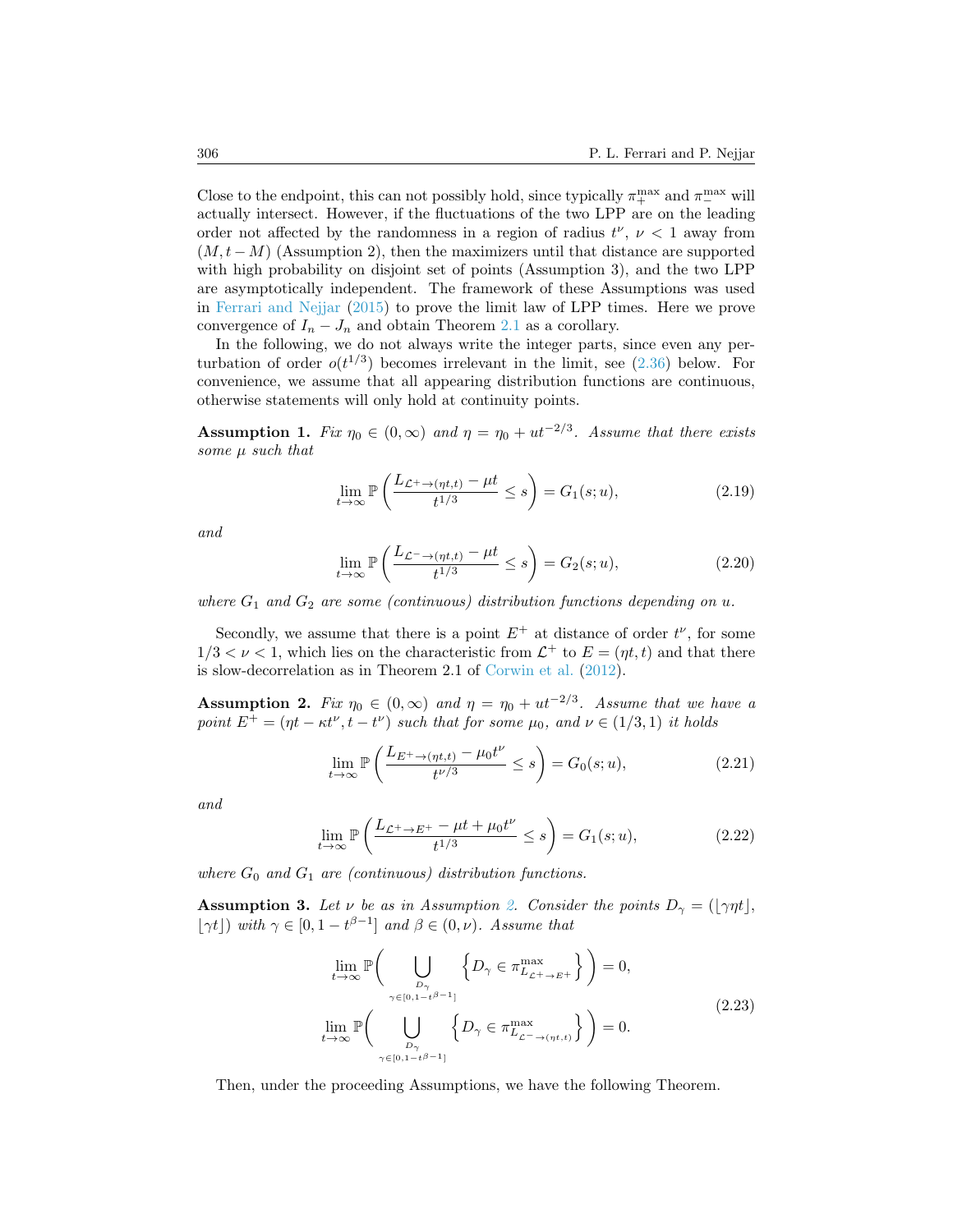<span id="page-8-0"></span>Theorem 2.2. Assume Assumptions 1, 2 and 3 hold with

$$
\eta = \eta_0 + ut^{-2/3}, \quad u \in \mathbb{R}.\tag{2.24}
$$

Then, for any sequence  $a_t = o(t^{1/3})$  we have

$$
\lim_{t \to \infty} \mathbb{P}\left(I_{\lfloor t \rfloor} - J_{\lfloor t \rfloor} \le -t \frac{1 - \eta_0}{1 + \eta_0} + \frac{2u}{(1 + \eta_0)^{4/3}} t^{1/3} + a_t\right) = \mathbb{P}_{G_2 \star G_{1,-}}((0, \infty)),\tag{2.25}
$$

where  $\mathbb{P}_{G_2 \star G_1,-}$  is the convolution of the probability measures induced by the distribution functions  $G_2(x; u)$  and  $G_{1,-}(x; u) := 1 - G_1(-x; u)$ .

Proof of Theorem [2.1:](#page-5-1) In the proof of Corollary 2.2 of [Ferrari and Nejjar](#page-25-0) [\(2015\)](#page-25-0), it has been shown that the Assumptions 1, 2 and 3 hold  $(x_0(0) = 1$  rather than  $x_0(0) = 0$  clearly do not affect the asymptotic behavior. This is easily seen by comparison and basic coupling, see remark at page 7 of [Borodin et al.,](#page-24-17) [2008\)](#page-24-17) with  $\eta_0 = \frac{\alpha}{2-\alpha}$  and

$$
G_1(x;u) = F_{\text{GOE}}\left(\frac{x-2u}{\sigma_1}\right), \quad G_2(x;u) = F_{\text{GOE}}\left(\frac{x-2u/\alpha}{\sigma_2}\right),\tag{2.26}
$$

where  $\sigma_1, \sigma_2$  were defined in Theorem [2.1.](#page-5-1) Then, taking  $2u = 2^{4/3}/(2-\alpha)^{4/3}s$  gives

$$
-t\frac{1-\eta_0}{1+\eta_0} + \frac{2u}{(1+\eta_0)^{4/3}}t^{1/3} = (\alpha - 1)t + st^{1/3} + \mathcal{O}(t^{-1/3})
$$
(2.27)

from which the result follows using Theorem [2.2.](#page-8-0)

2.3. Proof of Theorem [2.2.](#page-8-0) In the following, we will often use the following elemen-tary lemma from [Ben Arous and Corwin](#page-23-6) [\(2011\)](#page-23-6). By "  $\Rightarrow$  " we designate convergence in distribution.

<span id="page-8-2"></span>**Lemma 2.3** (Lemma 4.1 in [Ben Arous and Corwin,](#page-23-6) [2011\)](#page-23-6). Let D be a probability distribution and  $(X_n)_{n\in\mathbb{N}}, (\tilde{X}_n)_{n\in\mathbb{N}}$  be sequences of random variables. If  $X_n \geq \tilde{X}_n$ and  $\tilde{X}_n, X_n \Rightarrow D$ , then  $X_n - \tilde{X}_n$  converges to zero in probability. If  $X_n \Rightarrow D$  and  $X_n - \tilde{X}_n$  converges to zero in probability, then  $\tilde{X}_n \Rightarrow D$  as well.

We denote by

$$
L_{\mathcal{L}^+ \to (\eta t, t)}^{\text{resc}} = \frac{L_{\mathcal{L}^+ \to (\eta t, t)} - \mu t}{t^{1/3}} \tag{2.28}
$$

the last passage time  $L_{\mathcal{L}^+\to(\eta t,t)}$  rescaled as required by Assumption [1.](#page-7-1) We define analogously  $L_{\mathcal{L}^{-}\to(\eta t,t)}^{\text{resc}}$ ,  $L_{E^{+}\to(\eta t,t)}^{\text{resc}}$  and  $L_{\mathcal{L}^{+}\to E^{+}}^{\text{resc}}$  as the last passage times rescaled as required by Assumption [1](#page-7-1) resp. [2.](#page-7-0)

To study the asymptotic behavior of  $I_n - J_n$  we make the following observation.

<span id="page-8-1"></span>**Proposition 2.4.** Let  $\phi$  be the competition interface of the LPP model [\(2.2\)](#page-3-0), [\(2.3\)](#page-3-1) with  $x_0(0) = 1, x_1(0) < -1$ . Let  $n, M \in \mathbb{N}$  and  $M \leq n - 1$ . Then

$$
\mathbb{P}\left((M,n-M)\in\Gamma_{-}^{\infty}\right)\leq\mathbb{P}\left(I_{n}-J_{n}\leq-n+2M\right)
$$
  

$$
\leq\mathbb{P}\left((M,n-M)+(1,-1)\in\Gamma_{-}^{\infty}\right).
$$
 (2.29)

*Proof*: Note that since  $I_n + J_n = n$  we have the equality of the events

$$
\{I_n - J_n \le -n + 2M\} = \{\phi_n \in \{(k, n - k), 0 \le k \le M\}\},\tag{2.30}
$$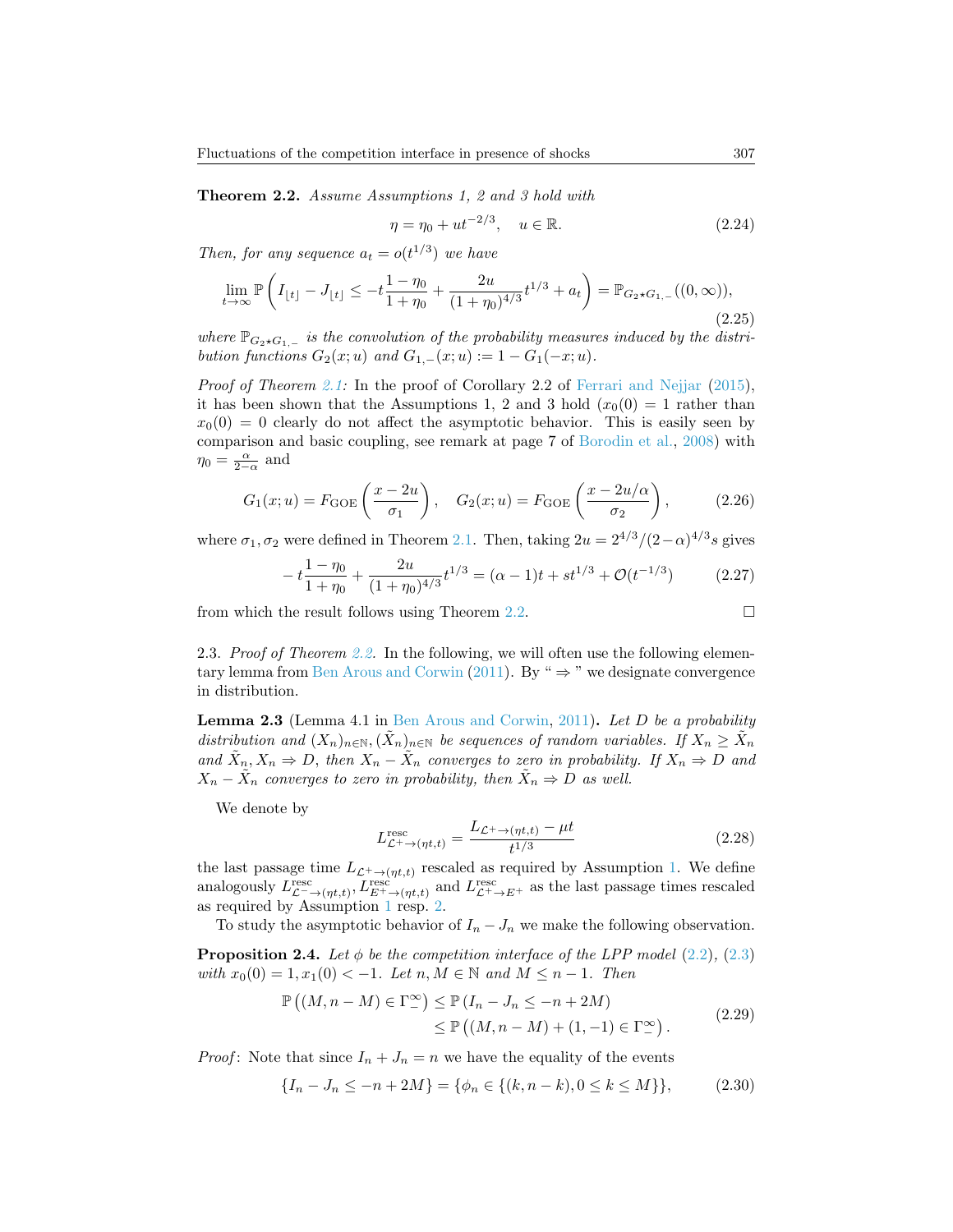with  $\phi_n$  given in [\(2.18\)](#page-6-3). The statement follows now from

$$
\{(M, n - M) \in \Gamma^{\infty}_{-}\}\subseteq \{\phi_n \in \{(k, n - k), 0 \le k \le M\}\}\
$$
  

$$
\subseteq \{(M, n - M) + (1, -1) \in \Gamma^{\infty}_{-}\}.
$$
 (2.31)

 $\Box$ 

With this observation, we can translate the behavior of  $I_n-J_n$  into the difference of LPP times.

<span id="page-9-2"></span>**Proposition 2.5.** Let  $\eta = \eta_0 + ut^{-2/3}$ , with  $u \in \mathbb{R}$  and suppose that

$$
L_{\mathcal{L}^{-}\to(\eta t,t)}^{\text{resc}} - L_{\mathcal{L}^{+}\to(\eta t,t)}^{\text{resc}} \Rightarrow D \text{ as } t \to \infty.
$$
 (2.32)

Then, under Assumption 1, for any sequence  $a_t = o(t^{1/3})$  we have

$$
\lim_{t \to \infty} \mathbb{P}\left(I_{\lfloor t \rfloor} - J_{\lfloor t \rfloor} \le -t \frac{1 - \eta_0}{1 + \eta_0} + \frac{2u}{(1 + \eta_0)^{4/3}} t^{1/3} + a_t\right) = \mathbb{P}_D((0, \infty)), \quad (2.33)
$$

where  $\mathbb{P}_D$  is the probability measure with distribution  $D$ .

Proof: Let us define

$$
\hat{\eta} = \eta_0 + u(t/(1 + \eta_0))^{-2/3}, \quad n(t) = \lfloor t \rfloor, \quad M(t) = \left\lfloor \frac{\hat{\eta}t}{1 + \hat{\eta}} \right\rfloor.
$$
 (2.34)

Then setting  $\ell = \frac{t}{1+\hat{\eta}}$  we have with  $\eta(\ell) = \eta_0 + u\ell^{-2/3}$  and

$$
(M(t), n(t) - M(t)) = (\eta(\ell)\ell, \ell) + c_{\ell}, \tag{2.35}
$$

with  $c_{\ell} = (c_{\ell}^1, c_{\ell}^2) = o(\ell^{1/3}).$ 

What we have to show is that if  $L_{\mathcal{L}^{-}\to(\eta(\ell)\ell,\ell)}^{\text{resc}} - L_{\mathcal{L}^{+}\to(\eta(\ell)\ell,\ell)}^{\text{resc}} \Rightarrow D$ , then also for any  $b_{\ell} = (b_{\ell}^1, b_{\ell}^2) = o(\ell^{1/3})$ 

<span id="page-9-0"></span>
$$
L_{\mathcal{L}^{-}\to(\eta(\ell)\ell,\ell)+b_{\ell}}^{\text{resc}} - L_{\mathcal{L}^{+}\to(\eta(\ell)\ell,\ell)+b_{\ell}}^{\text{resc}} \Rightarrow D. \tag{2.36}
$$

Indeed, given [\(2.36\)](#page-9-0), it follows from Proposition [2.4](#page-8-1) that

$$
\lim_{t \to \infty} \mathbb{P}\left(I_{\lfloor t \rfloor} - J_{\lfloor t \rfloor} \le -n(t) + 2M(t)\right) = \mathbb{P}_D((0, \infty)).\tag{2.37}
$$

Furthermore, if  $a_t = o(t^{1/3})$  there is an integer  $\tilde{M}(t)$  such that

$$
-n(t) + 2M(t) + [a_t] = -n(t) + 2\tilde{M}(t), \quad M(t) - \tilde{M}(t) = o(t^{1/3}).
$$
 (2.38)

Applying Proposition [2.4](#page-8-1) with  $n(t)$ ,  $\tilde{M}(t)$  and then using [\(2.36\)](#page-9-0) we obtain

$$
\lim_{t \to \infty} \mathbb{P}\left(I_{\lfloor t \rfloor} - J_{\lfloor t \rfloor} \le -n(t) + 2M(t) + \lfloor a_t \rfloor\right) = \mathbb{P}_D((0, \infty)),\tag{2.39}
$$

which is the statement to be proven. So let us now prove  $(2.36)$ . Writing

$$
X_{\ell} = L_{\mathcal{L}^{-}\to(\eta(\ell)\ell,\ell)}^{\text{resc}}, \quad Y_{\ell} = L_{\mathcal{L}^{+}\to(\eta(\ell)\ell,\ell)}^{\text{resc}},
$$
  

$$
Z_{\ell} = \frac{L_{\mathcal{L}^{-}\to(\eta(\ell)\ell,\ell)+b_{\ell}} - L_{\mathcal{L}^{-}\to(\eta(\ell)\ell,\ell)}}{\ell^{1/3}} + \frac{L_{\mathcal{L}^{+}\to(\eta(\ell)\ell,\ell)} - L_{\mathcal{L}^{+}\to(\eta(\ell)\ell,\ell)+b_{\ell}}}{\ell^{1/3}},
$$
(2.40)

we have

$$
L_{\mathcal{L}^{-}\to(\eta(\ell)\ell,\ell)+b_{\ell}}^{\text{resc}} - L_{\mathcal{L}^{+}\to(\eta(\ell)\ell,\ell)+b_{\ell}}^{\text{resc}} = X_{\ell} - Y_{\ell} + Z_{\ell},\tag{2.41}
$$

so it suffices to show  $Z_{\ell} \Rightarrow 0$ . Let  $L = \max \left\{ \left| \begin{array}{c} 0 & \text{if } 0 \leq \ell \leq n \\ 0 & \text{if } 0 \leq \ell \leq n \end{array} \right\} \right\}$  $\frac{b_\ell^1}{\eta}$ ,  $\left|b_\ell^2\right|$  $\}$ . Then

<span id="page-9-1"></span>
$$
\left| L_{\mathcal{L}^{-}\to(\eta(\ell)\ell,\ell)+b_{\ell}}^{\text{resc}} - L_{\mathcal{L}^{-}\to(\eta(\ell)\ell,\ell)}^{\text{resc}} \right| \leq \left| \hat{L}_{\mathcal{L}^{-}\to(\eta(\ell)(\ell-L),\ell-L)}^{\text{resc}} - \hat{L}_{\mathcal{L}^{-}\to(\eta(\ell)(\ell+L),\ell+L)}^{\text{resc}} \right|
$$
\n(2.42)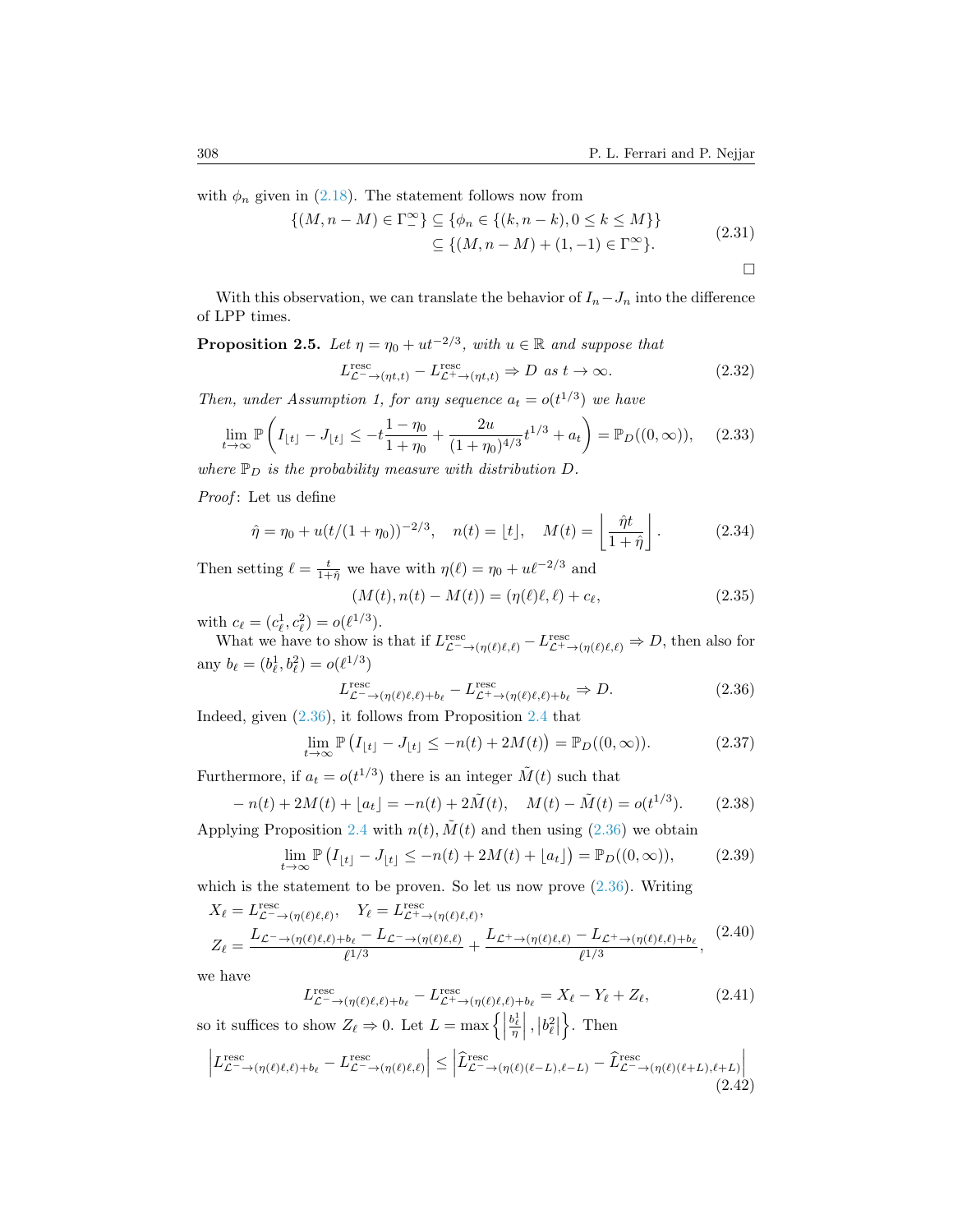where we defined

$$
\widehat{L}_{\mathcal{L}^{-}\to(\eta(\ell)(\ell\pm L),\ell\pm L)}^{\text{resc}} = \frac{L_{\mathcal{L}^{-}\to(\eta(\ell)(\ell\pm L),\ell\pm L)} - \mu\ell}{\ell^{1/3}}.
$$
\n(2.43)

Now

$$
\hat{L}_{\mathcal{L}^{-}\to(\eta(\ell)(\ell-L),\ell-L)}^{\text{resc}} \le \hat{L}_{\mathcal{L}^{-}\to(\eta(\ell)(\ell+L),\ell+L)}^{\text{resc}},\tag{2.44}
$$

and  $L_{\mathcal{L}^{-}\to(\eta(\ell)(\ell-L),\ell-L)}, L_{\mathcal{L}^{-}\to(\eta(\ell)(\ell+L),\ell+L)}^{\text{resc}}$  both converge to the same distribution by Assumption 1. Indeed, setting  $\ell_{\pm} = \ell \pm L$  we get

<span id="page-10-0"></span>
$$
\hat{L}_{\mathcal{L}^{-}\to(\eta(\ell)(\ell\pm L),\ell\pm L)}^{\text{resc}} = \frac{L_{\mathcal{L}^{-}\to(\eta(\ell_{\pm})\ell_{\pm},\ell_{\pm})} - \mu \ell_{\pm}}{\ell_{\pm}^{1/3}} + \mathcal{O}\left(L\ell^{-1/3}\right) \\
+ \mathcal{O}(L\ell_{\pm}^{-4/3})(L_{\mathcal{L}^{-}\to(\eta(\ell)\ell_{\pm},\ell_{\pm})} - \mu \ell_{\pm}) \\
+ \frac{L_{\mathcal{L}^{-}\to(\eta(\ell)\ell_{\pm},\ell_{\pm})} - L_{\mathcal{L}^{-}\to(\eta(\ell_{\pm})\ell_{\pm},\ell_{\pm})}}{\ell_{\pm}^{1/3}} \tag{2.45}
$$

and all terms except the first one on the right-hand side of  $(2.45)$  converge to zero in probability. Hence by Lemma [2.3](#page-8-2)  $\widetilde{L}_{\mathcal{L}\rightarrow(\eta(\ell)(\ell-L),\ell-L)}^{\text{resc}}-\widetilde{L}_{\mathcal{L}\rightarrow(\eta(\ell)(\ell+L),\ell+L)}^{\text{resc}}$  converges to zero in probability and so does the left-hand side of [\(2.42\)](#page-9-1). An analogous argument shows that  $\frac{L_{\mathcal{L}^+\to(\eta(\ell)\ell,\ell)}-L_{\mathcal{L}^+\to(\eta(\ell)\ell,\ell)+b_\ell}}{\ell^{1/3}}$  converges to zero in probability. This implies that  $Z_{\ell} \Rightarrow 0$ .

In view of the previous proposition, we need to determine the limit law of  $L_{\mathcal{L}^{-}\to(\eta t,t)}^{\text{resc}} - L_{\mathcal{L}^{+}\to(\eta t,t)}^{\text{resc}}$ . For this, we proceed as in [Ferrari and Nejjar](#page-25-0) [\(2015\)](#page-25-0), reducing the problem to the limit law of two independent random variables in the following three Propositions.

<span id="page-10-1"></span>Proposition 2.6. Suppose Assumptions 1 and 2 hold, and let D be a probability distribution. If

$$
L_{\mathcal{L}^{-}\to(\eta t,t)}^{\text{resc}} - \frac{L_{\mathcal{L}^{+}\to E^{+}} + L_{E^{+}\to(\eta t,t)} - \mu t}{t^{1/3}} \Rightarrow D \text{ as } t \to \infty,
$$
 (2.46)

then

$$
L_{\mathcal{L}^{-}\to(\eta t,t)}^{\text{resc}} - L_{\mathcal{L}^{+}\to(\eta t,t)}^{\text{resc}} \Rightarrow D \text{ as } t \to \infty.
$$
 (2.47)

Proof: We set

$$
X_n = L_{\mathcal{L}^- \to (\eta t, t)}^{\text{resc}} - \frac{L_{\mathcal{L}^+ \to E^+} + L_{E^+ \to (\eta t, t)} - \mu t}{t^{1/3}},
$$
  
\n
$$
\tilde{X}_n = L_{\mathcal{L}^- \to (\eta t, t)}^{\text{resc}} - L_{\mathcal{L}^+ \to (\eta t, t)}^{\text{resc}}.
$$
\n(2.48)

By Lemma [2.3](#page-8-2) it suffices to show  $X_n - \tilde{X}_n$  converges to 0 in probability. Now

$$
X_n - \tilde{X}_n = L_{\mathcal{L}^+ \to (\eta t, t)}^{\text{resc}} - \frac{L_{\mathcal{L}^+ \to E^+} + L_{E^+ \to (\eta t, t)} - \mu t}{t^{1/3}},\tag{2.49}
$$

and since

$$
L_{\mathcal{L}^+ \to (\eta t, t)}^{\text{resc}} \ge \frac{L_{\mathcal{L}^+ \to E^+} + L_{E^+ \to (\eta t, t)} - \mu t}{t^{1/3}},\tag{2.50}
$$

to show that  $X_n-\tilde{X}_n$  converges to zero in probability, it suffices again by Lemma [2.3](#page-8-2) to show that  $L_{\mathcal{L}^+\to(\eta t,t)}^{\text{resc}}$  and  $\frac{L_{\mathcal{L}^+\to E^+}+L_{E^+\to(\eta t,t)}-\mu t}{t^{1/3}}$  converge to the same distribution as  $t \to \infty$ . By Assumption 1, in the large-t limit,  $\mathbb{P}(L_{\mathcal{L}^+ \to (\eta t,t)}^{\text{resc}} \leq s) \to G_1(s)$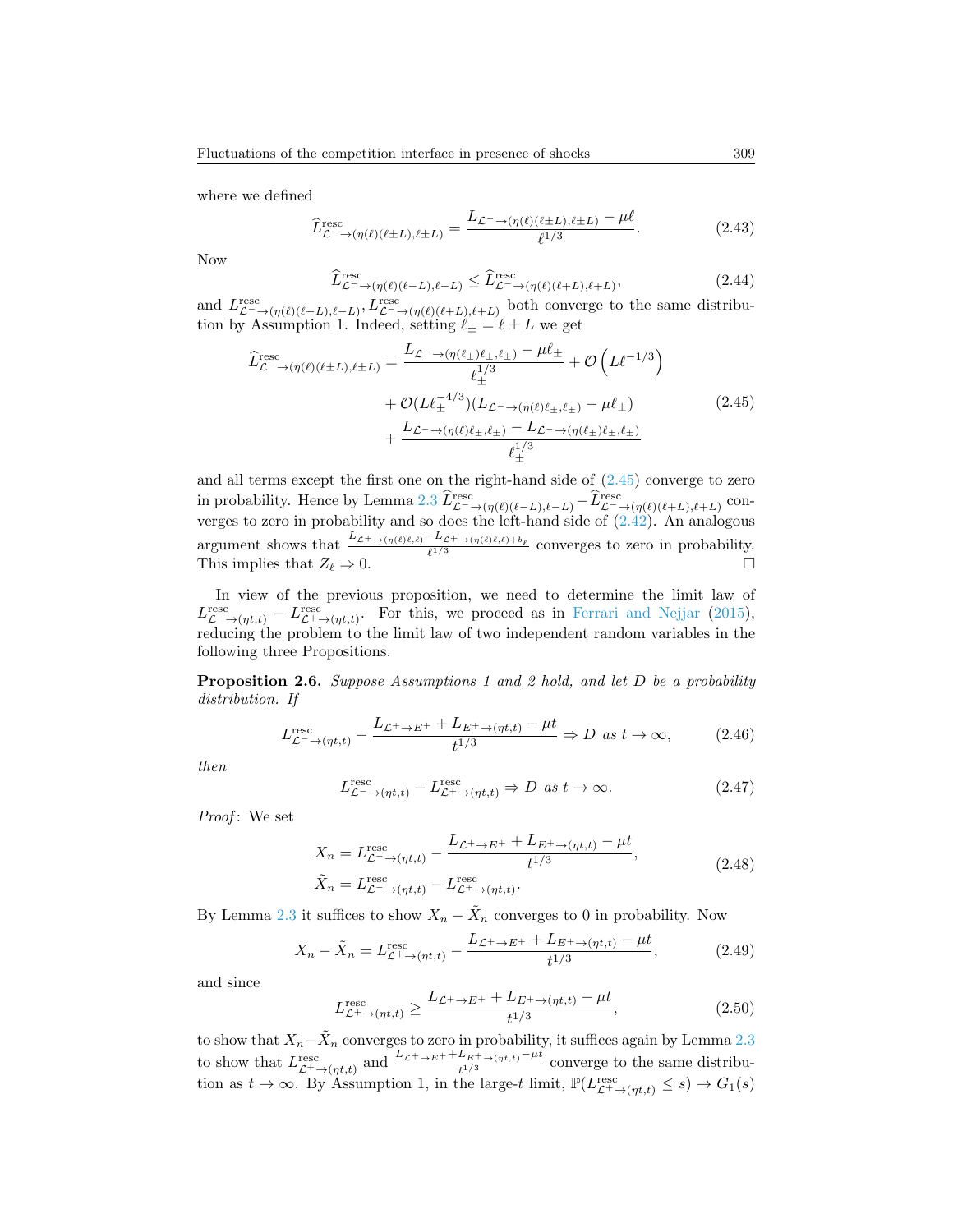and by Assumption 2  $\mathbb{P}(L_{\mathcal{L}^+\to E^+}^{\text{resc}} \leq s) \to G_1(s)$ . Furthermore, by Assumption 2 for any  $\varepsilon > 0$ 

<span id="page-11-1"></span>
$$
\mathbb{P}\left(\left|\frac{L_{E^+ \to (\eta t,t)} - \mu_0 t^{\nu}}{t^{\nu/3}}\right| \ge \varepsilon t^{(1-\nu)/3}\right) \to 0 \text{ as } t \to \infty. \tag{2.51}
$$

Thus  $\frac{L_{E^+ \to (\eta t,t)} - \mu_0 t^{\nu}}{t^{1/3}}$  $t_1^{(n_t,t)}$  converges to zero in probability as  $t \to \infty$ . Consequently

$$
\mathbb{P}\left(\frac{L_{\mathcal{L}^+ \to E^+} + L_{E^+ \to (\eta t, t)} - \mu t}{t^{1/3}} \le s\right)
$$
\n
$$
= \mathbb{P}\left(L_{\mathcal{L}^+ \to E^+}^{\text{resc}} + \frac{L_{E^+ \to (\eta t, t)} - \mu_0 t^{\nu}}{t^{1/3}} \le s\right) \to G_1(s) \text{ as } t \to \infty.
$$
\n
$$
\Box
$$

For the next reduction, define for some set B and point C  $\tilde{L}_{B\to C}$  to be the last passage time from  $B$  to  $C$  except that we take the maximum only over paths not containing any point  $\bigcup_{\gamma \in [0,1-t^{\beta-1}]} D_{\gamma}$  with  $D_{\gamma}$  as in Assumption [3.](#page-7-2) We rescale  $L_{B\to C}$  just as  $L_{B\to C}$ .

<span id="page-11-3"></span>Proposition 2.7. Suppose that Assumptions 1, 2 and 3 hold. If

$$
Y_{t,1} := \tilde{L}_{\mathcal{L}^{-}\to(\eta t,t)}^{\text{resc}} - \frac{\tilde{L}_{\mathcal{L}^{+}\to E^{+}} + L_{E^{+}\to(\eta t,t)} - \mu t}{t^{1/3}} \Rightarrow D \text{ as } t \to \infty,
$$
 (2.53)

then

$$
Y_{t,2} := L_{\mathcal{L}^{-}\to(\eta t,t)}^{\text{resc}} - \frac{L_{\mathcal{L}^{+}\to E^{+}} + L_{E^{+}\to(\eta t,t)} - \mu t}{t^{1/3}} \Rightarrow D \text{ as } t \to \infty.
$$
 (2.54)

*Proof:* For  $\varepsilon > 0$  we have

$$
\mathbb{P}(|Y_{t,1} - Y_{t,2}| \ge \varepsilon) \le \mathbb{P}\left(\left|\frac{L_{\mathcal{L}^+ \to E^+} - \tilde{L}_{\mathcal{L}^+ \to E^+}}{t^{1/3}}\right| \ge \varepsilon/2\right) + \mathbb{P}\left(\left|\frac{L_{\mathcal{L}^- \to (\eta t,t)} - \tilde{L}_{\mathcal{L}^- \to (\eta t,t)}}{t^{1/3}}\right| \ge \varepsilon/2\right).
$$
\n(2.55)

On the other hand,

<span id="page-11-0"></span>
$$
\left\{ L_{\mathcal{L}^+ \to E^+} - \tilde{L}_{\mathcal{L}^+ \to E^+} = 0 \right\} \subset \bigcup_{\substack{D_{\gamma} \\ \gamma \in [0, 1 - t^{\beta - 1}]} } \left\{ D_{\gamma} \in \pi_{L_{\mathcal{L}^+ \to E^+}}^{\max} \right\} \tag{2.56}
$$

because if the maximizers do not reach any points  $D_{\gamma}$ , then the two last passage time are identical. The same holds for  $E^+$  replaced with  $(\eta t, t)$ . However, by Assumption 3, the probability of the event in the r.h.s. of [\(2.56\)](#page-11-0) goes to 0 as  $t \to \infty$ . Hence by Lemma [2.3](#page-8-2) if  $Y_{t,1} \Rightarrow D$ , also  $Y_{t,2} \Rightarrow D$ .

Finally, we have the following.

<span id="page-11-4"></span>Proposition 2.8. If we have that

<span id="page-11-2"></span>
$$
\tilde{L}_{\mathcal{L}^{-}\to(\eta t,t)}^{\text{resc}} - \tilde{L}_{\mathcal{L}^{+}\to E^{+}}^{\text{resc}} \Rightarrow D \text{ as } t \to \infty,
$$
\n(2.57)

then also

$$
\tilde{L}_{\mathcal{L}^{-}\to(\eta t,t)}^{\text{resc}} - \frac{\tilde{L}_{\mathcal{L}^{+}\to E^{+}} + L_{E^{+}\to(\eta t,t)} - \mu t}{t^{1/3}} \Rightarrow D \text{ as } t \to \infty. \tag{2.58}
$$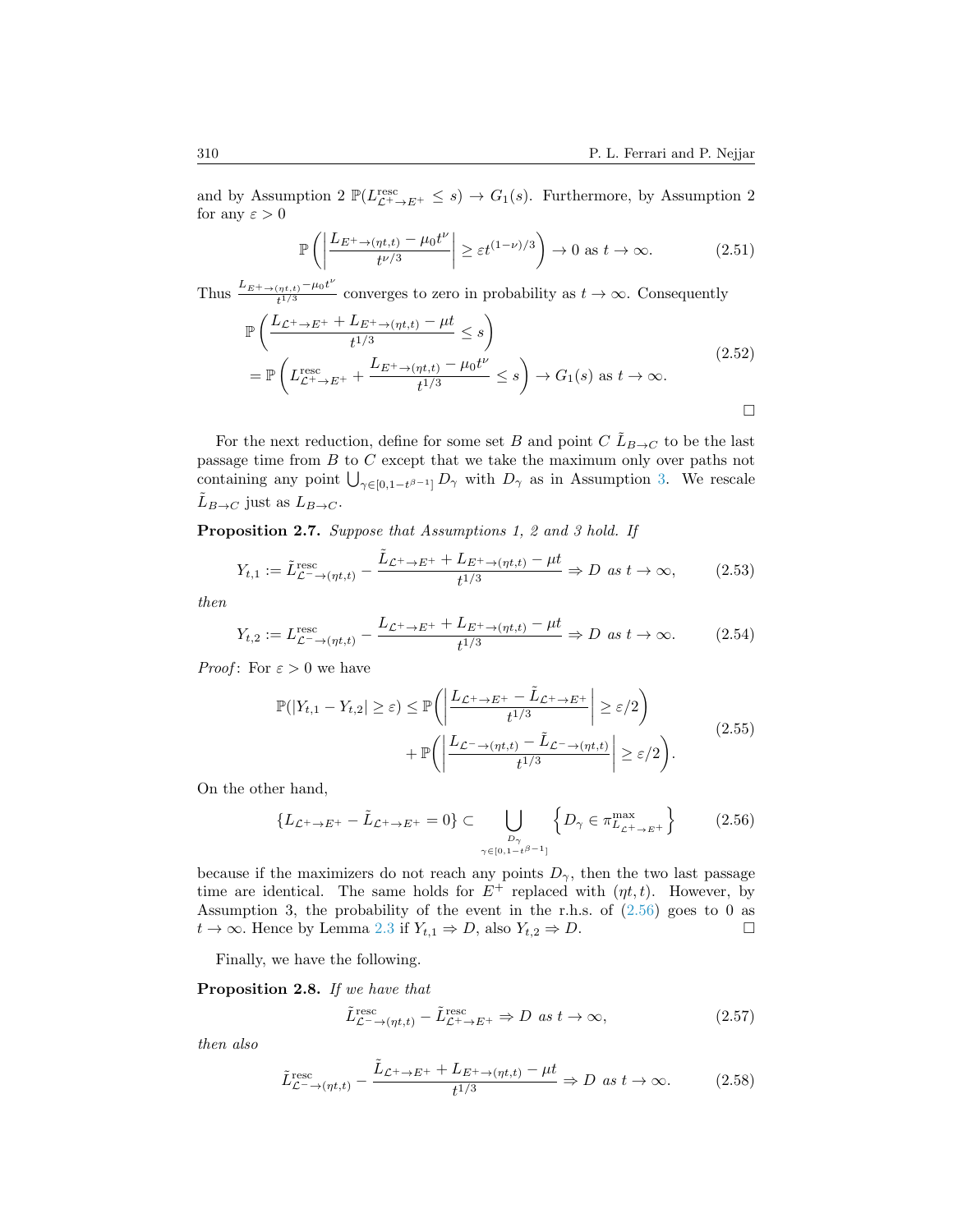*Proof*: Simply note that  $X_t = \frac{L_{E^+ \to (\eta t,t)} - \mu_0 t^{\nu}}{t^{1/3}}$  $\frac{t_{\eta t,t}}{t^{1/3}}$  converges to zero in probability by  $(2.51)$ , hence if  $(2.57)$  holds we have by Lemma [2.3](#page-8-2)

$$
\tilde{L}_{\mathcal{L}^{-}\to(\eta t,t)}^{\text{resc}} - (\tilde{L}_{\mathcal{L}^{+}\to E^{+}}^{\text{resc}} + X_{t}) = \tilde{L}_{\mathcal{L}^{-}\to(\eta t,t)}^{\text{resc}} - \frac{\tilde{L}_{\mathcal{L}^{+}\to E^{+}} + L_{E^{+}\to(\eta t,t)} - \mu t}{t^{1/3}} \Rightarrow D. \tag{2.59}
$$

*Proof of Theorem [2.2:](#page-8-0)* By construction  $\tilde{L}_{\mathcal{L}^{-}\to(\eta t,t)}^{\text{resc}}$ ,  $\tilde{L}_{\mathcal{L}^{+}\to E^{+}}^{\text{esc}}$  are independent, since they depend on disjoint sets of  $\omega_{i,j}$ 's, which are independent random variables. Furthermore, as shown in the proof of Proposition [2.7,](#page-11-3)  $\tilde{L}_{\mathcal{L}^{-}\to(\eta t,t)}^{\text{resc}} - L_{\mathcal{L}^{-}\to(\eta t,t)}^{\text{resc}}$ and  $\tilde{L}_{\mathcal{L}^+\to E^+}^{\text{resc}} - L_{\mathcal{L}^+\to E^+}^{\text{resc}}$  converge to zero in probability and hence by Assumptions 1,2 and Lemma [2.3](#page-8-2)

<span id="page-12-1"></span>
$$
\mathbb{P}(\tilde{L}_{\mathcal{L}^{-}\to(\eta t,t)}^{\text{resc}} \le s) \to G_2(s) \quad \text{and} \quad \mathbb{P}(\tilde{L}_{\mathcal{L}^{+}\to E^{+}}^{\text{resc}} \le s) \to G_1(s) \tag{2.60}
$$

as  $t \to \infty$ . Now [\(2.60\)](#page-12-1) and independence imply that the vector  $(\tilde{L}_{\mathcal{L}^{-}\to(\eta t,t)}^{\text{resc}})$  $\tilde{L}_{\mathcal{L}^+\to E^+}^{\text{resc}}$  ) converges in law to the product measure  $\mathbb{P}_{G_2}\otimes\mathbb{P}_{G_1}$ . Consequently, by the continuous mapping theorem,  $(\tilde{L}_{\mathcal{L}^{-}\to(\eta t,t)}^{\text{resc}} - \tilde{L}_{\mathcal{L}^{+}\to E^{+}}^{\text{resc}})$  converges to  $\mathbb{P}_{G_2} \star \mathbb{P}_{G_1,-}$ . Combining this with Propositions [2.5,](#page-9-2) [2.6,](#page-10-1) [2.7](#page-11-3) and [2.8](#page-11-4) leads to the proof of Theo-rem [2.2.](#page-8-0)

<span id="page-12-0"></span>2.4. Application to Bernoulli initial data. In this section we explain that Theorem [2.2](#page-8-0) applies to random shock Bernoulli initial data as well. In this case, the asymptotic independence of LPP times underlying Theorem [2.2](#page-8-0) had already been established in [Corwin et al.](#page-24-18) [\(2010\)](#page-24-18) and does not require the detailed control over fluctuations of maximizing paths as in Assumption 3. We review the proof of asymptotic independence given in [Corwin et al.](#page-24-18) [\(2010\)](#page-24-18) and explain how to obtain the result from it. For the processes  $(I(t), J(t)$  from  $(2.18)$ , a central limit theorem is also available, see Theorem 4 in [Ferrari et al.](#page-24-4) [\(2009\)](#page-24-4).

Consider TASEP  $(\eta_t)_{t>0}$  where the  $(\eta_0(i), i \in \mathbb{Z})$  are independent Bernoulli random variables with parameter  $\rho_+$  (resp.  $\rho_-$ ) for  $i \geq 0$  (resp.  $i < 0$ ). Theorem [2.2](#page-8-0) applies when  $\rho_+ > \rho_-,$  i.e., in the shock case. For  $\rho_+ < \rho_-$  we have a rarefaction fan and the competition interface has a random asymptotic direction, see Theo-rem 2(c) of [Ferrari et al.](#page-24-4) [\(2009\)](#page-24-4), while for  $\rho_+ = \rho_-$  the competition interface has a deterministic direction but there is no underlying independence of LPP times, see [Baik et al.](#page-23-3) [\(2010\)](#page-23-3). Hence, Theorem [2.2](#page-8-0) does not apply in these cases.

Let now  $\mathcal L$  and the  $\{\omega_{i,j}\}$  be given by  $(2.2), (2.3)$  $(2.2), (2.3)$  (all particles have jump rate 1). While the set  $\mathcal L$  is random in our case, an application of [Burke](#page-24-19)'s Theorem Burke [\(1956\)](#page-24-19) yields that the correspondence [\(2.4\)](#page-3-4) holds for a point-to-point problem with certain boundary weights (see Prähofer and Spohn, [2002a\)](#page-25-10). Namely, neglecting an asymptotically irrelevant set of weights which are equal to zero (see Proposition 2.2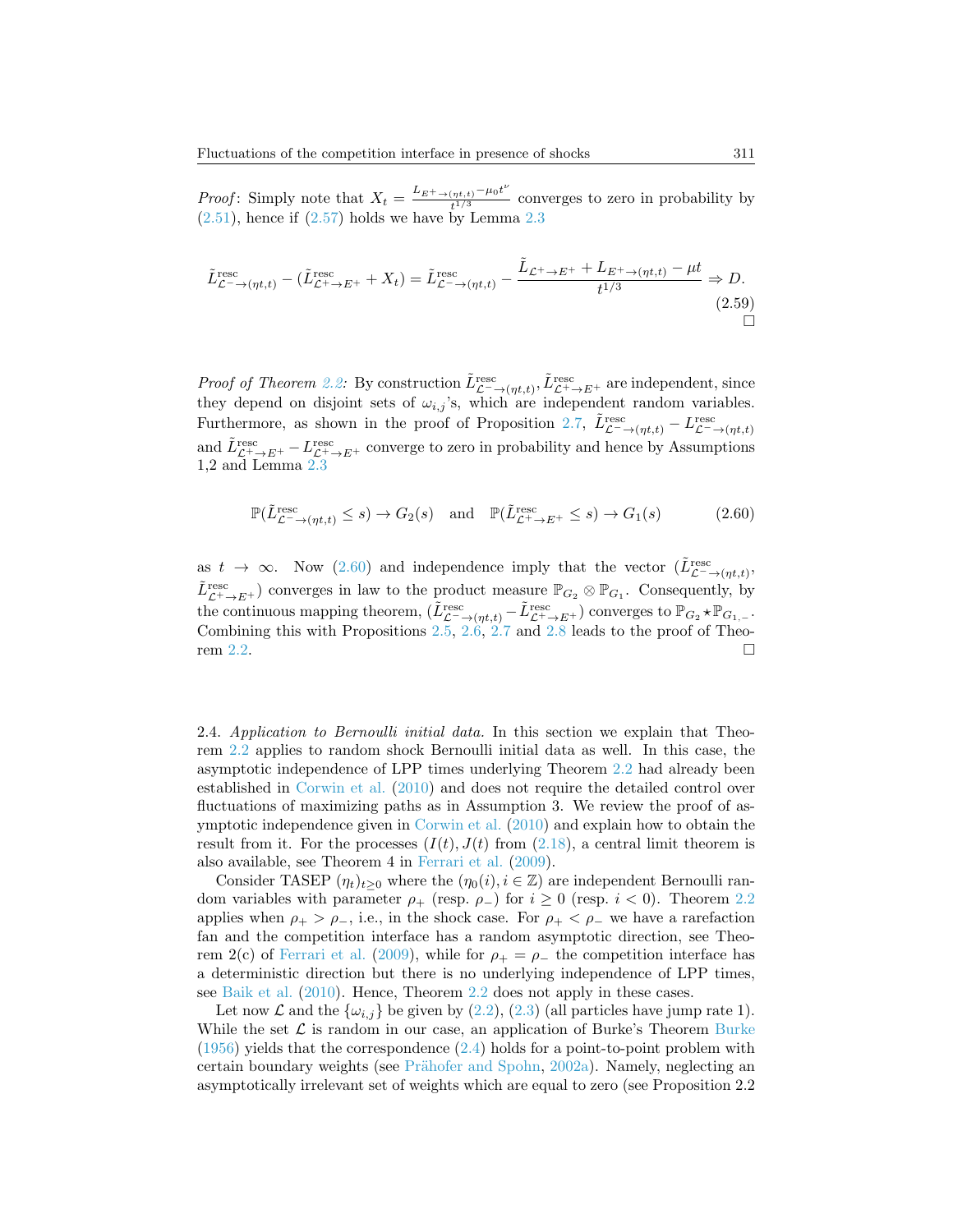

<span id="page-13-2"></span>FIGURE 2.2. The LPP model of Theorem [2.9](#page-13-0) for  $\rho_+ = 3/4$  = 1 −  $\rho$ . The maximizing paths  $\pi_{\mathcal{L}^+\to(\eta t,t)}^{\max}$  and  $\pi_{\mathcal{L}^-\to(\eta t,t)}^{\max}$  follows the boundary until points close to  $P_+$  resp.  $P_-$  after which they enter into the bulk.

of [Ferrari and Spohn,](#page-25-11) [2006\)](#page-25-11), one can choose in [\(2.4\)](#page-3-4)  $\mathcal{L} = \{(0,0)\}\$ and weights<sup>[2](#page-13-1)</sup>

<span id="page-13-3"></span>
$$
\omega_{i,j} := \begin{cases}\n0 & \text{if } i = j = 0, \\
\exp(1) & \text{if } i, j > 0, \\
\exp(\rho_{-}) & \text{if } i = 0, j \ge 1, \\
\exp(1 - \rho_{+}) & \text{if } j = 0, i \ge 1,\n\end{cases}
$$
\n(2.61)

see Figure [2.2.](#page-13-2) Choosing  $\mathcal{L}^+ = \{(0,1)\}\$  and  $\mathcal{L}^- = \{(1,0)\}\$  we can again define the competition interface via  $\phi_0 = (0, 0)$  and  $(2.7)$ . We then obtain the following result.

<span id="page-13-0"></span>**Theorem 2.9.** Consider the LPP model defined by  $(2.61)$  with  $\mathcal{L}^+ = \{(0,1)\}\$ and  $\mathcal{L}^- = \{(1,0)\}\.$  Let  $(I_n, J_n)_{n \geq 1}$  be the competition interface in this model. Take  $\eta = \frac{(1-\rho_+)(1-\rho_-)}{2\sigma}$  $\frac{\partial p_+(1-p_-)}{\partial p_- \rho_+}$  and let  $v_+ = \frac{1}{\rho_-^2} - \frac{\eta}{(1-\rho_-)^2}$ ,  $v_- = \frac{\eta}{(1-\rho_+)^2} - \frac{1}{\rho_+^2}$  and finally  $m_+ = 1/(1 - \rho_-), m_- = 1/(1 - \rho_+).$  We then have

<span id="page-13-5"></span>
$$
\lim_{t \to \infty} \mathbb{P}\left(I_{\lfloor t \rfloor} - J_{\lfloor t \rfloor} \le -t \frac{1 - \eta}{1 + \eta} + \frac{2ut^{1/2}}{(1 + \eta)^{3/2}}\right) = \int_{u(m_+ - m_-)}^{\infty} dx \frac{e^{-\frac{x^2}{2(v_- + v_+)}}}{\sqrt{2\pi(v_- + v_+)}}.
$$
\n(2.62)

Proof: First note that Proposition [2.4](#page-8-1) is a general statement and it applies here too. Denote now

<span id="page-13-6"></span>
$$
L_{\mathcal{L}^{\pm}\to(\eta t + ut^{1/2},t)}^{\text{resc}} = \frac{L_{\mathcal{L}^{\pm}\to(\eta t + ut^{1/2},t)} - \frac{t}{\rho_{+}\rho_{-}}}{t^{1/2}}.
$$
 (2.63)

Furthermore, denote by  $N(m, v)$  a Gaussian random variable with mean m and variance v and write  $N_{\pm} = N(m_{\pm}u, v_{\pm})$ . We now have

<span id="page-13-4"></span>
$$
\lim_{t \to \infty} \mathbb{P}(L_{\mathcal{L}^{\pm} \to (\eta t + ut^{1/2}, t)}^{\text{resc}} \le s) = \mathbb{P}(N_{\pm} \le s)
$$
\n(2.64)

<span id="page-13-1"></span> ${}^{2}$ In the cited papers Prähofer and Spohn [\(2002a\)](#page-25-10); [Ferrari and Spohn](#page-25-11) [\(2006\)](#page-25-11); [Corwin et al.](#page-24-18) [\(2010\)](#page-24-18), the parameter put in the exponential was its mean rather than the jump rate, which are inverse of each other.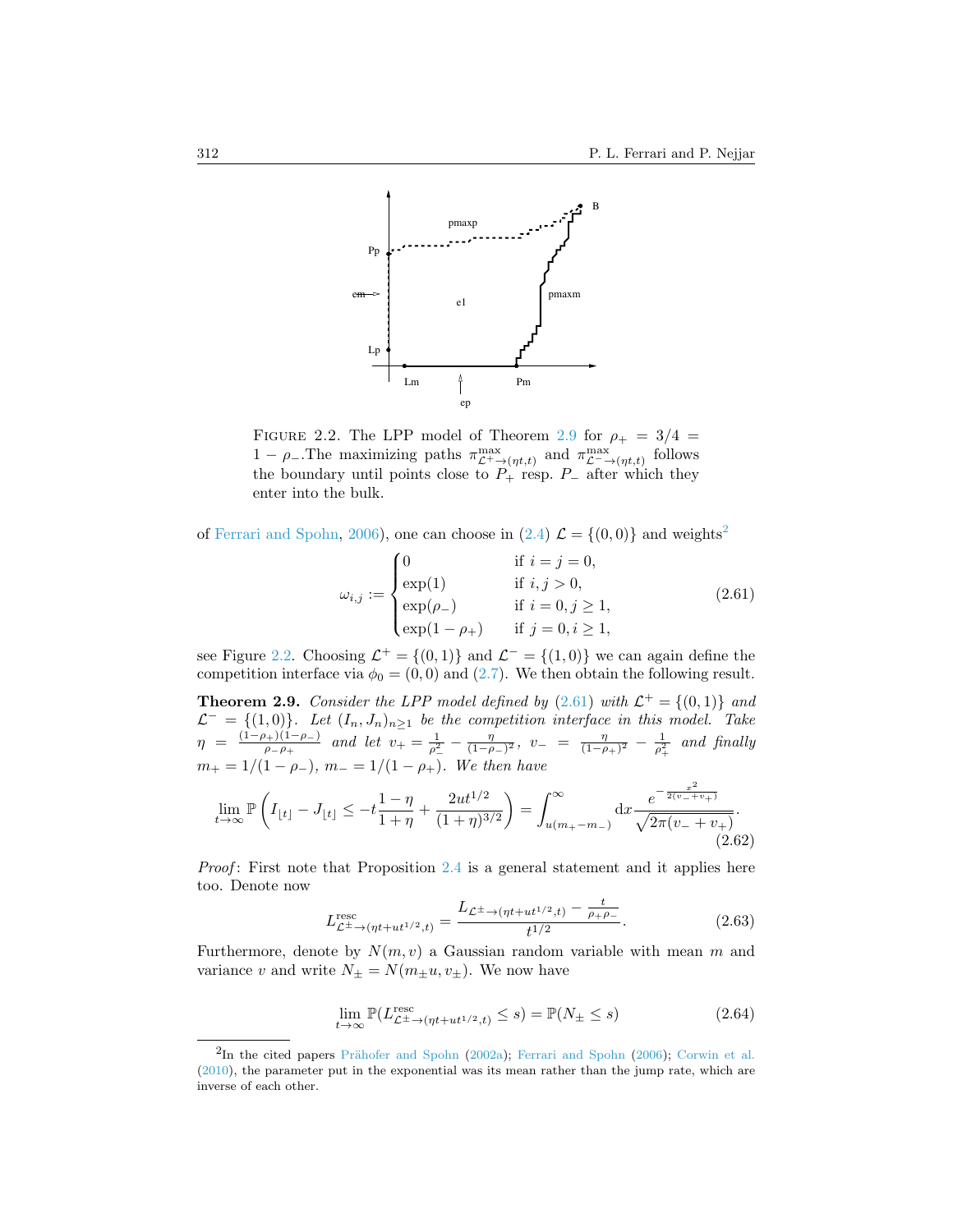where  $(2.64)$  follows for  $\mathcal{L}^+$  from Proposition 2.8 part (b) in [Corwin et al.](#page-24-18) [\(2010\)](#page-24-18) (a random matrix theory variant of this result already appeared in Theorem 1.1 of [Baik et al.,](#page-23-7) [2005\)](#page-23-7) by a simple change of variable, for  $L_{\mathcal{L}^-\to(\eta t+ut^{1/2},t)}$  one has to look at the transposed LPP model with weights  $\tilde{\omega}_{i,j} = \omega_{j,i}$  and transposed endpoint to apply Proposition 2.8 of [Corwin et al.](#page-24-18)  $(2010)$ . We can see  $(2.64)$  as confirming the analogue of Assumption 1 in this new setting. In particular, Proposition [2.5](#page-9-2) still holds, i.e., we have

$$
(2.62) = \lim_{t \to \infty} \mathbb{P}(L_{\mathcal{L}^- \to (\eta t + ut^{1/2}, t)}^{\text{resc}} - L_{\mathcal{L}^+ \to (\eta t + ut^{1/2}, t)}^{\text{resc}} > 0). \tag{2.65}
$$

Thus one has to establish the asymptotic independence of  $L_{\mathcal{L}^+ \to (nt+ut^{1/2},t)}$  and  $L_{\mathcal{L}^-\to(\eta t+ut^{1/2},t)}$ , which is done in [Corwin et al.](#page-24-18) [\(2010\)](#page-24-18) using coupling arguments. Namely, one defines the points

$$
P_{+} = \left(0, t - \frac{\eta t}{(1/\rho_{-} - 1)^{2}} + \frac{ut^{1/2}\rho_{-}}{1 - \rho_{-}}\right),
$$
  
\n
$$
P_{-} = \left(\eta t - \frac{t}{(1/(1 - \rho_{+}) - 1)^{2}} + ut^{1/2}, 0\right),
$$
\n(2.66)

and the random variables

$$
X_{\mathcal{L}^+\to(\eta t+ut^{1/2},t)} = L_{\mathcal{L}^+\to P_+} + L_{P_+\to(\eta t+ut^{1/2},t)},
$$
  
\n
$$
X_{\mathcal{L}^-\to(\eta t+ut^{1/2},t)} = L_{\mathcal{L}^-\to P_-} + L_{P_-\to(\eta t+ut^{1/2},t)}.
$$
\n(2.67)

The choice of  $P_+, P_-$  is such that  $X_{\mathcal{L}^- \to (\eta t + ut^{1/2}, t)}$  and  $X_{\mathcal{L}^+ \to (\eta t + ut^{1/2}, t)}$  have the same leading order as  $L_{\mathcal{L}\to(\eta t+ut^{1/2},t)}$ . Denote by  $X_{\mathcal{L}^{\pm}\to(\eta t+ut^{1/2},t)}^{resc}$  the random variables  $X_{\mathcal{L}^{\pm}\to(\eta t+ut^{1/2},t)}$  rescaled as in [\(2.63\)](#page-13-6). Note now that  $L_{\mathcal{L}^{\pm}\to P_{+}}$  and  $L_{\mathcal{L}^-\to P_-}$  follow a simple central limit theorem. By this and law of large numbers  $L_{\mathcal{L}^+\to P_+} - (t - \frac{\eta t}{(1/\rho_--1)^2})/\rho_-$  and  $L_{\mathcal{L}^-\to P_-} - (\eta t - \frac{t}{(1/(1-\rho_+)-1)^2})/(1-\rho_+)$  converge, when divided by  $t^{1/2}$ , to  $N_+, N_-$ . On the other hand  $L_{P_+\to (\eta t + ut^{1/2},t)}$  and  $L_{P-\to(\eta t+ut^{1/2},t)}$  have only  $t^{1/3}$  fluctuations. After centering by their leading order and dividing by  $t^{1/2}$ ,  $L_{P_+\to(\eta t+ut^{1/2},t)}$  and  $L_{P_-\to(\eta t+ut^{1/2},t)}$  converge in probability to 0. This implies that

<span id="page-14-1"></span>
$$
\lim_{t \to \infty} \mathbb{P}(X_{\mathcal{L}^{\pm} \to (\eta t + ut^{1/2}, t)}^{\text{resc}} \le s) = \mathbb{P}(N_{\pm} \le s). \tag{2.68}
$$

But  $L_{\mathcal{L}^+\to P_+}$  and  $L_{\mathcal{L}^-\to P_-}$  are by definition independent. Therefore we obtain for independent  $N_+, N_-$ 

<span id="page-14-2"></span>
$$
\lim_{t \to \infty} \mathbb{P}\left(X_{\mathcal{L}^{-} \to (\eta t + ut^{1/2}, t)}^{\text{resc}} - X_{\mathcal{L}^{+} \to (\eta t + ut^{1/2}, t)}^{\text{resc}} > 0\right) = \mathbb{P}(N_{-} - N_{+} > 0). \tag{2.69}
$$

Finally, since  $X_{\mathcal{L}^{\pm}\to(\eta t+ut^{1/2},t)} \leq L_{\mathcal{L}^{\pm}\to(\eta t+ut^{1/2},t)}$ , Equation [\(2.68\)](#page-14-1) together with Lemma [2.3](#page-8-2) imply that  $L_{\mathcal{L}^+ \to (\eta t + ut^{1/2}, t)}^{\text{resc}} - X_{\mathcal{L}^+ \to (\eta t + ut^{1/2}, t)}^{\text{resc}}$  and  $L_{\mathcal{L}^- \to (\eta t + ut^{1/2}, t)}^{\text{resc}}$  $X_{\mathcal{L}^{\neg} \to (\eta t + ut^{1/2}, t)}^{resc}$  converge to 0 in probability, hence  $(2.69)$  yields Theorem [2.9.](#page-13-0)

## <span id="page-14-0"></span>3. Multipoint Distributions

In this section we consider an LPP model for which, in the TASEP picture there is a shock, and we ask the question of the joint distribution of the LPP times around the shock line, namely

<span id="page-14-3"></span>
$$
\lim_{t \to \infty} \mathbb{P}\bigg(\bigcap_{k=1}^{m} \{L_{\mathcal{L} \to (\eta_0 t + u_k t^{1/3}, t)} \le \mu t + s_k t^{1/3}\}\bigg). \tag{3.1}
$$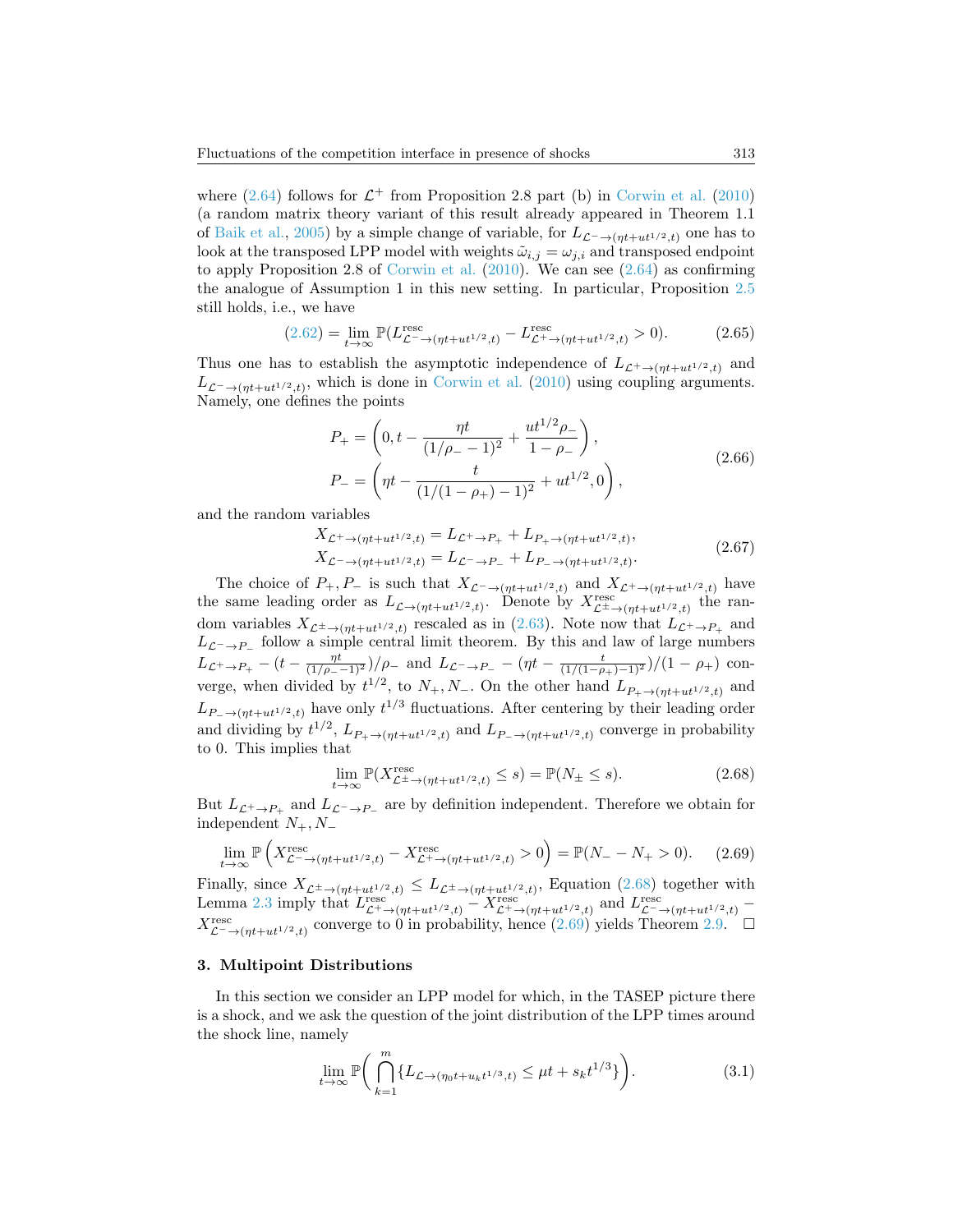

<span id="page-15-2"></span>FIGURE 3.3. The LPP model  $(3.2)$ . The endpoints are at distance  $\mathcal{O}(t^{1/3})$ :  $P_k = (t + u_k t^{1/3}, t)$ .

To define the model, take  $\beta > 0$  and

<span id="page-15-1"></span>
$$
\mathcal{L}^+ = ([-\beta t], 0) \quad \text{and} \quad \mathcal{L}^- = (0, [-\beta t]), \tag{3.2}
$$

as well as  $\eta_0 = 1$  and  $\omega_{i,j} \sim \exp(1)$ , see Figure [3.3.](#page-15-2) The physical picture in the background is the following: the LPP from  $\mathcal{L}^{\pm}$  to different points at a distance  $\mathcal{O}(t)$  have fluctuations of order  $\mathcal{O}(t^{1/3})$  and the correlation length scales as  $\mathcal{O}(t^{2/3})$ due to KPZ scaling theory. Consider thus two different end-point at distance  $ut^{2/3}$ . Then, the law of large number from  $\mathcal{L}^+$  and  $\mathcal{L}^-$  change over that distance at first approximation linearly in  $ut^{2/3}$  with two different prefactors (except along the diagonal). This means that in order to see the effect of both boundaries  $\mathcal{L}^{\pm}$ , we need to consider  $u \sim t^{-1/3}$ , otherwise one of the two LPP problem dominates completely the other. However, since on that small scale the rescaled LPP process should have Gaussian increments (as it is proven for the corresponding limit processes, the Airy processes Hägg, [2008;](#page-25-17) [Corwin and Hammond,](#page-24-20) [2014;](#page-24-20) [Quastel and Remenik,](#page-25-18) [2013\)](#page-25-18) changes in the fluctuation of the two LPP problem will be  $\mathcal{O}(t^{1/6})$ , thus irrelevant with respect to the  $\mathcal{O}(t^{1/3})$  fluctuations. This leads to the following result to be proven in Section [3.1.](#page-17-0)

<span id="page-15-0"></span>**Theorem 3.1.** Let  $u_1 < u_2 < \cdots < u_m$  be real numbers. Consider the LPP model [\(3.2\)](#page-15-1),  $\mathcal{L} = \mathcal{L}^+ \cup \mathcal{L}^+$  and points  $P_k = (t + u_k t^{1/3}, t)$ . Then

$$
\lim_{t \to \infty} \mathbb{P}\left(\bigcap_{k=1}^{m} \{L_{\mathcal{L} \to P_k} \leq (1 + \sqrt{1+\beta})^2 t + s_k t^{1/3}\}\right)
$$
\n
$$
= F_{\text{GUE}}\left(\frac{\min_k \{s_k - \mu_+ u_k\}}{\sigma}\right) F_{\text{GUE}}\left(\frac{\min_k \{s_k - \mu_- u_k\}}{\sigma}\right),
$$
\n(3.3)

with  $\mu_+ = 1 + 1/\sqrt{1+\beta}$ ,  $\mu_- = 1 + \sqrt{1+\beta}$ , and  $\sigma =$  $(1+\beta)^{1/6}$ .

As explained in Section [2.2,](#page-6-4) our Assumptions imply that  $L_{\mathcal{L}^+ \to (\eta_0 t + u_k t^{1/3}, t)}$  and  $L_{\mathcal{L}^+ \to (\eta_0 t + u_k t^{1/3}, t)}$  are asymptotically independent. Consequently the limit [\(3.1\)](#page-14-3) for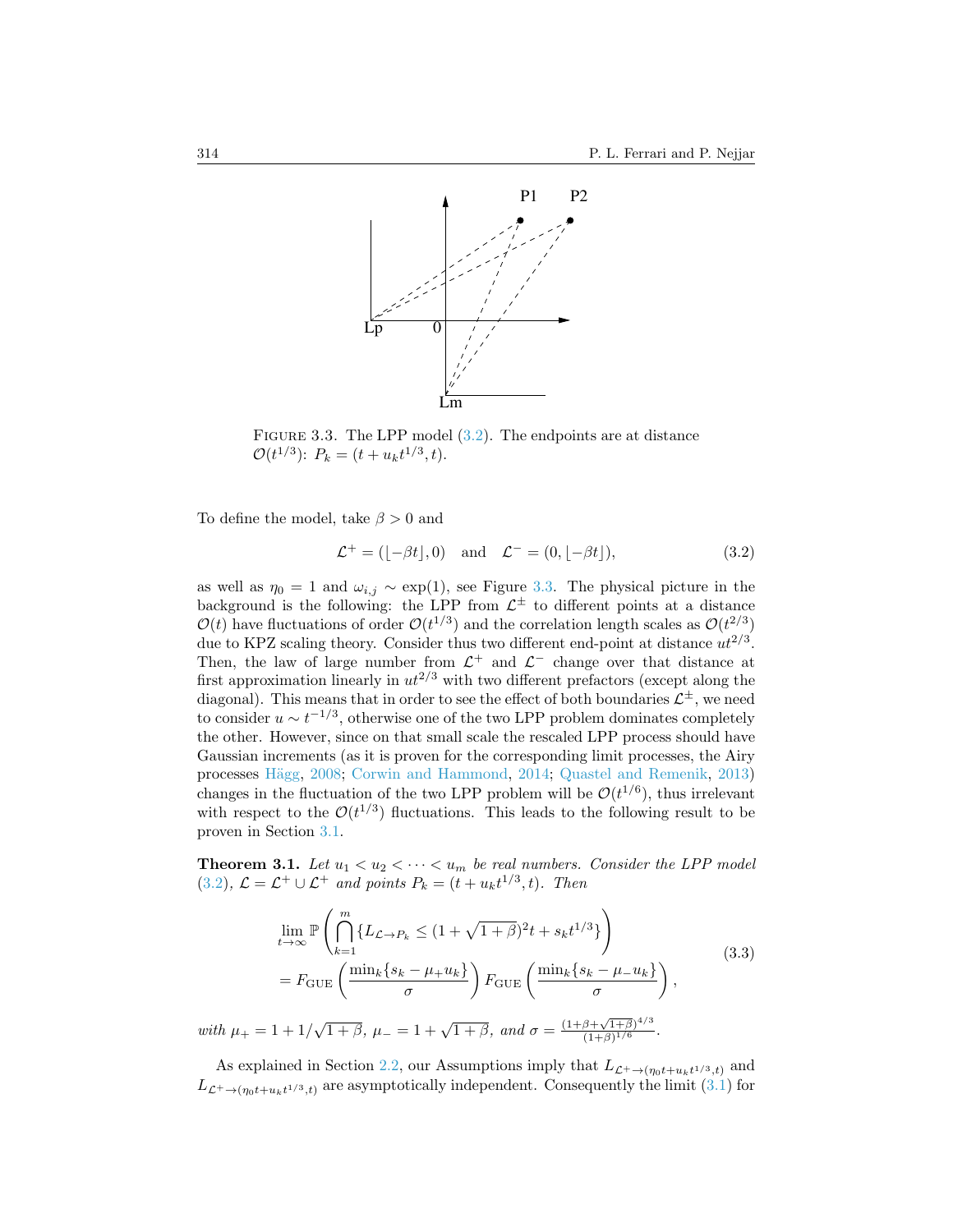

<span id="page-16-1"></span>FIGURE 3.4. The LPP model  $(3.2)$ . The maximizing paths  $\pi_{\mathcal{L}^+\to E_1^+}^{\max}, \pi_{\mathcal{L}^+\to E_2^+}^{\max}, \pi_{\mathcal{L}^-\to P_1}^{\max}, \pi_{\mathcal{L}^-\to P_2}^{\max}$  cross the line  $\overline{(0,0)D_{\gamma_0}^2}$  with vanishing probability, where  $D_{\gamma_0}^2 = \gamma_0 P_2$ ,  $\gamma_0 = 1 - t^{\nu - 1} (1 + \beta/2)$ .

 $m = 1$  is given by

$$
\lim_{t \to \infty} \mathbb{P}\left(\frac{L_{\mathcal{L} \to (\eta_0 t + u_k t^{1/3}, t)} - \mu t}{t^{1/3}} \le s_k\right)
$$
\n
$$
= \lim_{t \to \infty} \mathbb{P}\left(\max\left\{\frac{L_{\mathcal{L}^+ \to (\eta_0 t + u_k t^{1/3}, t)} - \mu t}{t^{1/3}}, \frac{L_{\mathcal{L}^- \to (\eta_0 t + u_k t^{1/3}, t)} - \mu t}{t^{1/3}}\right\} \le s_k\right) (3.4)
$$
\n
$$
= G_1(s_k) G_2(s_k)
$$

as shown in Theorem 2.1 in [Ferrari and Nejjar](#page-25-0) [\(2015\)](#page-25-0). For the particular model [\(3.2\)](#page-15-1) the Assumptions 1,2,3 were checked in [Ferrari and Nejjar](#page-25-0) [\(2015\)](#page-25-0), see Section 4.3.

To determine the limit  $(3.1)$  for general m, the first step is to establish an extended no-crossing result, which guarantees asymptotic independence of the vectors  $(L_{\mathcal{L}^+ \to (\eta_0 t + u_k t^{1/3}, t)})_{k=1,\dots,m}$  and  $(L_{\mathcal{L}^- \to (\eta_0 t + u_k t^{1/3}, t)})_{k=1,\dots,m}$ . To obtain then the limit law of each of these vectors, one then needs to control the rescaled local fluctuations as well,

<span id="page-16-0"></span>
$$
\lim_{t \to \infty} \frac{L_{\mathcal{L}^\pm \to (\eta_0 t + u_k t^{1/3}, t)} - L_{\mathcal{L}^\pm \to (\eta_0 t, t)}}{t^{1/3}}.
$$
\n(3.5)

We give the extended no-crossing result in Proposition [3.3,](#page-17-1) while  $(3.5)$  has been obtained in [Cator and Pimentel](#page-24-3) [\(2015\)](#page-24-3) (they give a much more refined result actually), see Proposition [3.10.](#page-17-2)

For  $P_k = (\eta(u_k)t, t)$  with  $\eta(u_k) = 1 + u_k t^{-2/3}$ , [\(2.21\)](#page-7-3), [\(2.22\)](#page-7-4) of Assumption 2 hold for points  $E_k^+$  on the line  $\overline{(-\beta t, 0)P_k}$ , i.e., we may take

<span id="page-16-2"></span>
$$
E_k^+ = (t - t^{\nu}(1+\beta) + u_k t^{1/3} - u_k t^{\nu - 2/3}, t - t^{\nu}),
$$
\n(3.6)

see Figure [3.4](#page-16-1) for an illustration.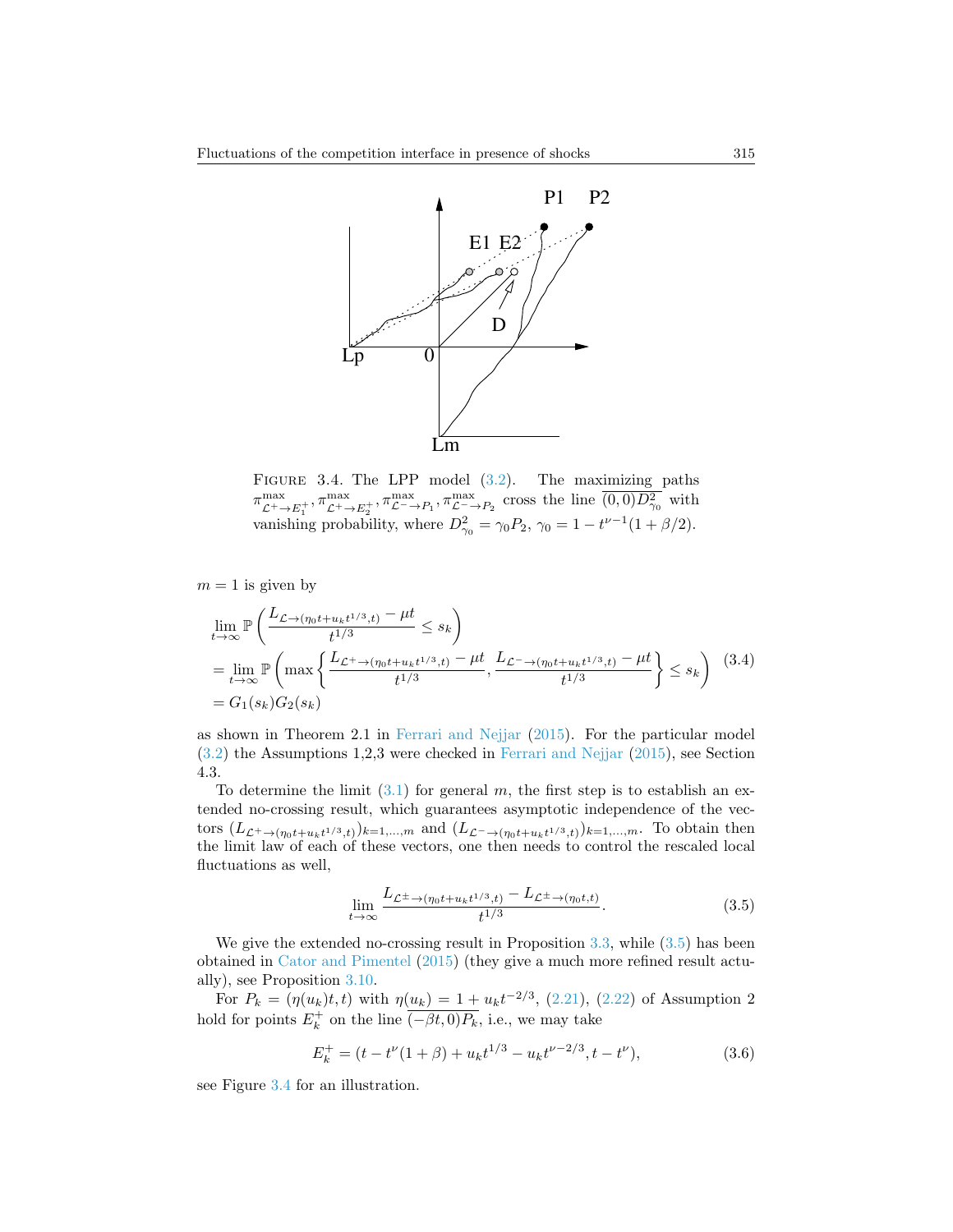This, as well as the validity of Assumption 1, follow easily from the following theorem of Johansson for point-to-point last passage times, which also identifies the limit distribution  $G_1$  in this case.

<span id="page-17-4"></span>**Proposition 3.2** (Point-to-Point LPP: Convergence to  $F_{GUE}$ , Theorem 1.6 in [Jo](#page-25-1)[hansson,](#page-25-1) [2000\)](#page-25-1). Let  $0 < \eta < \infty$ . Then,

$$
\lim_{\ell \to \infty} \mathbb{P}\left(L_{(0,0) \to (\lfloor \eta \ell \rfloor, \lfloor \ell \rfloor)} \le \mu_{\text{pp}} \ell + s \sigma_{\eta} \ell^{1/3}\right) = F_{\text{GUE}}(s) \tag{3.7}
$$

where  $\mu_{\rm pp} = (1 + \sqrt{\eta})^2$ , and  $\sigma_{\eta} = \eta^{-1/6} (1 + \sqrt{\eta})^{4/3}$  with  $F_{\rm GUE}$  the GUE Tracy Widom distribution function from random matrix theory.

The following is the extended no-crossing result.

<span id="page-17-1"></span>**Proposition 3.3.** Let  $\nu \in (1/3, 1), u_1 < \cdots < u_m$  real numbers and take  $\gamma \in$  $[0, 1 - t^{\nu-1}(1+\beta/2)].$  Let  $\mathcal{L}^+, \mathcal{L}^-$  be as in Theorem [3.1](#page-15-0) and consider the points  $D_{\gamma}^{m} = \gamma P_{m} = (\lfloor \gamma (t + u_{m}t^{1/3}) \rfloor, \lfloor \gamma t \rfloor)$  and  $E_{k}^{+}$  as in [\(3.6\)](#page-16-2). Then

<span id="page-17-5"></span>
$$
\lim_{t \to \infty} \mathbb{P}\bigg( \bigcup_{\gamma \in [0, 1 - t^{\nu - 1}(1 + \beta/2)]} \bigcup_{k=1}^{m} \{D_{\gamma}^{m} \in \pi_{\mathcal{L}^{+} \to E_{k}^{+}}^{\max} \} \bigg) = 0 \tag{3.8}
$$

and

<span id="page-17-6"></span>
$$
\lim_{t \to \infty} \mathbb{P}\bigg( \bigcup_{\gamma \in [0, 1 - t^{\nu - 1}(1 + \beta/2)]} \bigcup_{k=1}^{m} \{D_{\gamma}^{m} \in \pi_{\mathcal{L}^{-} \to P_{k}}^{\max} \} \bigg) = 0. \tag{3.9}
$$

The control over the local fluctuations for point-to-point problems is given in the following Proposition.

<span id="page-17-3"></span>**Proposition 3.4** (Corollary of Theorem 5 in [Cator and Pimentel,](#page-24-3) [2015\)](#page-24-3). Let  $s > 0$ and  $u \in \mathbb{R}$ . We have in the sense of convergence in probability,

<span id="page-17-2"></span>
$$
\lim_{t \to \infty} \frac{L_{(0,0) \to (st+ut^{1/3},t)} - \mu_s ut^{1/3} - L_{(0,0) \to (st,t)}}{t^{1/3}} = 0,
$$
\n(3.10)

where  $\mu_s = 1 + s^{-1/2}$ .

Proof: This follows directly from the more refined Theorem 5 in [Cator and Pimentel](#page-24-3) [\(2015\)](#page-24-3), which in particular tells that the process

$$
\Delta_t(u) = \frac{L_{(0,0)\to(st+ut^{1/3},t)} - \mu_s ut^{1/3} - L_{(0,0)\to(st,t)}}{\mu_s t^{1/6}}
$$
(3.11)

converges to Brownian Motion in the sense of weak convergence of probability measures in the space of càdlàg functions, implying  $(3.10)$ .

Remark 3.5. Assumptions 1,2, the multipoint version of Assumption 3 (here Propo-sition [3.3\)](#page-17-1), and the control of the local fluctuations of  $L_{\mathcal{L}^{\pm}\to(\eta t+ut^{1/3},t)}$  (here Propo-sition [3.4\)](#page-17-3) are sufficient to prove Theorem [3.1](#page-15-0) for a general LPP model too.

<span id="page-17-0"></span>3.1. Proof of Theorem [3.1.](#page-15-0) To prove Theorem [3.1,](#page-15-0) we need the multidimensional generalization of Lemma [2.3,](#page-8-2) and another elementary lemma from [Corwin et al.](#page-24-18) [\(2010\)](#page-24-18). As before, we denote by "  $\Rightarrow$  " convergence in distribution and by "  $\stackrel{d}{=}$  " equality in distribution. Let  $X_n, \tilde{X}_n$  be random variables with values in  $\mathbb{R}^m$ . We say that  $X_n \geq \tilde{X}_n$  if  $X_n(k) \geq \tilde{X}_n(k)$  for each coordinate  $X_n(k)$ ,  $\tilde{X}_n(k)$ . We write  $X_n \Rightarrow F$  where F is a distribution function on  $\mathbb{R}^m$ , if for every continuity point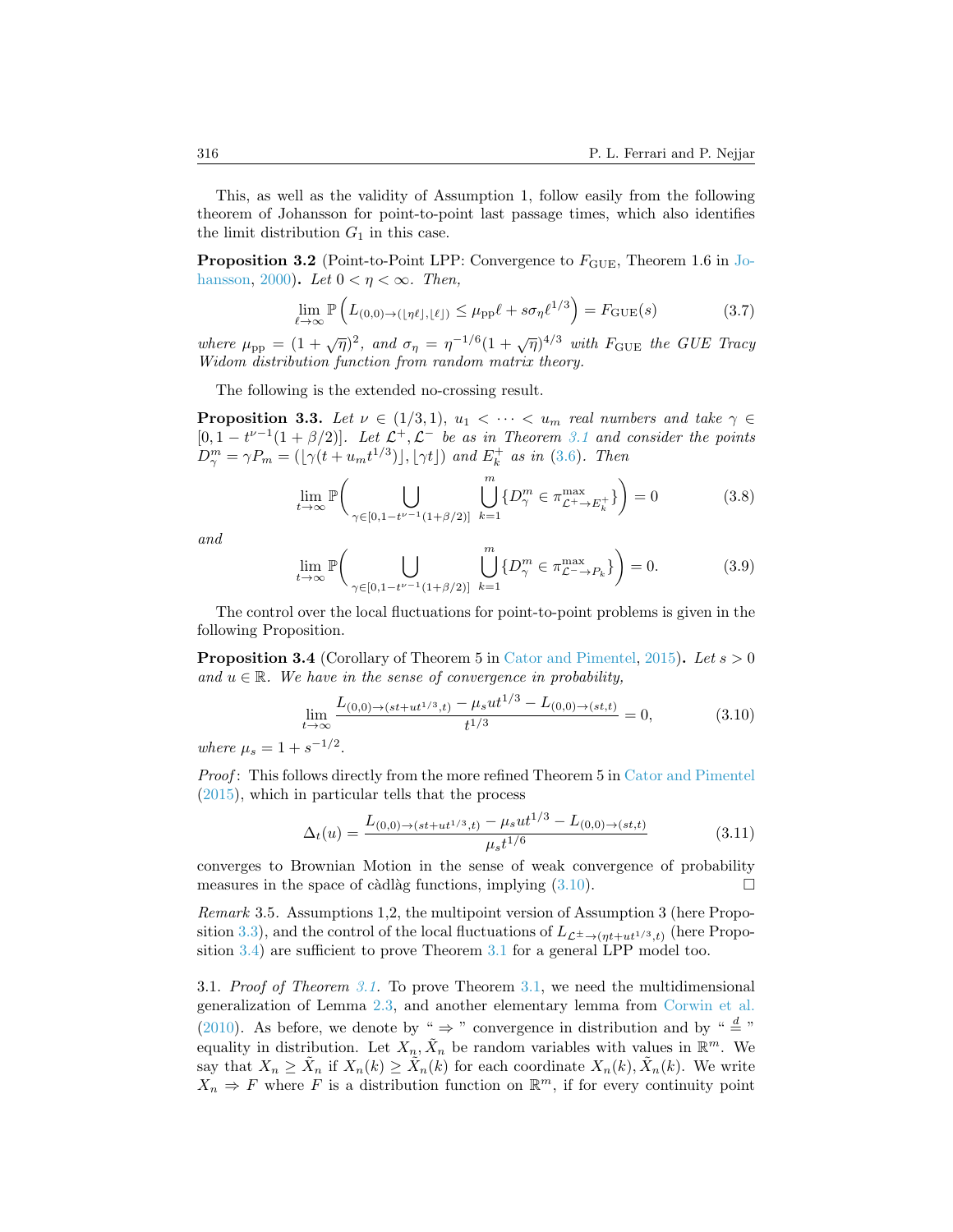$(s_1, \ldots, s_m)$  of F we have that  $\mathbb{P}(\bigcap_{k=1}^m \{X_n(k) \leq s_k\})$  converges to  $F(s_1, \ldots, s_m)$ . We say that  $X_n - \tilde{X}_n$  converges to 0 in probability as  $n \to \infty$ , if for every  $\varepsilon > 0$  we have  $\mathbb{P}(|X_n - \tilde{X}_n||_{\infty} > \varepsilon)$  converges to 0 as  $n \to \infty$ . Finally, for  $X, Y$  in  $\mathbb{R}^m$  we define  $\max(X, Y) := Z$  coordinatewise, i.e.,  $Z(k) = \max\{X(k), Y(k)\}\$ . With this notation, we have the following lemmas.

<span id="page-18-4"></span>Lemma 3.6 (Lemma 3.5 in [Corwin et al.,](#page-24-18) [2010,](#page-24-18) multidimensional version of Lemma [2.3\)](#page-8-2). With the above notation for random variables in  $\mathbb{R}^m$ , Lemma [2.3](#page-8-2) holds true.

<span id="page-18-3"></span>**Lemma 3.7** (Lemma 3.6 in [Corwin et al.,](#page-24-18) [2010\)](#page-24-18). Let  $D_1, D_2, D_3$  be probability distributions. Assume that  $X_n \geq \tilde{X}_n$  and  $X_n, \tilde{X}_n \Rightarrow D_1$ , and equally that  $Y_n \geq \tilde{Y}_n$ and  $Y_n, \tilde{Y}_n \Rightarrow D_2$ . Let  $Z_n = \max\{X_n, Y_n\}$  and  $\tilde{Z}_n = \max\{\tilde{X}_n, \tilde{Y}_n\}$ . Then if  $\tilde{Z}_n \Rightarrow D_3$ , also  $Z_n \Rightarrow D_3$ .

To prove Theorem [3.1,](#page-15-0) we reduce the problem to two independent random variables with the following two propositions.

<span id="page-18-5"></span>**Proposition 3.8.** Let  $\mu = (1 + \sqrt{1 + \beta})^2$ , take  $E_k^+$  from [\(3.6\)](#page-16-2) and define  $\mathbb{R}^m$ -valued random variables

$$
X_n^1 = \left( t^{-1/3} (L_{\mathcal{L}^+ \to P_k} - \mu t) \right)_{k=1,\dots,m},
$$
  
\n
$$
\tilde{X}_n^1 = \left( t^{-1/3} (L_{\mathcal{L}^+ \to E_k^+} + L_{E_k^+ \to P_k} - \mu t) \right)_{k=1,\dots,m},
$$
  
\n
$$
Y_n^1 = \tilde{Y}_n^1 = \left( t^{-1/3} (L_{\mathcal{L}^- \to P_k} - \mu t) \right)_{k=1,\dots,m}.
$$
\n(3.12)

Then, for D a probability distribution, if  $\max(\tilde{X}_n^1, \tilde{Y}_n^1) \Rightarrow D$ , also  $\max(X_n^1, Y_n^1) \Rightarrow$ D. Furthermore, with  $\sigma$  as in Theorem [3.1](#page-15-0)

<span id="page-18-0"></span>
$$
X_n^1, \tilde{X}_n^1 \Rightarrow F_{\text{GUE}}\left(\frac{\min_k \{s_k - u_k(1 + 1/\sqrt{1 + \beta})\}}{\sigma}\right),
$$
  
\n
$$
Y_n^1, \tilde{Y}_n^1 \Rightarrow F_{\text{GUE}}\left(\frac{\min_k \{s_k - u_k(1 + \sqrt{1 + \beta})\}}{\sigma}\right).
$$
\n(3.13)

*Proof*: We prove [\(3.13\)](#page-18-0) first and take the point  $P = (t, t)$ . For every  $k = 1, \ldots, m$ , we write

<span id="page-18-1"></span>
$$
\frac{L_{\mathcal{L}^+ \to P_k} - \mu t}{t^{1/3}} = \frac{L_{\mathcal{L}^+ \to P} - \mu t}{t^{1/3}} + \frac{L_{\mathcal{L}^+ \to P_k} - L_{\mathcal{L}^+ \to P}}{t^{1/3}},\tag{3.14}
$$

and note  $L_{\mathcal{L}^+ \to P} \stackrel{d}{=} L_{(0,0)\to((1+\beta)t,t)}$ . Applying Proposition [3.4](#page-17-3) with  $s = 1 + \beta$ and Proposition [3.2](#page-17-4) to [\(3.14\)](#page-18-1) we obtain  $X_n^1 \Rightarrow F_{\text{GUE}}\left(\frac{\min_k \{s_k - u_k(1+1/\sqrt{1+\beta})\}}{\sigma}\right)$  $\frac{(1+1/\sqrt{1+\beta})}{\sigma}$ ). Similarily, for  $E^+ = (t - t^{\nu}(1 + \beta), t - t^{\nu})$ , we decompose

<span id="page-18-2"></span>
$$
\frac{L_{\mathcal{L}^+ \to E_k^+} + L_{E_k^+ \to P_k} - \mu t}{t^{1/3}} + \frac{L_{\mathcal{L}^+ \to E_k^+} - L_{\mathcal{L}^+ \to E_k^+}}{t^{1/3}} + \frac{L_{\mathcal{L}^+ \to E_k^+} - L_{\mathcal{L}^+ \to E_k^+}}{t^{1/3}} + \frac{L_{E_k^+ \to P_k} - \mu t^{\nu}}{t^{1/3}}.
$$
\n(3.15)

Since the points  $E_k^+$  satisfy Assumption 2 of our LPP model, the last summand in  $(3.15)$  converges to 0, while the second summand converges to  $u_k(1+1/\sqrt{1+\beta})$  by Proposition [3.4.](#page-17-3) Furthermore, we have that  $\mathbb{P}\left(\frac{L_{\mathcal{L}^+\to E^+}-\mu(t-t^{\nu})}{t^{1/3}}\right)$  $\frac{t^{(t+1)/3}+t^{(t+1)/3}}{t^{1/3}} \leq s$  converges to

=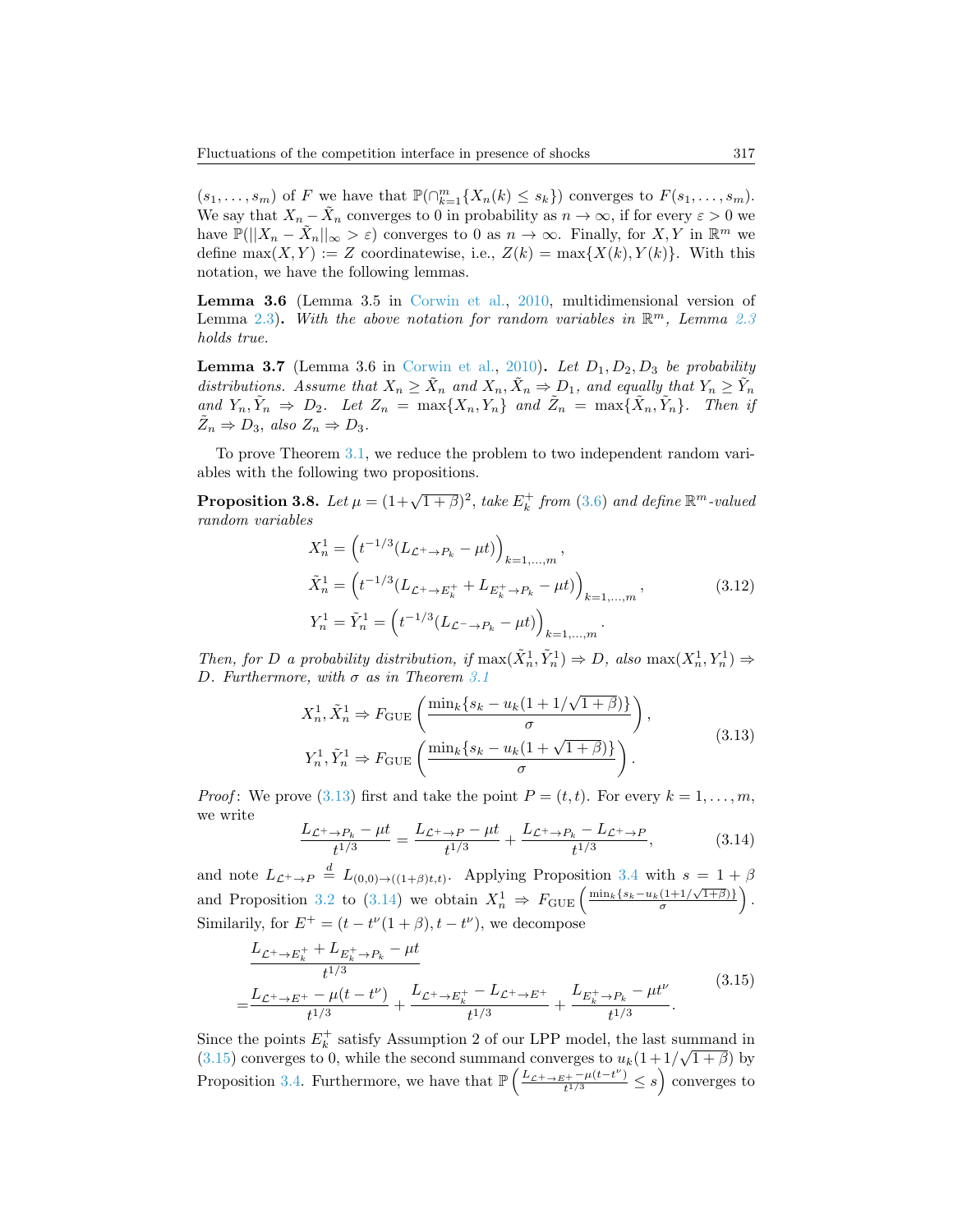$F_{\text{GUE}}(s)$  by Proposition [3.2.](#page-17-4) So in total we get  $\tilde{X}_n^1 \Rightarrow F_{\text{GUE}}\left(\frac{\min_k \{s_k - u_k(1+1/\sqrt{1+\beta})\}}{\sigma}\right)$  $\frac{(1+1/\sqrt{1+\beta})}{\sigma}$ ). Finally, replacing  $\mathcal{L}^+$  by  $\mathcal{L}^-$  in [\(3.14\)](#page-18-1) and noting that  $L_{\mathcal{L}^- \to P} \stackrel{d}{=} L_{(0,0) \to ((1+\beta)^{-1}\ell,\ell)}$ with  $\ell = (1+\beta)t$ , by the same argument we get  $Y_n^1 \Rightarrow F_{\text{GUE}}\left(\frac{\min_k \{s_k - u_k(1+\sqrt{1+\beta})\}}{\sigma}\right)$  $\frac{k(1+\sqrt{1+\beta})\}}{\sigma}$ . The first assertion of the Proposition follows now from Lemma [3.7,](#page-18-3) since  $X_n^1 \geq \tilde{X}_n^1$  and  $Y_n^1 = \tilde{Y}_n^1$ . and  $Y_n^1 = \tilde{Y}_n^1$ 

In the following, we denote for sets  $A, B$  by  $\tilde{L}_{A\rightarrow B}$  the LPP time from A to B with the difference that the maximum in  $(2.1)$  is only taken over up-right paths that do not contain any point  $D_{\gamma}^{m} = (\lfloor \gamma(t+u_{m}t^{1/3}) \rfloor, \lfloor \gamma t \rfloor), \gamma \leq 1-t^{\nu-1}(1+\beta/2).$ 

<span id="page-19-1"></span>**Proposition 3.9.** Let D be a probability distribution and define  $X_n^2 = \tilde{X}_n^1, Y_n^2 = Y_n^1$ and

$$
\tilde{X}_n^2 = \left( t^{-1/3} (\tilde{L}_{\mathcal{L}^+ \to E_k^+} + L_{E_k^+ \to P_k} - \mu t) \right)_{k=1,\dots,m},
$$
\n
$$
\tilde{Y}_n^2 = \left( t^{-1/3} (\tilde{L}_{\mathcal{L}^- \to P_k} - \mu t) \right)_{k=1,\dots,m}.
$$
\n(3.16)

Then if  $\max(\tilde{X}_n^2, \tilde{Y}_n^2) \Rightarrow D$ , also  $\max(X_n^2, Y_n^2) \Rightarrow D$ . Furthermore, √

<span id="page-19-0"></span>
$$
\tilde{X}_n^2 \Rightarrow F_{\text{GUE}}\left(\frac{\min_k \{s_k - u_k(1 + 1/\sqrt{1 + \beta})\}}{\sigma}\right),
$$
\n
$$
\tilde{Y}_n^2 \Rightarrow F_{\text{GUE}}\left(\frac{\min_k \{s_k - u_k(1 + \sqrt{1 + \beta})\}}{\sigma}\right).
$$
\n(3.17)

*Proof*: We prove [\(3.17\)](#page-19-0) first. First we note that  $X_n^2 \ge \tilde{X}_n^2$  and  $Y_n^2 \ge \tilde{Y}_n^2$ . Now, for  $\varepsilon > 0$ ,

$$
\mathbb{P}(|X_n^2 - \tilde{X}_n^2||_{\infty} > \varepsilon) \le \mathbb{P}\bigg(\bigcup_{\gamma \in [0, 1 - t^{\nu - 1}(1 + \beta/2)]} \bigcup_{k=1}^m \{D_\gamma^m \in \pi_{\mathcal{L}^+ \to E_k^+}^{\max}\}\bigg),\qquad(3.18)
$$

which goes to 0 as  $t \to \infty$  by Proposition [3.3.](#page-17-1) Thus, by [\(3.13\)](#page-18-0) and Lemma [3.6,](#page-18-4) it follows that  $\tilde{X}_n^2 \Rightarrow F_{\text{GUE}}\left(\frac{\min_k \{s_k - u_k(11/\sqrt{1+\beta})\}}{\sigma}\right)$  $\left(\frac{(1+1/\sqrt{1+\beta})}{\sigma}\right)$ . An analogous proof shows that  $\tilde{Y}_n^2 \Rightarrow F_{\text{GUE}}\left(\frac{\min_k\{s_k-u_k(1+\sqrt{1+\beta})\}}{\sigma}\right)$  $\left( \frac{k(1+\sqrt{1+\beta})}{\sigma} \right)$ . The first assertion of the proposition follows now from  $(3.13),(3.17)$  $(3.13),(3.17)$  and Lemma [3.7.](#page-18-3)

With the reductions from Propositions [3.8,](#page-18-5) [3.9](#page-19-1) at hand, we can now proceed to the proof of Theorem [3.1.](#page-15-0)

Proof of Theorem [3.1:](#page-15-0) For the sake of brevity, we define

$$
F(s_1, \ldots, s_m) = F_{\text{GUE}} \left( \frac{\min_k \{ s_k - u_k (1 + 1/\sqrt{1 + \beta}) \}}{\sigma} \right) \times F_{\text{GUE}} \left( \frac{\min_k \{ s_k - u_k (1 + \sqrt{1 + \beta}) \}}{\sigma} \right)
$$
(3.19)

and the rescaled LPP times

$$
\tilde{L}_{\mathcal{L}^+ \to E_k^+}^{\text{res}} = \frac{\tilde{L}_{\mathcal{L}^+ \to E_k^+} - \mu(t - t^{\nu})}{t^{1/3}}, \quad \tilde{L}_{\mathcal{L}^- \to P_k}^{\text{resc}} = \frac{\tilde{L}_{\mathcal{L}^- \to P_k} - \mu t}{t^{1/3}}.
$$
\n(3.20)

First of all, note that

$$
\left(t^{-1/3}(L_{\mathcal{L}\to P_k} - \mu t)\right)_{k=1,\dots,m} = \max\{X_n^1, Y_n^1\},\tag{3.21}
$$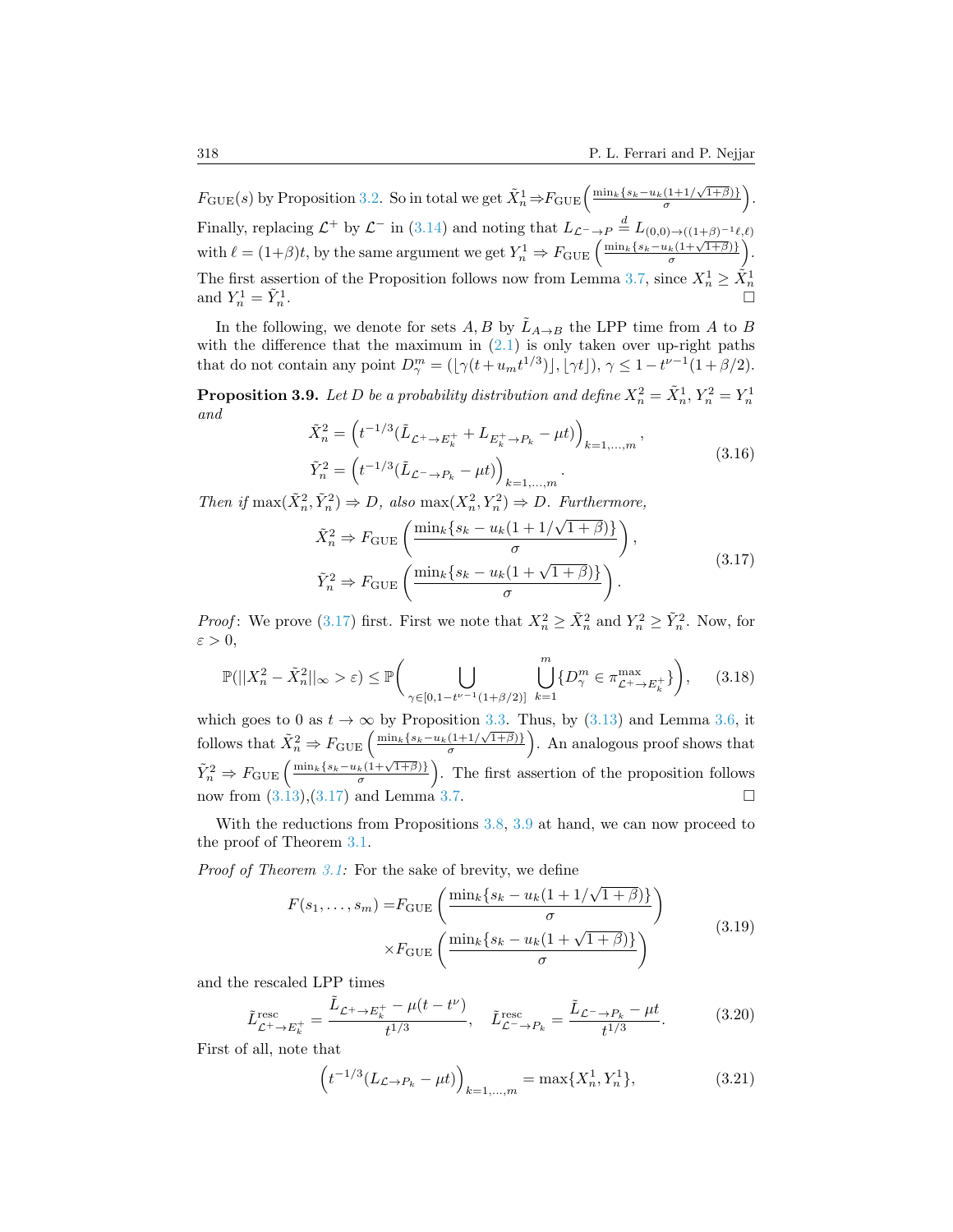so that by Propositions [3.8,](#page-18-5) [3.9](#page-19-1) we have to show

<span id="page-20-5"></span>
$$
\max\{\tilde{X}_n^2, \tilde{Y}_n^2\} \Rightarrow F(s_1, \dots, s_m) \quad \text{as } t \to \infty. \tag{3.22}
$$

Define the random variable  $X_t^k$  via

$$
\frac{L_{E_k^+ \to P_k} - \mu t^{\nu}}{t^{1/3}} = \frac{1}{t^{(1-\nu)/3}} X_t^k.
$$
\n(3.23)

Then  $\frac{1}{t^{(1-\nu)/3}}X_t^k$  vanishes as  $t \to \infty$ . This fact together with Lemma [3.6](#page-18-4) and [\(3.17\)](#page-19-0) implies

<span id="page-20-0"></span>
$$
\left(\tilde{L}_{\mathcal{L}^+\to E_k^+}^{\text{resc}}\right)_{k=1,\dots,m} \Rightarrow F_{\text{GUE}}\left(\frac{\min_k \{s_k - u_k(1 + 1/\sqrt{1+\beta})\}}{\sigma}\right) \tag{3.24}
$$

as  $t \to \infty$ .

Let now  $\varepsilon > 0$  and take  $R > 0$  such that  $\mathbb{P}(\bigcap_{k=1}^{m} \{|X_t^k| \leq R\}) \geq 1 - \varepsilon$  and define  $A_R = \bigcap_{k=1}^m \{|X_t^k| \leq R\}$ . In particular it holds

<span id="page-20-4"></span><span id="page-20-2"></span><span id="page-20-1"></span>
$$
|\mathbb{P}(\bigcap_{k=1}^{m} \{\max \{\tilde{X}_{n}^{2}(k), \tilde{Y}_{n}^{2}(k)\} \le s_{k}\})
$$
  

$$
- \mathbb{P}(\bigcap_{k=1}^{m} \{\max \{\tilde{X}_{n}^{2}(k), \tilde{Y}_{n}^{2}(k)\} \le s_{k}\} \cap A_{R})| \le \varepsilon.
$$
 (3.25)

We then have

$$
\mathbb{P}\bigg(\bigcap_{k=1}^{m} \left(\{\tilde{L}_{\mathcal{L}^{+}\to E_{k}^{+}}^{resc} + t^{(\nu-1)/3}R \leq s_{k}\}\cap\{\tilde{L}_{\mathcal{L}^{-}\to P_{k}}^{resc} \leq s_{k}\}\right)\bigg) - \varepsilon
$$
\n(3.26)

$$
\leq \mathbb{P}\bigg(\bigcap_{k=1}^{m} \left(\{\tilde{L}_{\mathcal{L}^+ \to E_k^+}^{\text{resc}} + t^{(\nu-1)/3} X_t^k \leq s_k\} \cap A_R \cap \{\tilde{L}_{\mathcal{L}^- \to P_k}^{\text{resc}} \leq s_k\}\right)\bigg) \tag{3.27}
$$

$$
\leq \mathbb{P}\bigg(\bigcap_{k=1}^{m} \left(\{\tilde{L}_{\mathcal{L}^+ \to E_k^+}^{\text{resc}} - t^{(\nu-1)/3} R \leq s_k\} \cap A_R \cap \{\tilde{L}_{\mathcal{L}^- \to P_k}^{\text{resc}} \leq s_k\}\right)\bigg) \tag{3.28}
$$

$$
\leq \mathbb{P}\bigg(\bigcap_{k=1}^{m} \left(\{\tilde{L}_{\mathcal{L}^+\to E_k^+}^{\text{resc}} - t^{(\nu-1)/3}R \leq s_k\} \cap \{\tilde{L}_{\mathcal{L}^-\to P_k}^{\text{resc}} \leq s_k\}\right)\bigg) \tag{3.29}
$$

Now  $\left(\tilde{L}_{\mathcal{L}^+\to E_k^+}^{\text{resc}}\right)$  $\setminus$  $\lim_{k=1,\ldots,m}$  and  $(\tilde{L}_{\mathcal{L}^{-}\to P_{k}}^{\text{resc}})$ are independent random variables,  $k=1,\ldots,m$ since the x coordinate of all  $E_k^+$  is smaller than the x coordinate of  $D_{\gamma}^m$  for  $\gamma =$  $1-t^{\nu-1}(1+\beta/2)$  and t large enough. Hence, by  $(3.17)$  and  $(3.24)$  there is a t<sub>0</sub> such that for  $t > t_0$ 

$$
F(s_1, \dots, s_m) - 2\varepsilon \le (3.26) \le (3.27) \le (3.29) \le F(s_1, \dots, s_m) + \varepsilon. \tag{3.30}
$$

Hence applying  $(3.25)$  to  $(3.27)$  yields

<span id="page-20-3"></span>
$$
|\mathbb{P}(\bigcap_{k=1}^{m} \{ \max \{ \tilde{X}_n^2(k), \tilde{Y}_n^2(k) \} \le s_k \} ) - F(s_1, \dots, s_m)| \le 3\varepsilon
$$
 (3.31)

for t large enough, thus proving  $(3.22)$ .

3.2. Proof of Proposition [3.3.](#page-17-1) The no-crossing result [\(3.8\)](#page-17-5) will be deduced from the validity of Assumption 3 established in [Ferrari and Nejjar](#page-25-0) [\(2015\)](#page-25-0) by a soft argument, see also Figure [3.4.](#page-16-1) To prove [\(3.9\)](#page-17-6), we use an extension of the strategy used in [Ferrari and Nejjar](#page-25-0) [\(2015\)](#page-25-0), which is based on moderate deviation estimates for LPP times, given in the following two propositions.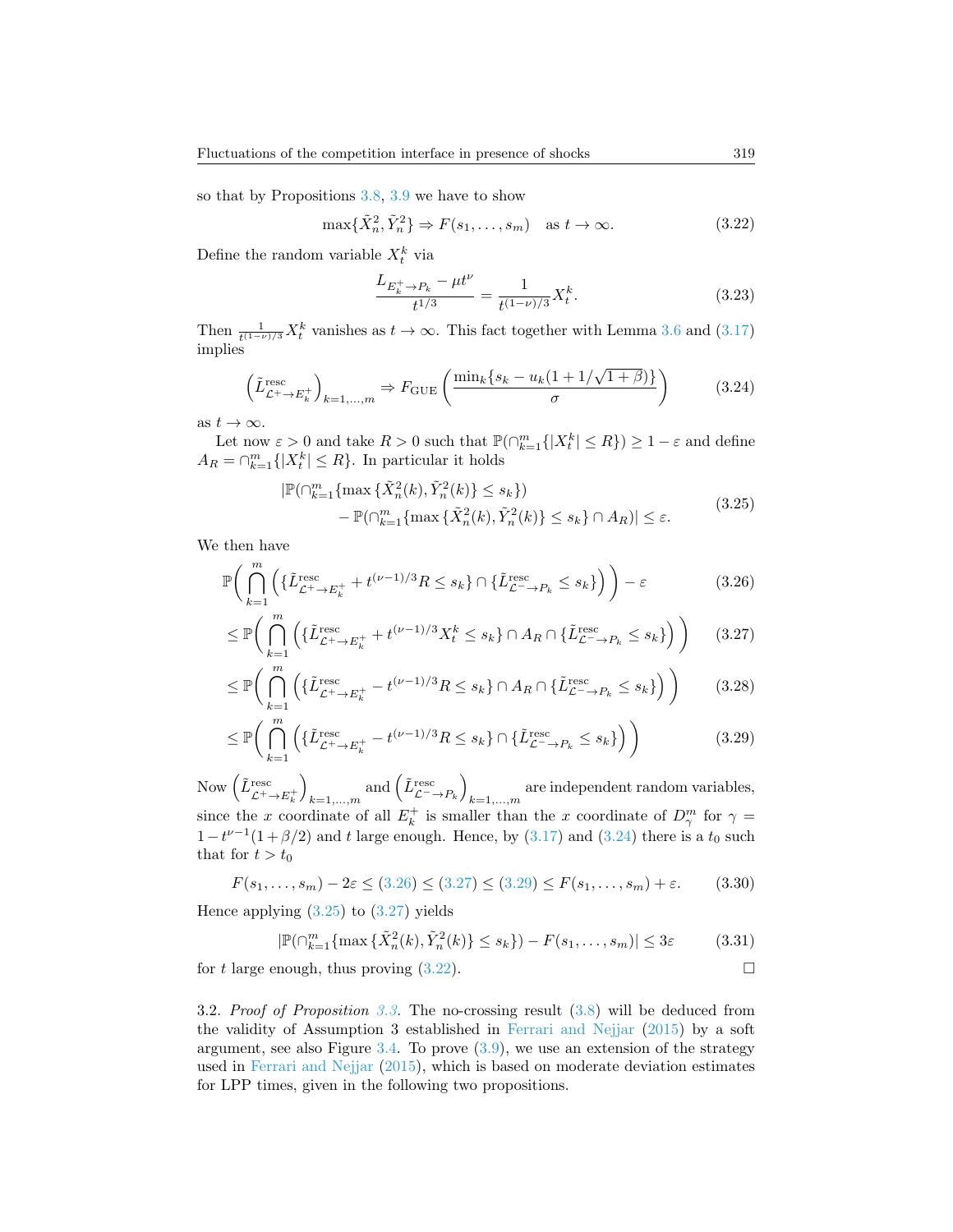<span id="page-21-0"></span>**Proposition 3.10** (Proposition 4.2 in [Ferrari and Nejjar,](#page-25-0) [2015\)](#page-25-0). Let  $0 < \eta < \infty$ . Then for given  $\ell_0 > 0$  and  $s_0 \in \mathbb{R}$ , there exist constants  $C, c > 0$  only dependent on  $\ell_0$ ,  $s_0$  such that for all  $\ell \geq \ell_0$  and  $s \geq s_0$  we have

$$
\mathbb{P}\left(L_{(0,0)\to(\lfloor \eta\ell \rfloor,\lfloor \ell \rfloor)} > \mu_{\text{pp}}\ell + \ell^{1/3}s\right) \le C\exp(-cs),\tag{3.32}
$$

where  $\mu_{\rm pp} = (1 + \sqrt{\eta})^2$ .

<span id="page-21-3"></span>**Proposition 3.11** (Proposition 4.3 in [Ferrari and Nejjar,](#page-25-0) [2015\)](#page-25-0). Let  $0 < \eta < \infty$ and  $\mu_{\rm pp} = (1 + \sqrt{\eta})^2$ . There exist positive constants  $s_0, \ell_0, C, c$  such that for  $s \leq$  $-s_0, \ell \geq \ell_0,$ 

$$
\mathbb{P}\left(L_{(0,0)\to(\lfloor \eta\ell \rfloor,\lfloor \ell \rfloor)} \le \mu_{\rm pp}\ell + s\ell^{1/3}\right) \le C \exp(-c|s|^{3/2}).\tag{3.33}
$$

The following proposition shows that if  $\pi_{\mathcal{L}^{-}\to P_{k}}^{\max}$  passes through a point  $\gamma P_{l}$ , then  $L_{\mathcal{L}^-\to P_k}$  is unlikely to be larger than the leading order of  $L_{\mathcal{L}^-\to\gamma P_l}+L_{\gamma P_l\to P_k}$  plus a  $\mathcal{O}(t^{1/3})$  term.

<span id="page-21-2"></span>**Proposition 3.12.** Let  $r_1, r_2 \in \mathbb{R}$ ,  $\nu \in (1/3, 1)$  and  $\varepsilon = ct^{\nu-1}$ ,  $c > 0$ . Define points  $D_{\gamma}(r_1) = (\gamma t + \gamma r_1 t^{1/3}, \gamma t)$  for  $\gamma \in [0, 1 - t^{\nu - 1}(1 + \beta/2)]$  and  $P(r_2) = (t + r_2 t^{1/3}, t)$ . Define

$$
E_{r_1,r_2,\gamma} = \{L_{\mathcal{L}^- \to D_{\gamma}(r_1)} \le (\mu_\gamma + \varepsilon/2)t\} \cap \{L_{D_{\gamma}(r_1) \to P(r_2)} \le (\mu_{\text{pp},\gamma} + \varepsilon/2)t\}.
$$
 (3.34)

where  $\mu_{\rm pp, \gamma} = 4(1 - \gamma)$ ,  $\mu_{\gamma} = 2\gamma + \beta + 2\sqrt{\gamma(\gamma + \beta)}$ . Then for some constants  $\tilde{c}, \tilde{C} > 0$ 

<span id="page-21-1"></span>
$$
\mathbb{P}\bigg(\bigcup_{0\le\gamma\le 1-t^{\nu-1}(1+\beta/2)}\Omega\setminus E_{r_1,r_2,\gamma}\bigg)\le\tilde{C}e^{-\tilde{c}t^{\nu-1/3}}.\tag{3.35}
$$

*Proof*: We denote by  $\mu_1$  the constant  $\mu_{\text{pp}}$  from Proposition [3.2](#page-17-4) for

$$
L_{\mathcal{L}^{-}\to D_{\gamma}(r_{1})} \stackrel{d}{=} L_{(0,0)\to(\ell(1+\beta/\gamma+\gamma^{-2/3}r_{1}\ell^{-2/3}),\ell)} =: L_{(0,0)\to(\eta_{1}\ell,\ell)}
$$
(3.36)

with 
$$
\ell = \gamma t
$$
 and by  $\mu_2$  the constant  $\mu_{\text{pp}}$  from Proposition 3.2 for

$$
L_{D_{\gamma}(r_1) \to P(r_2)} \stackrel{d}{=} L_{(0,0) \to (\tilde{\ell} + (r_2 - r_1 \gamma)(\tilde{\ell}/(1 - \gamma))^{1/3}, \tilde{\ell})} =: L_{(0,0) \to (\eta_2 \tilde{\ell}, \tilde{\ell})}
$$
(3.37)

with  $\ell = (1 - \gamma)t$ . A simple computations gives

$$
\mu_1 \ell = \gamma t \left( 1 + \sqrt{1 + \beta/\gamma + r_2 t^{-2/3}} \right)^2 = (\mu_\gamma + \mathcal{O}(t^{-2/3}))t,
$$
  

$$
\mu_2 \tilde{\ell} = (1 - \gamma)t \left( 1 + \sqrt{1 + (r_2 - r_1 \gamma)t^{-2/3}/(1 - \gamma)} \right)^2 = (\mu_{\text{pp}, \gamma} + \mathcal{O}(t^{-2/3}))t.
$$
(3.38)

Since  $\nu > 1/3$  we thus have for some  $d, C_1, c_1 > 0$  and t large enough

$$
\mathbb{P}((E_{r_1,r_2,\gamma})^c) \leq \mathbb{P}(L_{(0,0)\to(\eta_1\ell,\ell)} > \mu_1\ell + d(\ell/\gamma)^\nu) \n+ \mathbb{P}(L_{(0,0)\to(\eta_2\tilde{\ell},\tilde{\ell})} > \mu_2\tilde{\ell} + d(\tilde{\ell}/(1-\gamma))^\nu) \leq C_1 e^{-c_1t^{\nu-1/3}},
$$
\n(3.39)

where for the last inequality we used Proposition [3.10.](#page-21-0) Since there are only  $\mathcal{O}(t)$ many events  $(E_{r_1,r_2,\gamma})^c$ , [\(3.35\)](#page-21-1) follows.

The next proposition shows that the leading order of  $L_{\mathcal{L}^-\to\gamma P_l}+L_{\gamma P_l\to P_k}$  is  $\mathcal{O}(t^{\nu})$  smaller than the one of  $L_{\mathcal{L}^{-} \to P_{l}}$ .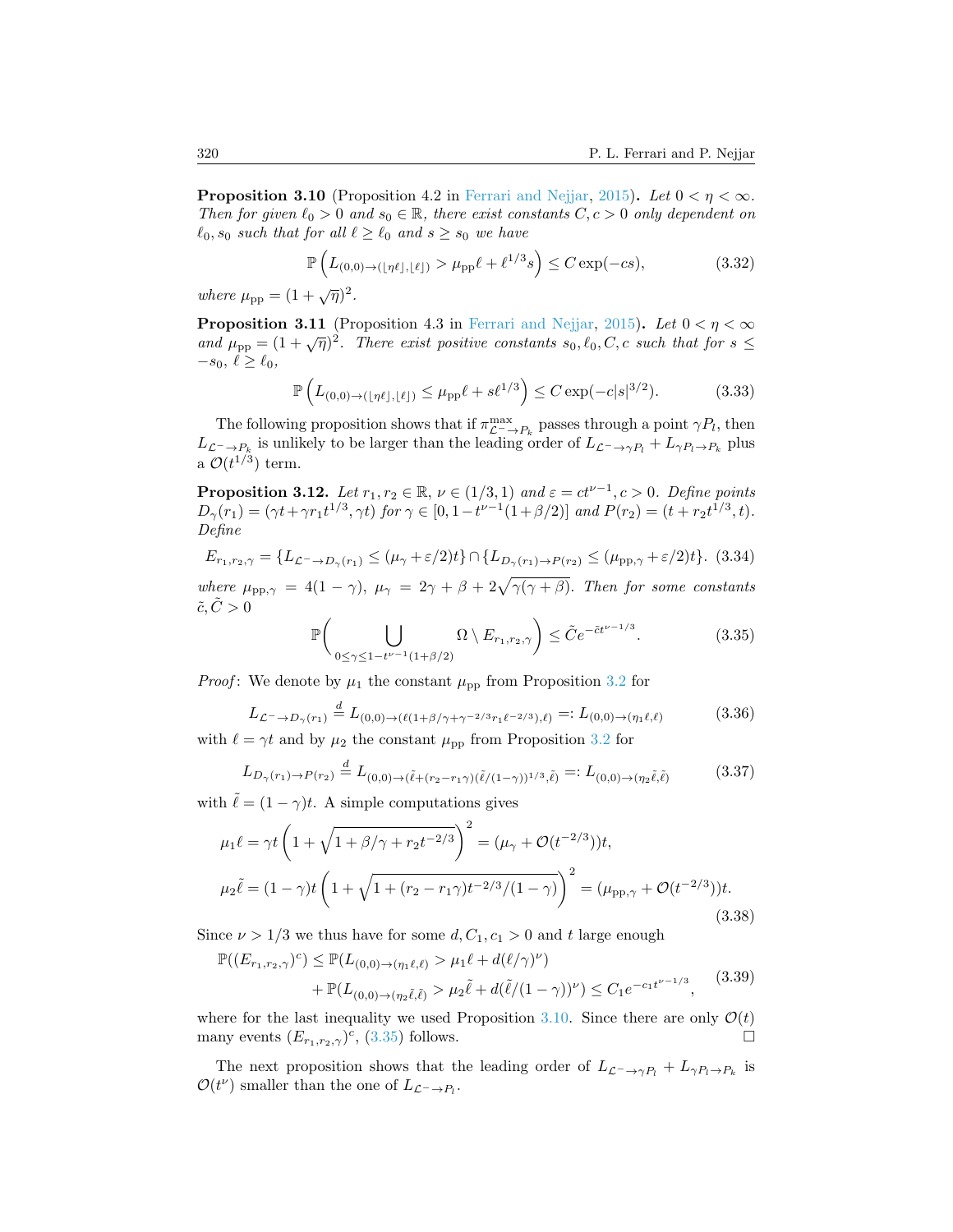<span id="page-22-0"></span>**Proposition 3.13.** Let  $\beta > 0$ ,  $\nu \in (1/3, 1)$  and  $\gamma \in [0, 1 - t^{\nu-1}(1 + \beta/2)]$ . Then, for t large enough, we have with  $\varepsilon = Ct^{\nu-1}$ 

$$
\frac{(\mu_{\rm pp, \gamma} + \mu_{\gamma} + \varepsilon - \mu)t}{t^{1/3}} \le -Ct^{\nu - 1/3},\tag{3.40}
$$

where  $\mu_{\text{pp},\gamma} = 4(1-\gamma)$ ,  $\mu_{\gamma} = 2\gamma + \beta + 2\sqrt{\gamma(\gamma+\beta)}$ ,  $\mu = (1 + \sqrt{1+\beta})^2$  and  $C = C(\beta) = -\frac{1}{2}(2 - 2\sqrt{1 + \beta} + \frac{\beta}{\sqrt{1 + \beta}})$  $\frac{\beta}{1+\beta}$ ) > 0.

*Proof*: For  $Z(\gamma) = \mu_{\gamma} + \mu_{\text{pp},\gamma}$  we have  $Z(0) < Z(1)$  and  $Z'(\gamma) \neq 0$ , thus Z is monotonely increasing in [0, 1]. Let  $\gamma_0 = 1 - t^{\nu-1}(1 + \beta/2)$ . Then

$$
Z(\gamma_0) = 4 + \beta + 2\gamma_0(-1 + \sqrt{1 + \beta/\gamma_0})
$$
  
= 4 + \beta + 2(1 - t^{\nu-1}(1 + \frac{1}{2}\beta)) \left( -1 + \sqrt{1 + \beta} + \frac{t^{\nu-1}\beta(1 + \frac{1}{2}\beta)}{2\sqrt{1 + \beta}} + \mathcal{O}(t^{2\nu-2}) \right)  
= 2 + \beta + 2\sqrt{1 + \beta} + t^{\nu-1}(1 + \frac{1}{2}\beta) \left( -2\sqrt{1 + \beta} + 2 + \frac{\beta}{\sqrt{1 + \beta}} \right) + \mathcal{O}(t^{2\nu-2})  
= \mu - 2(1 + \frac{1}{2}\beta)Ct^{\nu-1} + \mathcal{O}(t^{2\nu-2}).

In particular,  $(Z(\gamma_0) + \varepsilon - \mu)t^{2/3} \leq -Ct^{\nu-1/3}$  for t large enough.

$$
\Box
$$

We can now proceed to the proof of Proposition [3.3.](#page-17-1)

Proof of Proposition [3.3:](#page-17-1) Define the events

$$
F_k^{m,+} = \bigcap_{\gamma \in [0,1-t^{\nu-1}(1+\beta/2)]} \{D_{\gamma}^m \notin \pi_{\mathcal{L}^+ \to E_k^+}^{\max} \}.
$$
 (3.41)

The fact that  $\mathbb{P}(F_m^{m,+})$  converges to 1 as  $t \to \infty$  is precisely the content of Assump-tion 3 in our LPP model [\(3.2\)](#page-15-1) with  $\eta = 1 + u_m t^{-2/3}$ , which was checked in [Ferrari](#page-25-0) [and Nejjar](#page-25-0) [\(2015\)](#page-25-0), Section 4.3, Proof of Corollary 2.4. Now we have  $F_m^{m,+} \subseteq F_k^{m,+}$  for  $k = 1, \ldots, m-1$ , since if  $\pi_{\mathcal{L}^+ \to E_k^+}^{\max}$  has to branch from  $\pi_{\mathcal{L}^+ \to E_m^+}^{\max}$  to contain a point  $D_{\gamma}^m$ ,  $\pi_{\mathcal{L}^+\to E_k^+}^{\max}$  has to cross  $\pi_{\mathcal{L}^+\to E_m^+}^{\max}$  again to reach  $E_k^+$ , which is impossible. Consequently,

$$
\lim_{t \to \infty} \mathbb{P}\bigg(\bigcup_{k=1}^{m} (F_k^{m,+})^c\bigg) = 0,
$$
\n(3.42)

which is exactly  $(3.8)$ . Next define the events

$$
I_{k,m,\gamma} = \{ D_{\gamma}^{m} \in \pi_{\mathcal{L}^{-} \to P_{k}}^{\max} \} \quad \text{and} \quad F_{k}^{m,-} = \bigcap_{\gamma \in [0,1-t^{\nu-1}(1+\beta/2)]} (I_{k,m,\gamma})^{c}.
$$
 (3.43)

Now we consider the events  $E_{r_1,r_2,\gamma}$  from Proposition [3.12](#page-21-2) with  $r_1 = u_m$  and  $r_2 = u_k$ and take  $\varepsilon = Ct^{\nu-1}$  with  $C = C(\beta)$  from Proposition [3.13.](#page-22-0) We then bound

$$
\mathbb{P}(I_{k,m,\gamma}) \le \mathbb{P}\bigg(I_{k,m,\gamma} \cap \bigcap_{\gamma} E_{u_m,u_k,\gamma}\bigg) + \mathbb{P}\bigg(\bigcup_{\gamma} (E_{u_m,u_k,\gamma})^c\bigg). \tag{3.44}
$$

By Proposition [3.12,](#page-21-2) we have  $\mathbb{P}(\bigcup_{\gamma}(E_{u_m,u_k,\gamma})^c)\leq \tilde{C}e^{-\tilde{c}t^{\nu-1/3}}$ . Now for  $\omega\in I_{k,m,\gamma}\cap$  $\bigcap_{\gamma} E_{u_m,u_k,\gamma}$  we have

$$
L_{\mathcal{L}^{-}\to P_{k}}(\omega) \le (\mu_{\text{pp},\gamma} + \mu_{\gamma} + \varepsilon)t. \tag{3.45}
$$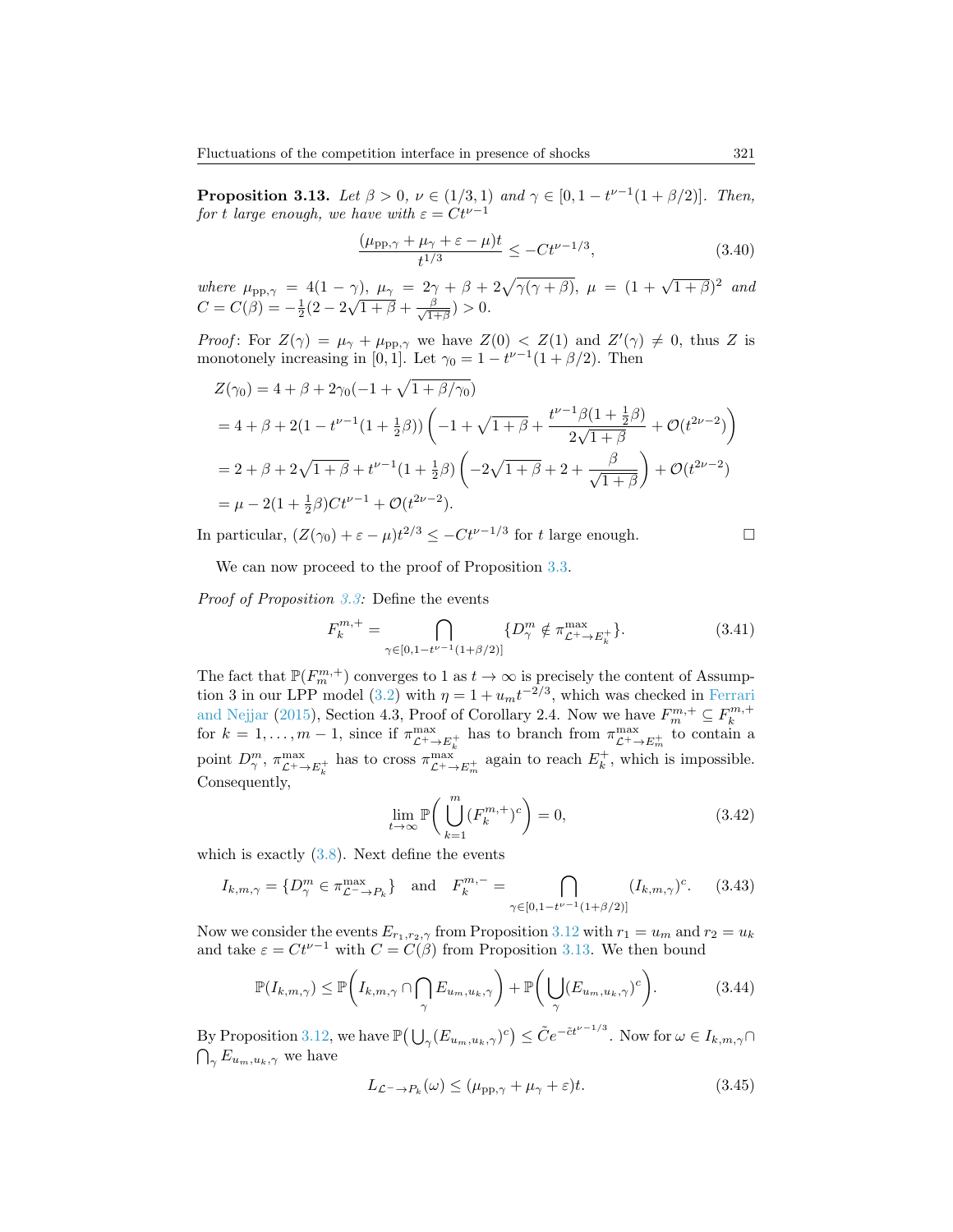Consequently, by Proposition [3.13](#page-22-0) we have

$$
I_{k,m,\gamma} \cap \bigcap_{\gamma} E_{r_1,r_2,\gamma} \subseteq \{ L_{\mathcal{L}^- \to P_k} \le \mu t - Ct^{\nu - 1/3} \}.
$$
 (3.46)

Using Proposition [3.11,](#page-21-3) we thus see for t large enough and some constants  $\tilde{C}_1$ ,  $\tilde{c}_1 > 0$ 

$$
\mathbb{P}\left(I_{k,m,\gamma}\cap\bigcap_{\gamma}E_{r_1,r_2,\gamma}\right)\leq \tilde{C}_1e^{-\tilde{c}_1t^{\nu-1/3}}.\tag{3.47}
$$

Putting all together, we obtain

$$
\mathbb{P}(I_{k,m,\gamma}) \le \tilde{C}_2 e^{-\tilde{c}_2 t^{\nu - 1/3}} \tag{3.48}
$$

for some constants  $\tilde{C}_2, \tilde{c}_2 > 0$ . Since there are only  $\mathcal{O}(t)$  many events  $I_{k,m,\gamma}$ , this implies that

$$
\mathbb{P}\left(F_k^{m,-}\right) \ge 1 - \mathcal{O}(t)\tilde{C}_2 e^{-\tilde{c}_2 t^{\nu - 1/3}}\tag{3.49}
$$

which converges to 1 as  $t \to \infty$ , for all  $k = 1, \ldots, m$ , proving [\(3.9\)](#page-17-6).

## Acknowledgements

The work of P.L. Ferrari is supported by the German Research Foundation via the SFB 1060–B04 project. P. Nejjar's work was mostly undertaken while he was a postdoc at Ecole Normale Supérieure, Département de mathématiques et applications, Paris. P. Nejjar was partially supported by ERC Advanced Grant No. 338804.

#### References

- <span id="page-23-7"></span>J. Baik, G. Ben Arous and S. Péché. Phase transition of the largest eigenvalue for nonnull complex sample covariance matrices. Ann. Probab. 33 (5), 1643–1697 (2005). [MR2165575.](http://www.ams.org/mathscinet-getitem?mr=MR2165575)
- <span id="page-23-0"></span>J. Baik, P. Deift and K. Johansson. On the distribution of the length of the longest increasing subsequence of random permutations. J. Amer. Math. Soc.  $12$  (4), 1119–1178 (1999). [MR1682248.](http://www.ams.org/mathscinet-getitem?mr=MR1682248)
- <span id="page-23-5"></span>J. Baik, P. L. Ferrari and S. Péché. Convergence of the two-point function of the stationary TASEP. In Singular phenomena and scaling in mathematical models, pages 91–110. Springer, Cham (2014). [MR3205038.](http://www.ams.org/mathscinet-getitem?mr=MR3205038)
- <span id="page-23-3"></span>J. Baik, Patrik L. Ferrari and S. Péché. Limit process of stationary TASEP near the characteristic line. Comm. Pure Appl. Math.  $63$  (8),  $1017-1070$  (2010). [MR2642384.](http://www.ams.org/mathscinet-getitem?mr=MR2642384)
- <span id="page-23-1"></span>J. Baik and E. M. Rains. Limiting distributions for a polynuclear growth model with external sources. J. Stat. Phys.  $100$  (3-4), 523–541 (2000). [MR1788477.](http://www.ams.org/mathscinet-getitem?mr=MR1788477)
- <span id="page-23-4"></span>M. Balázs, E. Cator and T. Seppäläinen. Cube root fluctuations for the corner growth model associated to the exclusion process. Electron. J. Probab. 11, no. 42, 1094–1132 (2006). [MR2268539.](http://www.ams.org/mathscinet-getitem?mr=MR2268539)
- <span id="page-23-6"></span>G. Ben Arous and I. Corwin. Current fluctuations for TASEP: a proof of the Prähofer-Spohn conjecture. Ann. Probab. 39  $(1)$ , 104–138  $(2011)$ . [MR2778798.](http://www.ams.org/mathscinet-getitem?mr=MR2778798)
- <span id="page-23-2"></span>A. Borodin, P. L. Ferrari, M. Prähofer and T. Sasamoto. Fluctuation properties of the TASEP with periodic initial configuration. J. Stat. Phys.  $129(5-6)$ ,  $1055-$ 1080 (2007). [MR2363389.](http://www.ams.org/mathscinet-getitem?mr=MR2363389)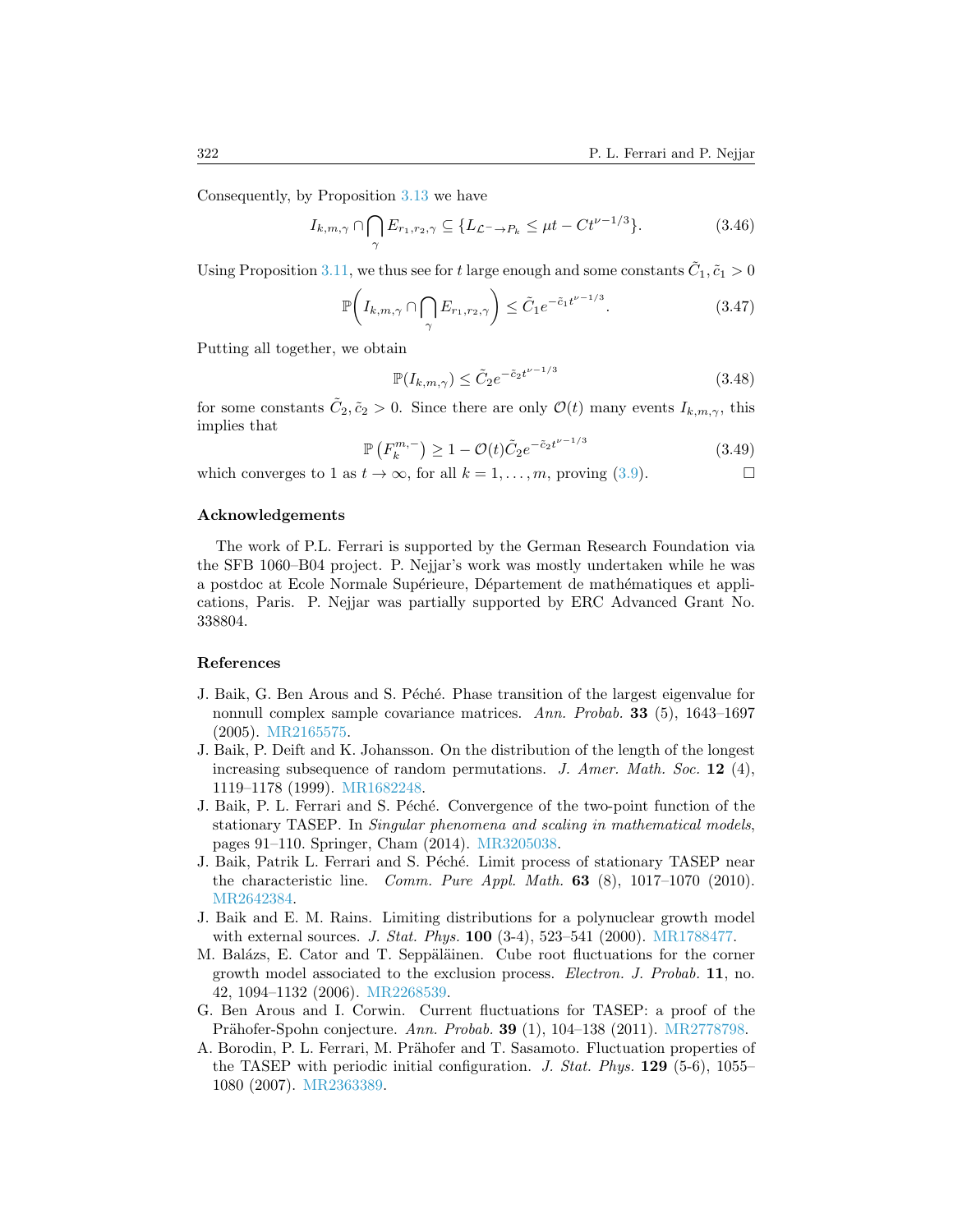- <span id="page-24-17"></span>A. Borodin, P. L. Ferrari and T. Sasamoto. Transition between  $Airy_1$  and  $Airy_2$ processes and TASEP fluctuations. Comm. Pure Appl. Math. 61 (11), 1603–1629 (2008). [MR2444377.](http://www.ams.org/mathscinet-getitem?mr=MR2444377)
- <span id="page-24-2"></span>A. Borodin and V. Gorin. Lectures on integrable probability. In Probability and statistical physics in St. Petersburg, volume 91 of Proc. Sympos. Pure Math., pages 155–214. Amer. Math. Soc., Providence, RI (2016). [MR3526828.](http://www.ams.org/mathscinet-getitem?mr=MR3526828)
- <span id="page-24-19"></span>P. J. Burke. The output of a queuing system. Operations Res. 4, 699–704 (1957) (1956). [MR0083416.](http://www.ams.org/mathscinet-getitem?mr=MR0083416)
- <span id="page-24-3"></span>E. Cator and L. P. R. Pimentel. On the local fluctuations of last-passage percolation models. Stochastic Process. Appl. 125 (2), 538–551 (2015). [MR3293293.](http://www.ams.org/mathscinet-getitem?mr=MR3293293)
- <span id="page-24-8"></span>C. F. Coletti and L. P. R. Pimentel. On the collision between two PNG droplets. J. Stat. Phys. 126 (6), 1145–1164 (2007). [MR2312944.](http://www.ams.org/mathscinet-getitem?mr=MR2312944)
- <span id="page-24-1"></span>I. Corwin. The Kardar-Parisi-Zhang equation and universality class. Random Matrices Theory Appl. 1 (1), 1130001, 76 (2012). [MR2930377.](http://www.ams.org/mathscinet-getitem?mr=MR2930377)
- <span id="page-24-18"></span>I. Corwin, P. L. Ferrari and S. Péché. Limit processes for TASEP with shocks and rarefaction fans. *J. Stat. Phys.* **140**  $(2)$ ,  $232-267$   $(2010)$ . [MR2659279.](http://www.ams.org/mathscinet-getitem?mr=MR2659279)
- <span id="page-24-11"></span>I. Corwin, P. L. Ferrari and S. Péché. Universality of slow decorrelation in KPZ growth. Ann. Inst. Henri Poincaré Probab. Stat. 48 (1), 134-150 (2012). [MR2919201.](http://www.ams.org/mathscinet-getitem?mr=MR2919201)
- <span id="page-24-20"></span>I. Corwin and A. Hammond. Brownian Gibbs property for Airy line ensembles. Invent. Math. 195 (2), 441–508 (2014). [MR3152753.](http://www.ams.org/mathscinet-getitem?mr=MR3152753)
- <span id="page-24-14"></span>J. De Nardis, P. Le Doussal and K. A. Takeuchi. Memory and universality in interface growth. Phys. Rev. Lett. 118, 125701 (2017). [DOI: 10.1103/Phys-](http://dx.doi.org/10.1103/PhysRevLett.118.125701)[RevLett.118.125701.](http://dx.doi.org/10.1103/PhysRevLett.118.125701)
- <span id="page-24-12"></span>V. Dotsenko. Two-time free energy distribution function in  $(1 + 1)$  directed polymers. J. Stat. Mech. Theory Exp. (6), P06017, 23 (2013). [MR3090739.](http://www.ams.org/mathscinet-getitem?mr=MR3090739)
- <span id="page-24-13"></span>V. Dotsenko. On two-time distribution functions in  $(1 + 1)$  random directed polymers. J. Phys. A 49 (27), 27LT01, 8 (2016). [MR3512099.](http://www.ams.org/mathscinet-getitem?mr=MR3512099)
- <span id="page-24-16"></span>L. C. Evans. Partial differential equations, volume 19 of Graduate Studies in Mathematics. American Mathematical Society, Providence, RI, second edition (2010). ISBN 978-0-8218-4974-3. [MR2597943.](http://www.ams.org/mathscinet-getitem?mr=MR2597943)
- <span id="page-24-6"></span>P. A. Ferrari. Shock fluctuations in asymmetric simple exclusion. Probab. Theory Related Fields 91 (1), 81–101 (1992). [MR1142763.](http://www.ams.org/mathscinet-getitem?mr=MR1142763)
- <span id="page-24-15"></span>P. A. Ferrari. Tasep hydrodynamics using microscopic characteristics. ArXiv Mathematics e-prints (2016). [arXiv: 1601.05346.](http://arxiv.org/abs/1601.05346)
- <span id="page-24-7"></span>P. A. Ferrari and L. R. G. Fontes. Shock fluctuations in the asymmetric simple exclusion process. Probab. Theory Related Fields 99 (2), 305–319 (1994). [MR1278887.](http://www.ams.org/mathscinet-getitem?mr=MR1278887)
- <span id="page-24-5"></span>P. A. Ferrari and C. Kipnis. Second class particles in the rarefaction fan. Ann. Inst. H. Poincaré Probab. Statist. 31 (1), 143-154 (1995). [MR1340034.](http://www.ams.org/mathscinet-getitem?mr=MR1340034)
- <span id="page-24-4"></span>P. A. Ferrari, J. B. Martin and L. P. R. Pimentel. A phase transition for competition interfaces. Ann. Appl. Probab. 19 (1), 281–317 (2009). [MR2498679.](http://www.ams.org/mathscinet-getitem?mr=MR2498679)
- <span id="page-24-0"></span>P. A. Ferrari and L. P. R. Pimentel. Competition interfaces and second class particles. Ann. Probab. 33 (4), 1235–1254 (2005a). [MR2150188.](http://www.ams.org/mathscinet-getitem?mr=MR2150188)
- <span id="page-24-9"></span>P. A. Ferrari and L. P. R. Pimentel. Competition interfaces and second class particles. Ann. Probab. 33 (4), 1235–1254 (2005b). [MR2150188.](http://www.ams.org/mathscinet-getitem?mr=MR2150188)
- <span id="page-24-10"></span>P. L. Ferrari. Slow decorrelations in kardarparisizhang growth. J. Stat. Mech. Theory Exp. 2008 (07), P07022 (2008). [DOI: 10.1088/1742-5468/2008/07/P07022.](http://dx.doi.org/10.1088/1742-5468/2008/07/P07022)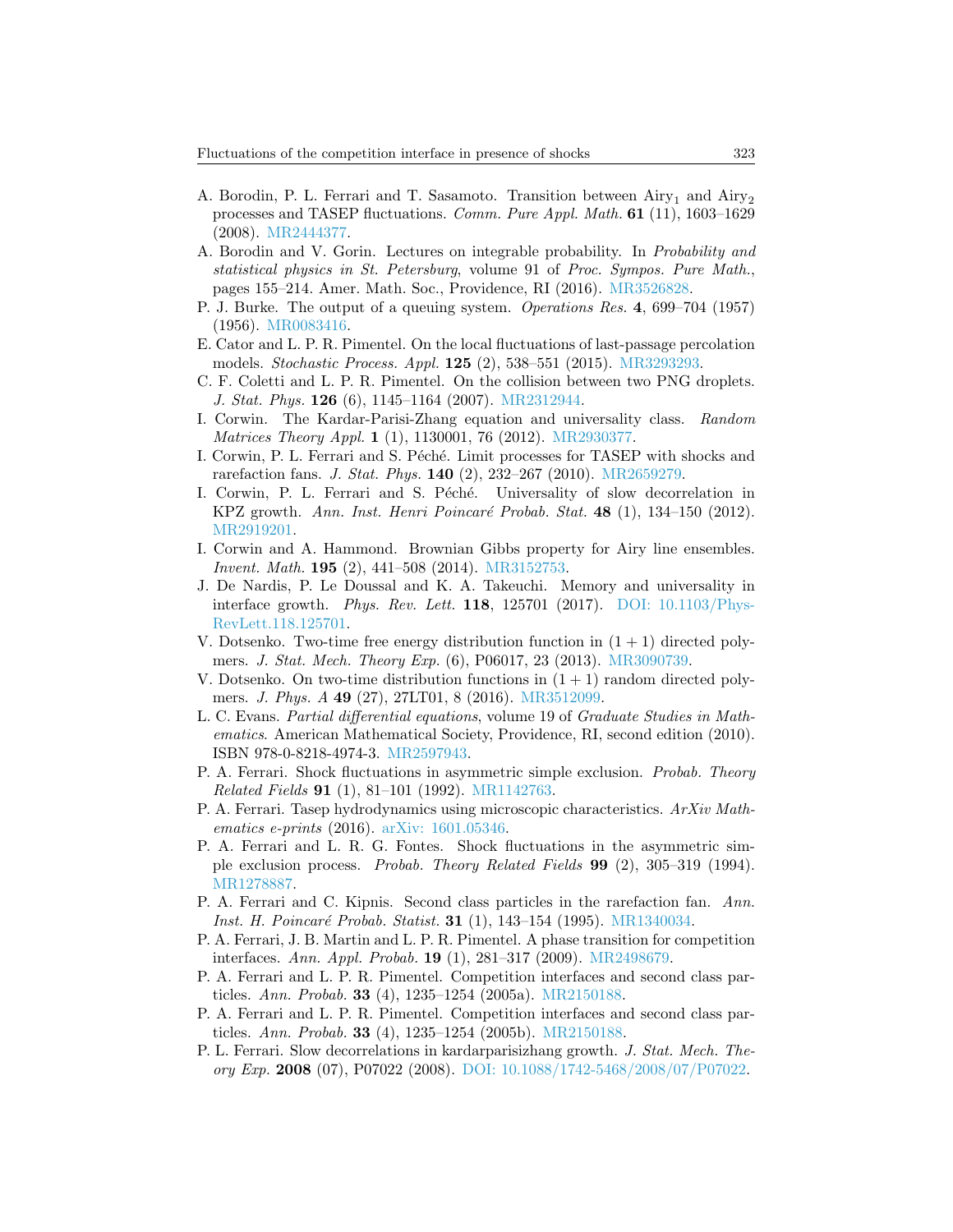- <span id="page-25-7"></span>P. L. Ferrari. From interacting particle systems to random matrices. J. Stat. Mech. Theory Exp. (10), P10016, 15 (2010). [MR2800495.](http://www.ams.org/mathscinet-getitem?mr=MR2800495)
- <span id="page-25-0"></span>P. L. Ferrari and P. Nejjar. Anomalous shock fluctuations in TASEP and last passage percolation models. Probab. Theory Related Fields 161 (1-2), 61–109 (2015). [MR3304747.](http://www.ams.org/mathscinet-getitem?mr=MR3304747)
- <span id="page-25-11"></span>P. L. Ferrari and H. Spohn. Scaling limit for the space-time covariance of the stationary totally asymmetric simple exclusion process. Comm. Math. Phys. 265 (1), 1–44 (2006). [MR2217295.](http://www.ams.org/mathscinet-getitem?mr=MR2217295)
- <span id="page-25-5"></span>P. L. Ferrari and H. Spohn. Random growth models. In The Oxford handbook of random matrix theory, pages 782–801. Oxford Univ. Press, Oxford (2011). [MR2932658.](http://www.ams.org/mathscinet-getitem?mr=MR2932658)
- <span id="page-25-15"></span>P. L. Ferrari and H. Spohn. On time correlations for KPZ growth in one dimension. SIGMA Symmetry Integrability Geom. Methods Appl. 12, Paper No. 074, 23 (2016). [MR3529743.](http://www.ams.org/mathscinet-getitem?mr=MR3529743)
- <span id="page-25-12"></span>J. Gärtner and E. Presutti. Shock fluctuations in a particle system. Ann. Inst. H. Poincaré Phys. Théor. 53  $(1)$ , 1–14  $(1990)$ . [MR1077463.](http://www.ams.org/mathscinet-getitem?mr=MR1077463)
- <span id="page-25-17"></span>J. Hägg. Local Gaussian fluctuations in the Airy and discrete PNG processes.  $Ann.$ Probab. 36 (3), 1059–1092 (2008). [MR2408583.](http://www.ams.org/mathscinet-getitem?mr=MR2408583)
- <span id="page-25-16"></span>T. E. Harris. Additive set-valued Markov processes and graphical methods. Ann. Probab. 6 (3), 355–378 (1978). [MR0488377.](http://www.ams.org/mathscinet-getitem?mr=MR0488377)
- <span id="page-25-1"></span>K. Johansson. Shape fluctuations and random matrices. Comm. Math. Phys. 209 (2), 437–476 (2000). [MR1737991.](http://www.ams.org/mathscinet-getitem?mr=MR1737991)
- <span id="page-25-8"></span>K. Johansson. Discrete polynuclear growth and determinantal processes. Comm. *Math. Phys.* **242** (1-2), 277-329 (2003). *[MR2018275.](http://www.ams.org/mathscinet-getitem?mr=MR2018275)*
- <span id="page-25-14"></span>K. Johansson. Two Time Distribution in Brownian Directed Percolation. Comm. Math. Phys. 351 (2), 441–492 (2017). [MR3613511.](http://www.ams.org/mathscinet-getitem?mr=MR3613511)
- <span id="page-25-4"></span>M. Kardar, G. Parisi and Y. Z. Zhang. Dynamic scaling of growing interfaces. Phys. Rev. Lett. 56 (9), 889–892 (1986). [DOI: 10.1103/PhysRevLett.56.889.](http://dx.doi.org/10.1103/PhysRevLett.56.889)
- <span id="page-25-13"></span>T. M. Liggett. Coupling the simple exclusion process. Ann. Probability 4 (3), 339–356 (1976). [MR0418291.](http://www.ams.org/mathscinet-getitem?mr=MR0418291)
- <span id="page-25-2"></span>T. M. Liggett. Interacting particle systems, volume 276 of Grundlehren der Mathematischen Wissenschaften [Fundamental Principles of Mathematical Sciences]. Springer-Verlag, New York (1985). ISBN 0-387-96069-4. [MR776231.](http://www.ams.org/mathscinet-getitem?mr=MR776231)
- <span id="page-25-3"></span>T. M. Liggett. Stochastic interacting systems: contact, voter and exclusion processes, volume 324 of Grundlehren der Mathematischen Wissenschaften [Fundamental Principles of Mathematical Sciences]. Springer-Verlag, Berlin (1999). ISBN 3-540-65995-1. [MR1717346.](http://www.ams.org/mathscinet-getitem?mr=MR1717346)
- <span id="page-25-10"></span>M. Prähofer and H. Spohn. Current fluctuations for the totally asymmetric simple exclusion process. In In and out of equilibrium (Mambucaba, 2000), volume 51 of Progr. Probab., pages 185–204. Birkhäuser Boston, Boston, MA (2002a). [MR1901953.](http://www.ams.org/mathscinet-getitem?mr=MR1901953)
- <span id="page-25-9"></span>M. Prähofer and H. Spohn. Scale invariance of the PNG droplet and the Airy process. J. Stat. Phys. 108 (5-6), 1071–1106 (2002b). [MR1933446.](http://www.ams.org/mathscinet-getitem?mr=MR1933446)
- <span id="page-25-6"></span>J. Quastel. Introduction to KPZ. In Current developments in mathematics, 2011, pages 125–194. Int. Press, Somerville, MA (2012). [MR3098078.](http://www.ams.org/mathscinet-getitem?mr=MR3098078)
- <span id="page-25-18"></span>J. Quastel and D. Remenik. Local behavior and hitting probabilities of the  $Airy_1$ process. Probab. Theory Related Fields 157 (3-4), 605–634 (2013). [MR3129799.](http://www.ams.org/mathscinet-getitem?mr=MR3129799)